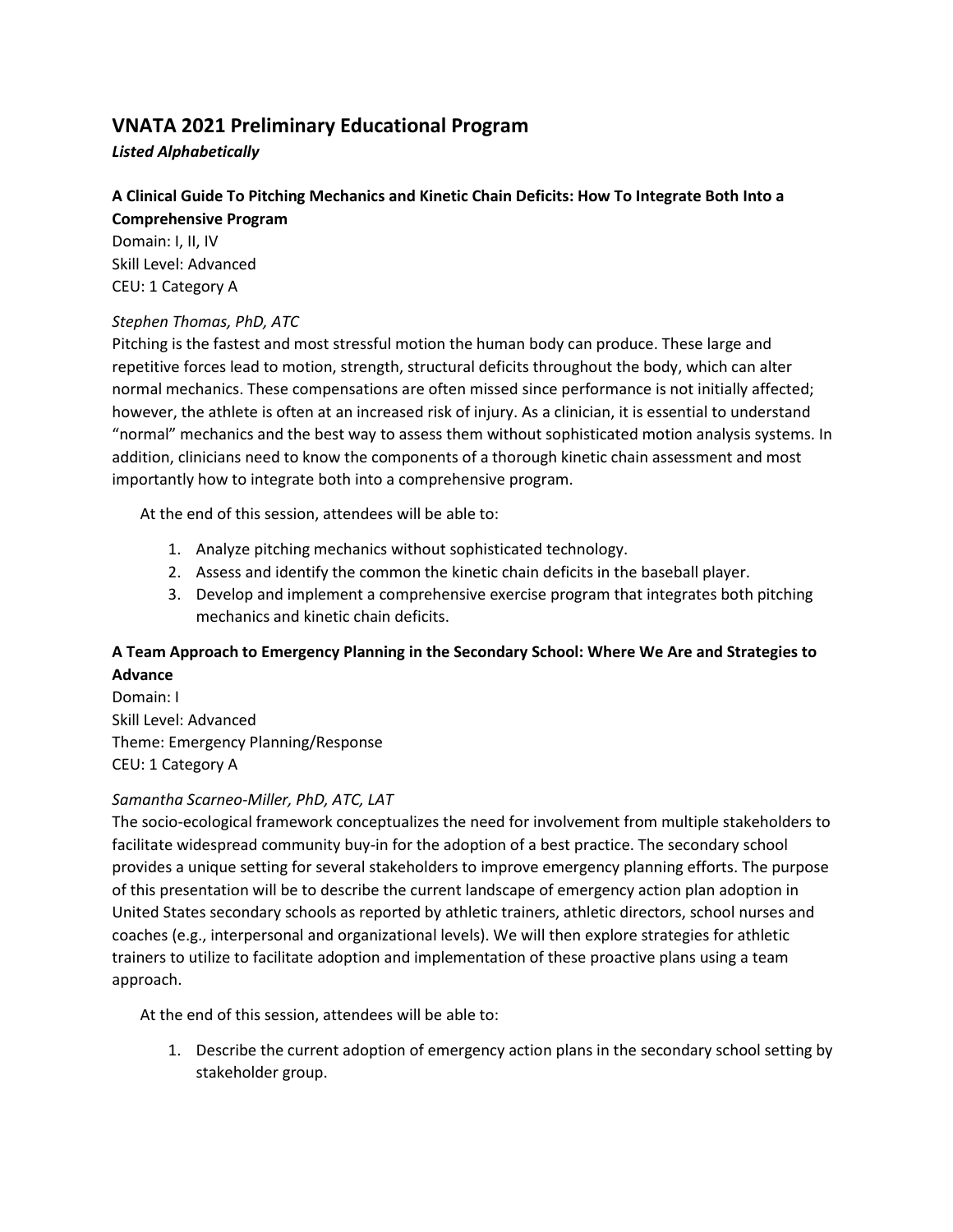- 2. Apply the socio-ecological framework to enhancing emergency action plan adoption and implementation.
- 3. Identify new stakeholders to engage with emergency planning in the secondary school setting.

#### **Addressing Sympathetic Overload for Injury Recovery**

Domain: I, II, IV Skill Level: Essential Theme: Mental Wellness CEU: 1 Category A

## *Veronica Dilzer, ATC*

As research connects the mental state of patients to positive outcomes, it is hard to deny the mind-body connection. The emotional and mental part of injury may be hard for clinicians to address if patients are unable to consciously address these responses. Physical injury and its concomitant components cause systemic, sympathetic responses in the body. This presentation will explore the stress response in relationship to the subconscious physical representation of emotional and mental reactions to injury. Attendees will learn application of assessment and interventions that address the mental and emotional responses to stress in order to restore optimal healing capacity.

At the end of this session, attendees will be able to:

- 1. Develop an understanding of the basics of the systemic response to injury and how it affects the body on a physical, chemical, emotional and mental level.
- 2. Comprehend how physical injury alters the systemic homeostasis of the body as it relates to the nervous and adrenal systems.
- 3. Identify the most appropriate treatment for addressing neural overload.

## **All About the Regulations: Dietary Supplements in Sports**

Domain: V Skill Level: Essential Theme: Ergogenic Aids CEU: 1 Category A

# *Jackie Buell, PhD, RDN, CSSD, ATC*

#### *Chris Kolba, PhD, PT, CSCS*

Athletic trainers are often put in the position of helping athletes better understand and consider dietary supplements. This session will focus on how athletic trainers can educate the athlete on the regulations surrounding supplements from the FDA to sport governing bodies. As well, the forum will present the most popular supplements athletes are using in an effort to refresh the ATC's knowledge for sharing. Easy to access resources will be shared (reviewed).

- 1. Help athletes understand the lack of regulation of dietary supplements by the FDA
- 2. Apply at least three resources for exploring the legality and safety of dietary supplements
- 3. List at least three current dietary supplement trends and their efficacy.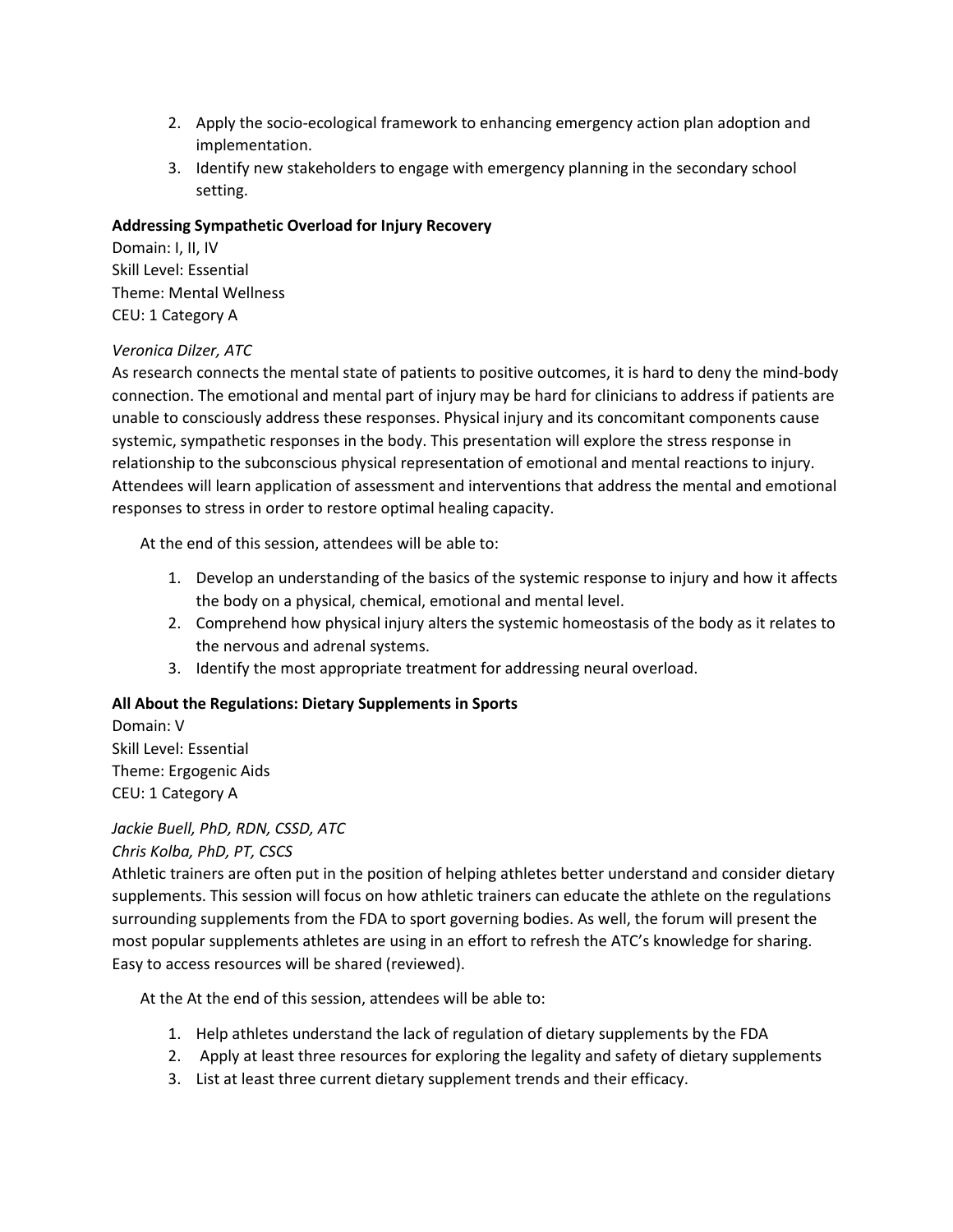#### **An Update on Therapeutic Modalities: How Should they be used?**

Domain: IV Skill Level: Essential CEU: 1 Category A

#### *Lisa Jutte, PhD, ATC Blaine Long, PhD, AT, ATC*

The use of therapeutic modalities should complement the healing process and be dependent upon a clinician's therapeutic treatment goals. Without a complete understanding of the healing process the impact therapeutic modalities have on patients can be misused or ignored, hindering treatment outcomes. This forum will address common therapeutic modalities used in clinical practice in order to grasp a better understanding of how they influence the healing process.

At the end of this session, attendees will be able to:

- 1. Summarize current knowledge related to the theoretical basic for how common therapeutic modalities work.
- 2. Summarize current knowledge related to how common therapeutic modalities influence healing.
- 3. Identify opportunities within their organization that could be refined to better incorporate therapeutic modalities into their treatment strategies.

## **Are You Engaged? Concussion Management With Low Socioeconomic Status Stakeholders**

Domain: I, II, V Skill Level: Advanced CEU: 1 Category A

## *Tamerah Hunt, PhD, ATC*

## *Melissa Kay, PhD, LAT, ATC*

Concussion evaluation and management relies heavily on uniting all stakeholders to create a culture of safety in low SES communities. Unfortunately, barriers such as cultural and community mistrust of clinicians can create delays in early recognition and management of concussion, ultimately resulting in poor outcomes. Understanding the impact of SES on community engagement and concussion outcomes will enhance trust and gain stakeholder support in tense community climates. Societal level change will be dictated by engagement strategies involving all stakeholders to support targeted guidance and interventions that improve outcomes following concussive injury.

- 1. Develop a point of communication that is built on trust to enhance engagement and support to enchance recovery outcomes following concussion.
- 2. Discuss the resistance to medical care following concussion in low SES populations amidst current community climates.
- 3. Apply strategies to engage low SES community stakeholders during concussion evaluation and management.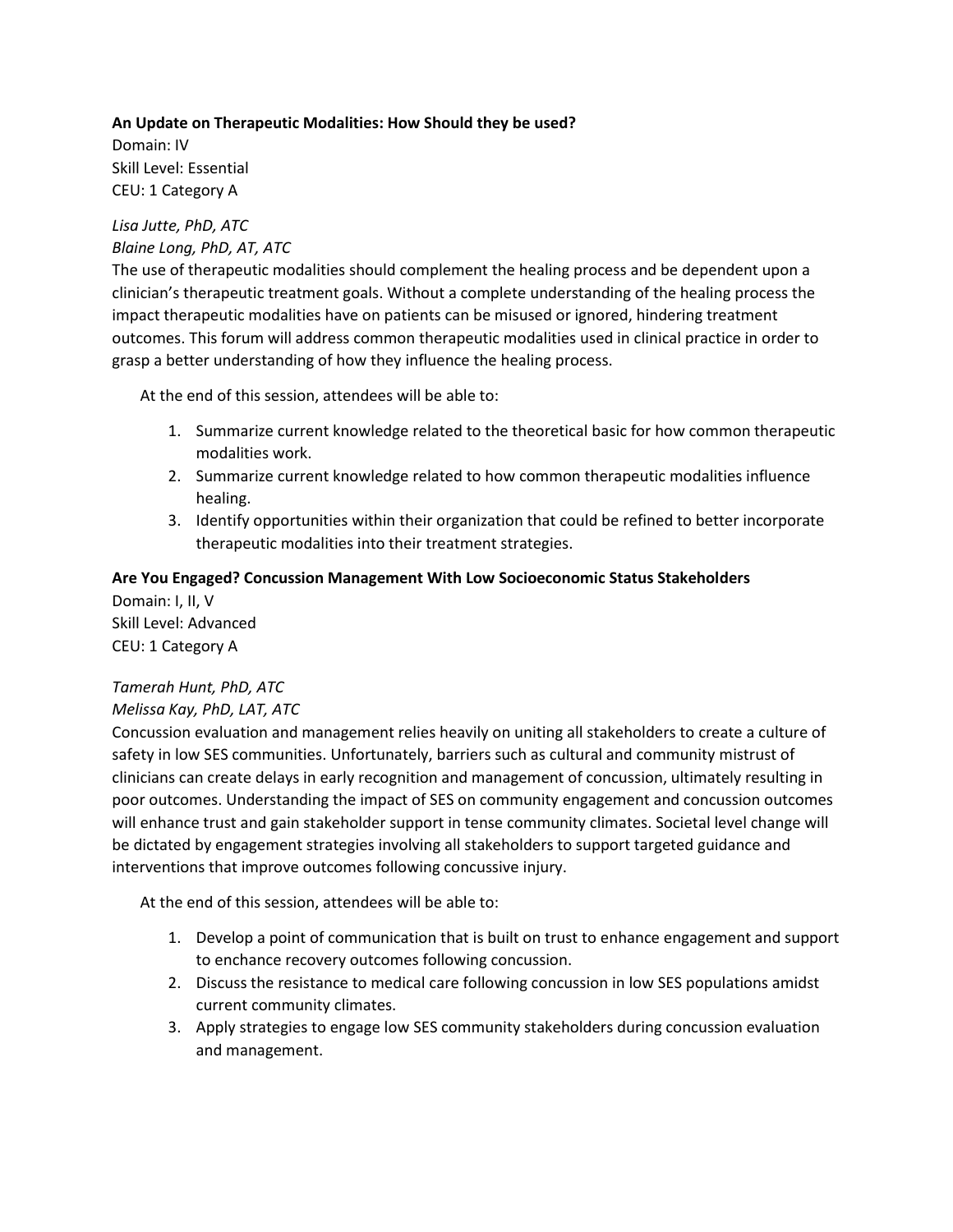## **Benchmarking Your Organization's Critical Incident Response Plan and Your Role as an Athletic Trainer**

Domain: I, III, V Skill Level: Advanced Theme: Emergency Planning/Response CEU: 1 Category A

## *Ralph Castle, PhD, LAT, ATC, NREMT*

Today's athletic trainer is seen as the initial line of defense when it comes to athletic injuries; however given the diversity in athletic trainer job settings it is imperative that critical incident response plans are interdisciplinary and comprehensive in nature. Critical incident response must address all types of catastrophic injury must be expanded to include multiple patients and take "all hazard approach" including natural and man-made events. The goals of the session are: identify contemporary components of critical incident response; evaluate current practices to address practice gaps with stakeholders; and develop strategies for developing, implementing, rehearsing, reviewing, and documenting implementation.

At the end of this session, attendees will be able to:

- 1. Identify and analyze contemporary components of emergency action plans utilized in developing and implementing comprehensive policies and procedures.
- 2. Analyze and implement continual quality improvement processes to address stakeholder educational and practice gaps that may occur in the delivery of prehospital emergency care.
- 3. Evaluate current accepted prehospital emergency standards of care with existing organizational procedures and protocols to modify and implement to ensure efficient interdisciplinary healthcare delivery.

## **Best Practices and Current Care Concepts in Prehospital Care of the Spine-Injured Athlete: Part Two-Spine Injury in Sport Group**

Domain: III Skill Level: Essential Theme: Emergency Planning/Response CEU: 1 Category A

# *Ron Courson, ATC, PT, NRAEMT*

## *Glenn Henry, MA, EMT-P*

As a part two to the two part series being proposed by the Spine Injury in Sport Group (SISG): Evidence Based Practice in Prehospital Care of the Spine-Injured Athlete in American Football: The Delphi Process, this presentation will focus on the conclusions and recommendations of the best practices document, discussing how the recommendations will impact the EAP planning process and the ATs clinical skill development. There will also be a presentation of a skills video that can serve as an educational resource for training.

At the end of this session, attendees will be able to:

1. Summarize best practices in transfer and equipment removal techniques of the spine injured athlete.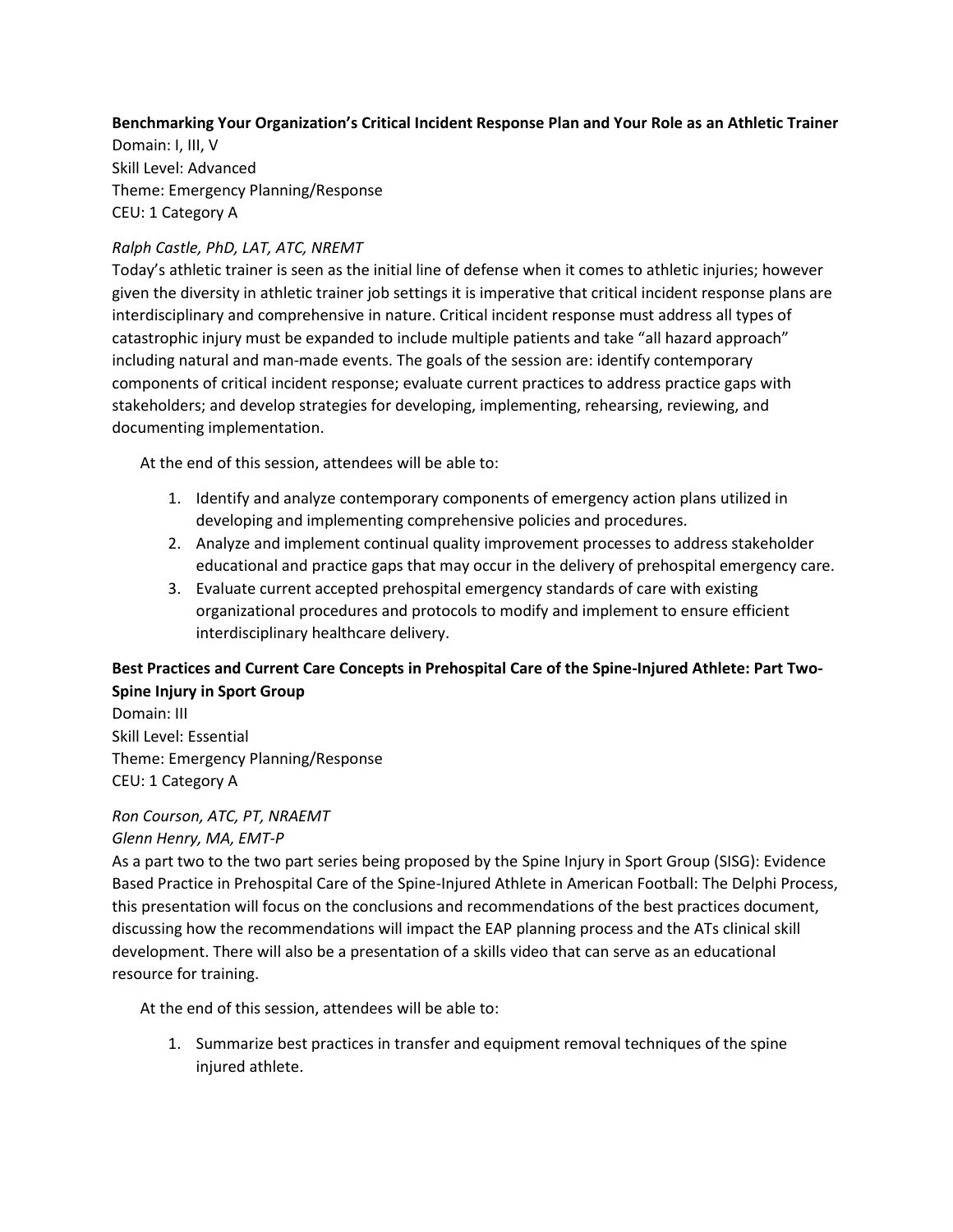- 2. Develop and employ a prehospital care protocol for the spine injured athlete that meets best practice standards for their respective institution.
- 3. Develop a Medical Time Out protocol for their respective institution.
- 4. Apply best practices in equipment removal and transfer techniques of the spine injured athlete.

## **Body Dysmorphic Disorder, Eating Disorder Risk, and Dietary Supplement Use in Physically Active Populations**

Domain: I, II Skill Level: Advanced Theme: Mental Wellness CEU: 1 EBP

## *Toni Torres-McGehee, PhD, SCAT, ATC*

Western society strives for the perfect appearance and a "fit" body, which has become synonymous with the perception of increased performance. However, this is difficult to achieve due to the possibility of increased risk of mental health disorders, engagement of pathogenic behaviors (e.g., vomiting, excessive exercise,), and/or the use of dietary supplement (e.g., diuretics, laxatives, creatine, amino acids, steroids, thyroid hormones). Identification of feeding and eating disorder risk and body dysmorphia is critical and athletic trainers need to be aware of types of dietary supplements commonly used, which in turn may be detrimental to a patient's health.

At the end of this session, attendees will be able to:

- 1. Identify signs and symptoms for body image dissatisfaction, body dysmorphia, and feeding and eating disorders.
- 2. List predisposing risk factors and pathogenic behaviors associated with body image dissatisfaction, body dysmorphia, and feeding and eating disorders.
- 3. Describe potential physical performance and mental health effects, harms, and regulation of certain dietary supplements known to be associated with body image dissatisfaction, body dysmorphia, and eating disorders.

## **Cheating…Who Cares? Why ATs Should Be Concerned With Doping**

Domain: II Skill Level: Essential Theme: Ergogenic Aids CEU: 1 Category A

## *Robert Kersey, PhD, ATC*

Athletic trainers (AT) are ideally suited to provide an evidence-based education regarding doping. Individuals of all ages and from all walks, misuse these so-called ergogenic agents for performance gains, physique development, and/or body image enhancement. While doping efficacy varies, misuse can cause negative health consequences. ATs must prioritize patient health, which may not directly coincide with performance. There is a duty to understand, educate, manage, and refer patients involved with and/or considering doping. This presentation highlights 1) current doping trends, 2) the involvement rationale for AT and other healthcare professionals, and 3) potential related health concerns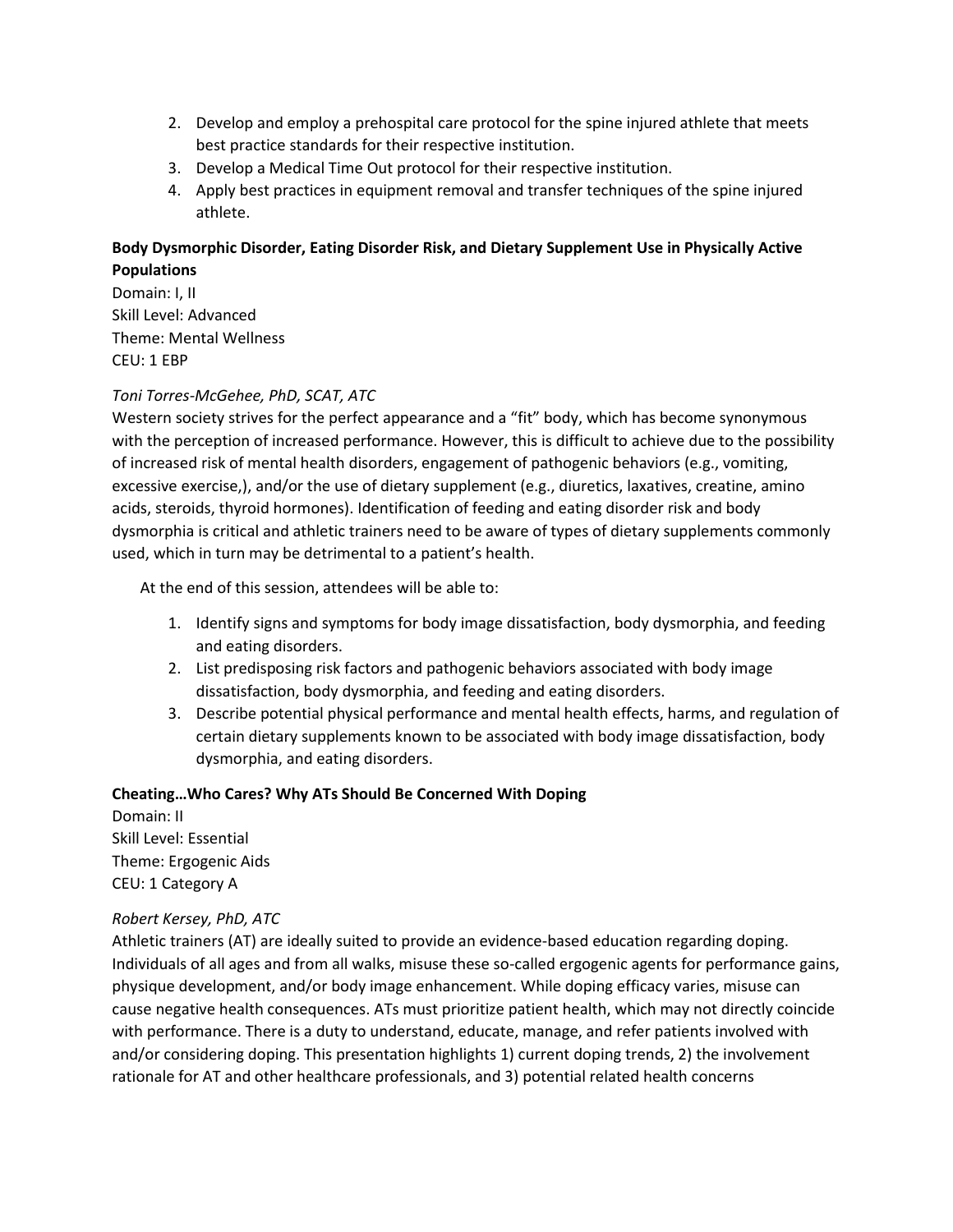At the end of this session, attendees will be able to:

- 1. Summarize prevalence trends related to these illicit substances and/or techniques
- 2. Validate the rationale for healthcare professionals' concern with doping
- 3. Evaluate the evidence for possible doping health concerns

## **Concussion Rehabilitation for Adolescent Athletes: What Feasible Methods Can Athletic Trainers Implement To Improve Outcomes?**

Domain: IV Skill Level: Advanced CEU: 1 EBP

## *David Howell, PhD, ATC*

Epidemiological evidence suggests a 2-3x greater risk of sustaining a musculoskeletal injury following a concussion for athletes, relative to those who did not experience a concussion. While this phenomenon has been documented across adolescent and adult populations, the reasons and potential rehabilitative strategies have not been identified. Additionally, the implementation/feasibility of individualized aerobic exercise training outside of a research laboratory has not been reported. This presentations will explore ways to implement individualized rehabilitation programs for adolescents with concussion.

At the end of this session, attendees will be able to:

- 1. Describe existing literature and theory underlying the utility and benefit aerobic exercise and neuromuscular training rehabilitation programs among adolescents with concussion.
- 2. Summarize potential factors that contribute to persistent post-concussion symptom development, and increased injury risk after concussion.
- 3. Describe ways to intervene in a feasible manner using methods aimed to improve recovery outcomes, and reduce risk of injury after returning to play post-concussion.

## **CPC and Specialty Certification: A BOC Update**

Domain: V Skill Level: Essential CEU: 1 Category A

## *Susan McGowen, ATC,*

## *Michael Hudson, PhD, LAT, ATC*

In 2020, the BOC provided information on the framework of Continuing Professional Certification (CPC) and components of the three pillars of the framework: 1) Professionalism, 2) Life-long Learning and 3) Practice Performance. In the past year, the BOC has wrapped up the pilot programs and have begun discussions on the vision and future for CPC 1.0. The presentation will explore the results of the pilot projects and provide a brief summary of where we are today and how it affects Athletic Trainers. One of the outcomes expected of CPC is professional growth, including the ability to become a specialist. In June 2021, the BOC will be nearing the first administration of the first specialty certification in orthopedics. The latter part of this presentation will paint a picture of how an Athletic Trainer can become an orthopedic specialist.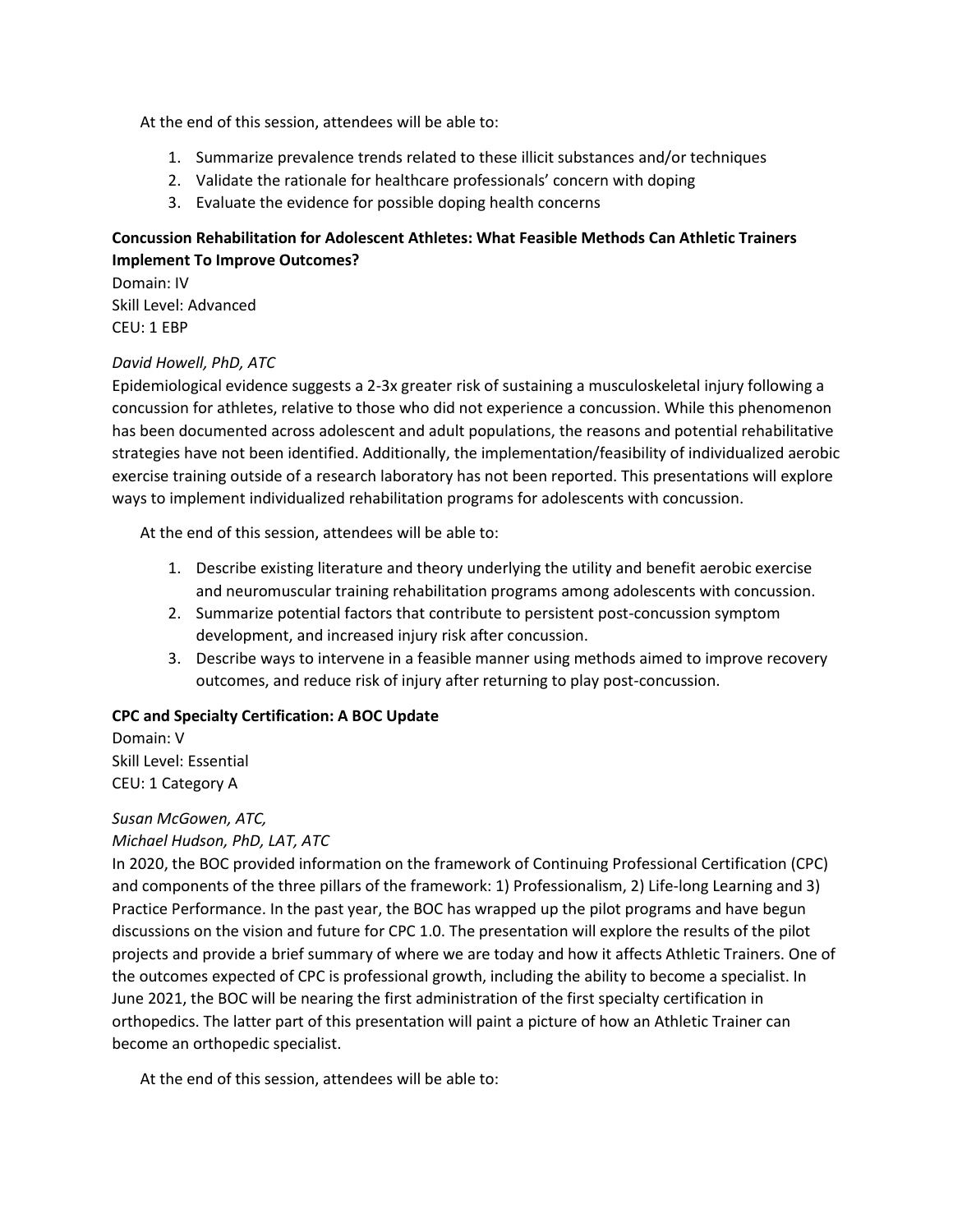- 1. Examine the outcomes of the 2020 pilot projects for CPC
- 2. Summarize the status of the CPC long-term project and next steps
- 3. Explain how to become certified as an Orthopedic Specialist

## **Creating Credibility With a Quality Patient Report: Communicating With EMS Providers To Improve Inter-Professional Relationships**

Domain: II Skill Level: Essential Theme: Emergency Planning/Response CEU: 1 Category A

#### *Edward Strapp, ATC, NRP, FP-C*

#### *Darryl Conway, MA, AT, ATC*

Our words and our actions during an emergency event are unfortunately our first interactions with many local EMS providers. It is imperative that these actions and words not only paint a good picture of the events and patient care, but they are vital to create credibility as health care providers. It is well established that provider confidence is often created based on turn over reports at all levels, and it is no different for Athletic Trainers working with EMS providers, team physicians and other physicians.

At the end of this session, attendees will be able to:

- 1. Identify critical components to an effective patient transfer of care report.
- 2. Recognize the importance of creating credibility with actions and words.
- 3. Summarize critical elements to creating quality inter-professional relationships.

#### **Cultural Competence in the Profession of Athletic Training: Anti-Racism and Patient Allyship** Domain: V

Skill Level: Essential CEU: 1 Category A

#### *Jeffrey Kawaguchi, ATC, PT*

Culture, language, lifestyle, and disease states all have considerable impact on how the patients access and respond to health care services. Additionally, healthcare practitioners' backgrounds will mold their own attitudes and beliefs. For these reasons, athletic trainers should be exposed to the viewpoints that can potentially differ greatly from their own, and learn how to accept and value them, as a part of their clinical practice.

- 1. Describe the 5 levels of cultural competence
- 2. Assess cultural factors that influence the individual's, family's, and community's orientation to the health care system in the United States.
- 3. Identify areas of potential conflict between health care providers and a patient's cultural beliefs and values, and explain selected cultural factors that could affect the relationship between healthcare providers and patients.
- 4. Use knowledge of health-related cultural/ethnic beliefs, values, and practices to design a plan of care for culturally and ethnically diverse populations.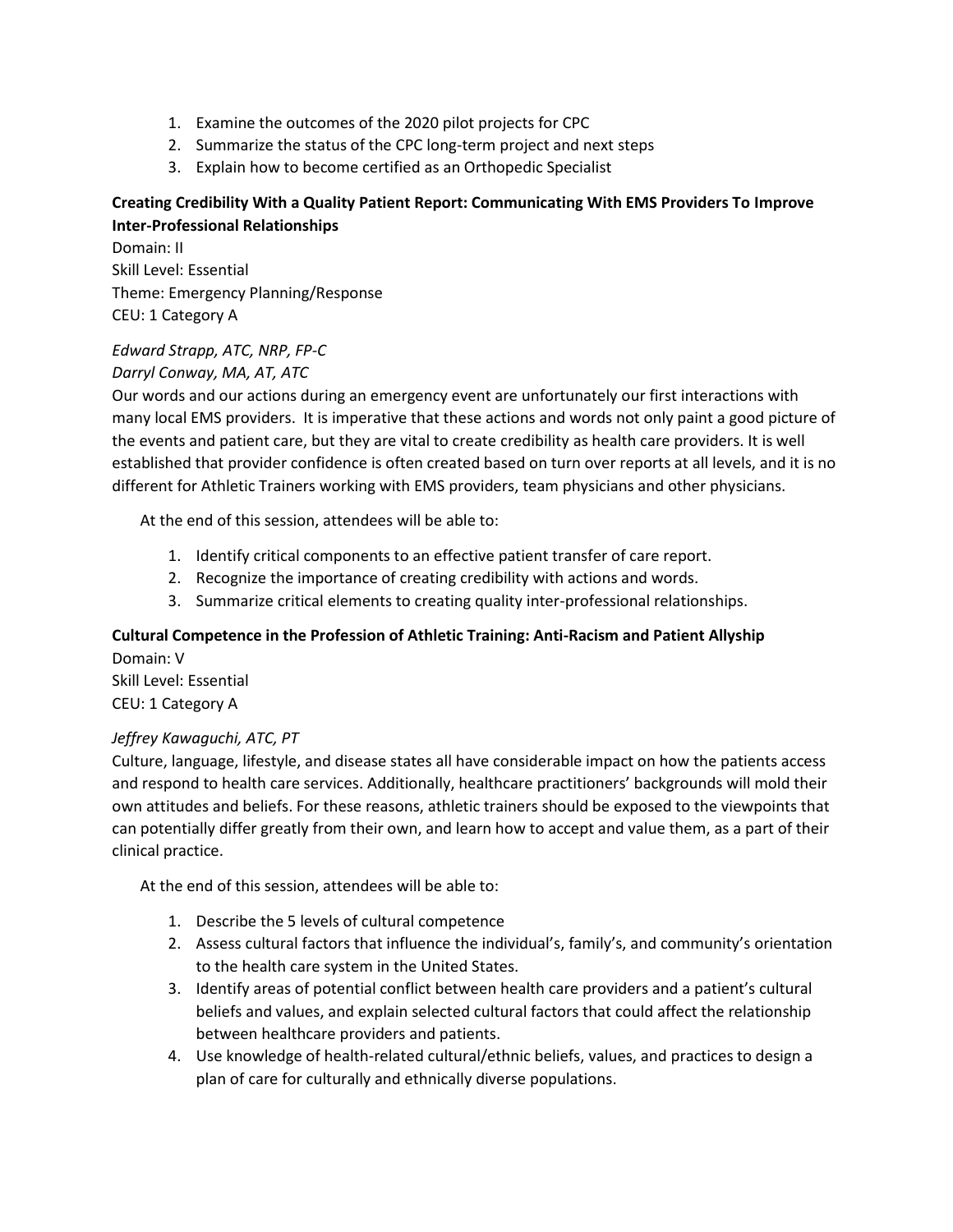#### **Current Trends in Sports Medicine: Heat Illness, Dry Needling and Stim Assisted Strength**

Domain: I, III, IV Skill Level: Advanced CEU: 1 Category A

*Roberto Cardona, ATC Michael Thomas, ATC Kyle Davis, ATC*

This presentation is a combination of three current trends in the NFL sports medicine departments to optimize care for athletes. Heat illness tips, tricks and management will enlighten attendees on caring for an athlete during a health related episode. The second portion of the presentation will dive into techniques of dry needling and its uses. The final portion of the presentation will look at stimulation assisted strength training and how it can help optimize activation, strength and recovery of your athletes.

At the end of this session, attendees will be able to:

- 1. Review tips & tricks used in the NFL for trouble shooting a heat illness while on and off the practice field.
- 2. Understand how Dry Needling is used on a day to day basis within an NFL Athletic Training Room.
- 3. Prescribe stim assisted exercises while still achieving load for muscle growth.
- 4. Understand how to continue to utilize stim strength programs well after an athlete has graduated from the rehab phase.

## **Dealing With the Catastrophic Injury and/or Death of a Student-Athlete: The Critical Role of the Athletic Trainer**

Domain: III Skill Level: Advanced Theme: Mental Wellness CEU: 1 Category A

## *Russ Richardson, EdD, ATC-L*

Research indicates that there is an increased incidence of mental health issues in student-athletes. Consequently there needs to be an enhanced awareness, understanding, and preparedness for an athletic trainer to manage catastrophic conditions facing these patients. In addition, strategies must be considered and developed to facilitate the healing process not only for the patient but for all of those affected by the adverse incident.

- 1. Link the importance of emergency action planning to mental health strategies to mitigate the impact of catastrophic injuries and/or death of a student-athlete.
- 2. Understand the psychological implications of those affected by a catastrophic incident.
- 3. Understand the role of Athletic Trainers in managing these adverse incidents.
- 4. Summarize the guidance and structure in developing Mental Health Emergency Action Plans (MHEAP) and Catastrophic Incident Management Plans (CIMP).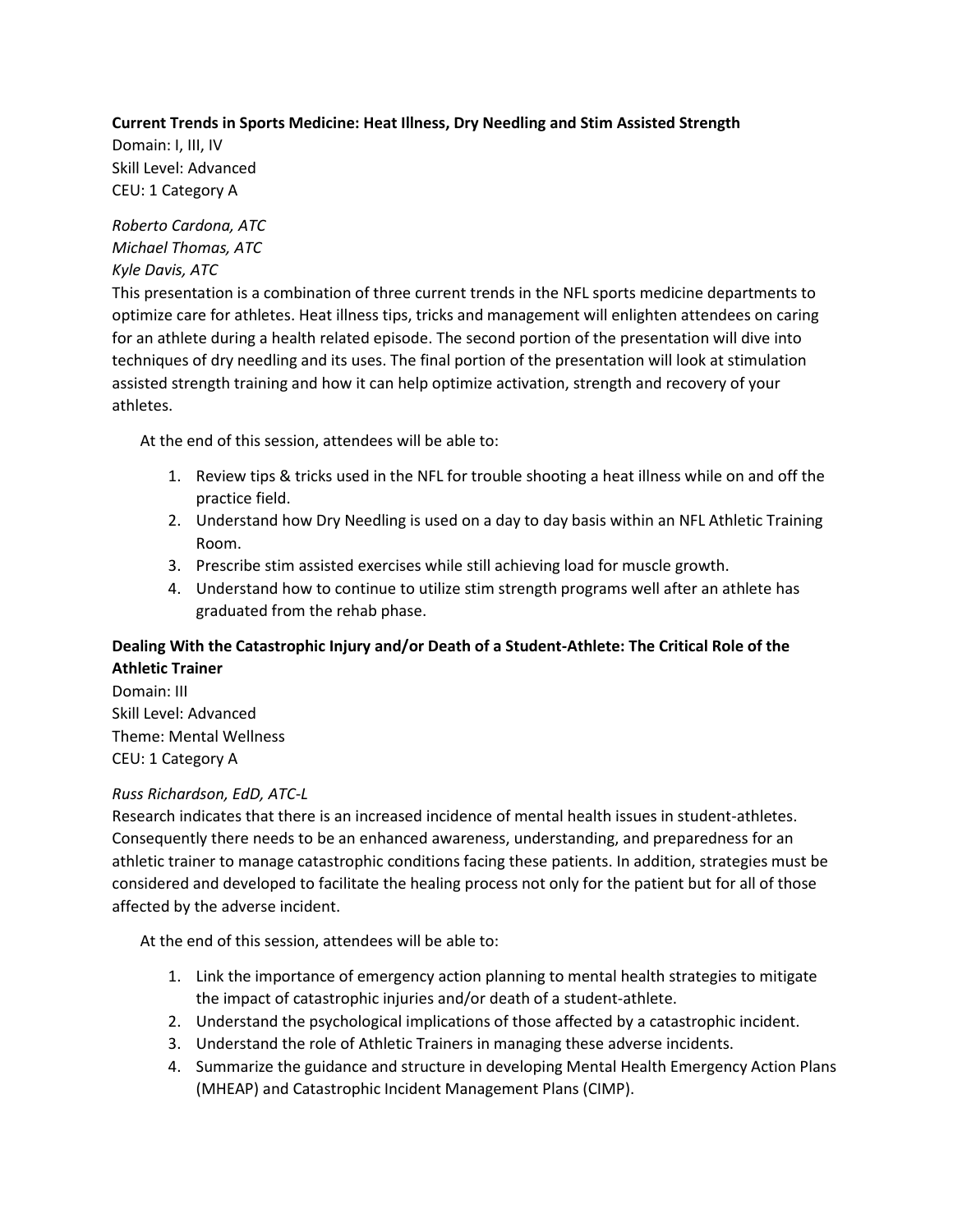#### **Defeating the Stigma: Getting Patient Buy-In for Psychological Rehabilitation and Mental Health Care** Domain: IV

Skill Level: Advanced Theme: Mental Wellness CEU: 1 Category A

## *Shelby Baez, Ph.D, ATC, ATC*

## *Marc Cormier, PhD*

Integrating psychological interventions and seeking mental health care for patients after sports-related injury can improve pertinent patient-reported and functional outcomes. However, there are stigmas associated with such interventions and seeking mental health care, especially within athletic populations. This forum will discuss how to improve stakeholder buy-in for implementation of psychological interventions during sports-related rehabilitation while offering recommendations to overcome stigma concomitant with seeking mental health care in athletic populations. Attendees will learn how to discern when patient needs are outside of their scope of practice, be challenged to develop mental health referral plans, and develop appropriate mental health referral networks.

At the end of this session, attendees will be able to:

- 1. Identify methods to increase patient buy-in in implementing psychological interventions within the scope of athletic training clinical practice
- 2. Identify the different competencies of and the expectations for collaboration with mental health providers
- 3. Implement successful referrals to mental health providers when the condition is out of the scope of athletic training clinical practice

## **Diabetic Emergencies: A Scientific and Practical Approach To Managing the Diabetic Athlete in the Prehospital Setting**

Domain: I, II, III Skill Level: Advanced Theme: Emergency Planning/Response CEU: 1 Category A

## *David Berry, PhD, AT, ATC*

When diabetic emergencies occur, athletic trainers must manage these situations until medical services arrive. Understanding the current scientific evidence and roles and interrelatedness of emergency diabetic planning and the equipment necessary to manage the situation is paramount. Failure to provide reasonable and appropriate care due to a lack of requisite knowledge or equipment may be cause for negligence. This session examines the evidence for, application of, and interrelatedness of diabetic emergency management including: (1) a compressive assessment (2) glucometer utilization, (3) oral glucose administration, (4) glucagon (IM) administration, (5) dextrose administration (IV), and (6) casebased scenarios in the prehospital setting.

At the end of this session, attendees will be able to:

1. Discuss the knowledge/skills associated with the administrative and risk management aspects of planning for prehospital diabetic emergencies.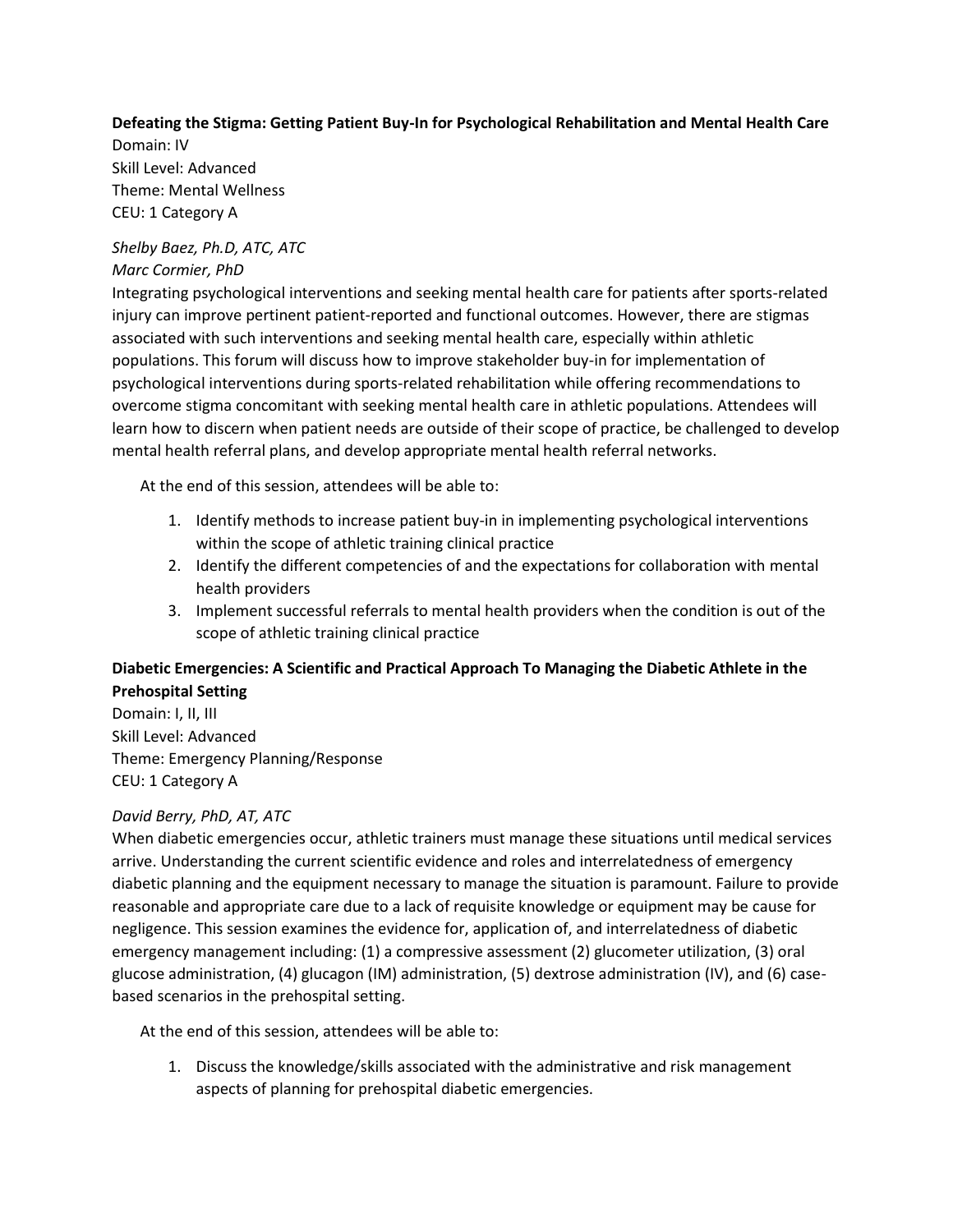- 2. Examine and discuss the current scientific guidelines and treatment recommendations regarding prehospital diabetic management of the ill patient.
- 3. Identify and discuss the most current evidence for the use of and the interrelatedness of emergency diabetic planning in the prehospital setting.
- 4. Compare and contrast the roles, characteristics, and advantages /disadvantages for using glucometers, oral glucose, glucagon, and dextrose (IV) in the prehospital setting.
- 5. Examine how and when to employ and execute a comprehensive diabetic care plan.

#### **Documenting Your Skilled Health Care To Get Paid**

Domain: V Skill Level: Advanced CEU: 1 Category A

#### *Steve Allison, LAT, ATC, CEAS*

Concise and complete documentation is the paramount in demonstrating worth and value in every setting within the athletic training profession, but is often a weak spot for practitioners. This session will give an AT tools needed to have successful documentation that satisfies standards for payers, compliance, and professional responsibility. It will demonstrate the importance of quality documentation that aligns with Medicare standards in coding and billing, along with painting a skilled picture of appropriate patient care notes. With proper documentation ATs can successfully gain reimbursement, justify salaries, and increase effective intra-professional communication and provide greater patient outcomes and satisfaction.

At the end of this session, attendees will be able to:

- 1. Prepare ATs to better align their documentation with Medicare standards
- 2. Educate ATs on proper documentation standards for successful evaluation for worth, value and potential reimbursement.
- 3. Educate ATs on proper documentation to support billing codes
- 4. Identify barriers to reimbursement that are a result of incomplete or improper documentation
- 5. Interpreting health care documentation standards to apply to AT practices

#### **Effect of Sleep on Athletic Performance and Well-Being**

Domain: I, II, IV Skill Level: Advanced Theme: Mental Wellness CEU: 1 EBP

# *Meeta Singh, MD*

## *Ben Potenziano, MEd, ATC*

The idea that in any sport, health and success requires a planned approach to training and recovery is widely embraced across the health care community. Whereas, healthy adults are recommended 7-9 hours of sleep each night, athletes are often taught to aim for 9-10 hours of sleep. Coaches and athletes rate sleep as critical to optimal performance but the reality is that athletes are not getting enough sleep. Athletes face a number of obstacles that can reduce the likelihood of obtaining proper sleep, such as training and competition schedules, travel, stress, academic demands, and overtraining. Given the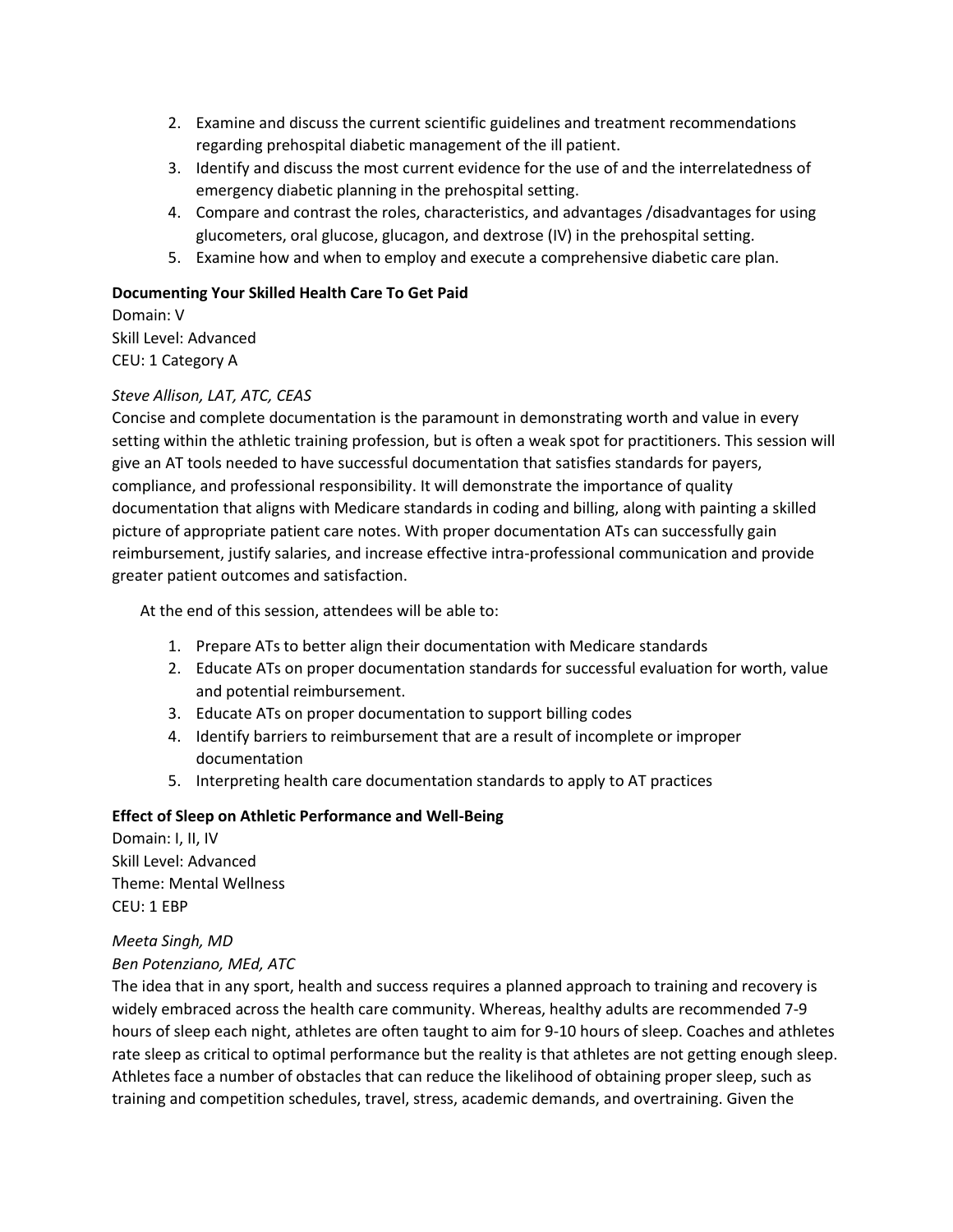above evidence, it becomes vital that athletic trainers stay abreast of the sleep related health issues in elite players and of the best evidence for guiding care and interventions for these sleep issues in the players. This important issue is not part of traditional athletic training education, and this gap mirrors the gap that is faced by the medical community at large when it comes to sleep science. Explain the overall educational need for this program and identify one specific practice gap. What is the gap between available evidence and current clinical practice? There may be gaps in knowledge, competency and/or performance. Why is it important to close this gap? Include citations within the paragraph where appropriate to support your position. Specific gaps are not needed for each topic. Please include citations. (~ 100 words) The idea that in any sport, health and success requires a planned approach to training and recovery is widely embraced across the health care community. Whereas, healthy adults are recommended 7-9 hours of sleep each night, athletes are often taught to aim for 9-10 hours of sleep. Coaches and athletes rate sleep as critical to optimal performance but the reality is that athletes are not getting enough sleep. Athletes face a number of obstacles that can reduce the likelihood of obtaining proper sleep, such as training and competition schedules, travel, stress, academic demands, and overtraining. Given the above evidence, it becomes vital that athletic trainers stay abreast of the sleep related health issues in elite players and of the best evidence for guiding care and interventions for these sleep issues in the players. This important issue is not part of traditional athletic training education, and this gap mirrors the gap that is faced by the medical community at large when it comes to sleep science.

At the end of this session, attendees will be able to:

- 1. Describe the effects of sleep loss on athletic performance.
- 2. Identify sleep related health issues in athletes.
- 3. Implement intervention strategies to assist athletes with sleep issues.

#### **Emergency Response To Joint Dislocation Reduction Techniques**

Domain: III Skill Level: Essential Theme: Emergency Planning/Response CEU: 1 Category A

#### *Mike Diede, PhD, ATC*

Joint dislocations are a small but important percentage of athletic injuries encountered by AT's. Using the management of joint dislocation position statement (2019), I will discuss and practice hands on techniques. Growing evidence points toward early reduction of dislocations contributing to better outcomes and reduced secondary injury. AT's need to know and practice various reduction techniques. Understanding the techniques, with accompanying names, facilitates discussions with supervising physicians and other medical professionals. I will review diagnostic techniques to determine dislocation and to rule out comorbidities. I will explain and show techniques for the fingers, elbow, shoulder, hip, PF and ankle.

At the end of this session, attendees will be able to:

1. The lecture will provide participants with specific intervention strategies to discuss and implement with the health care team.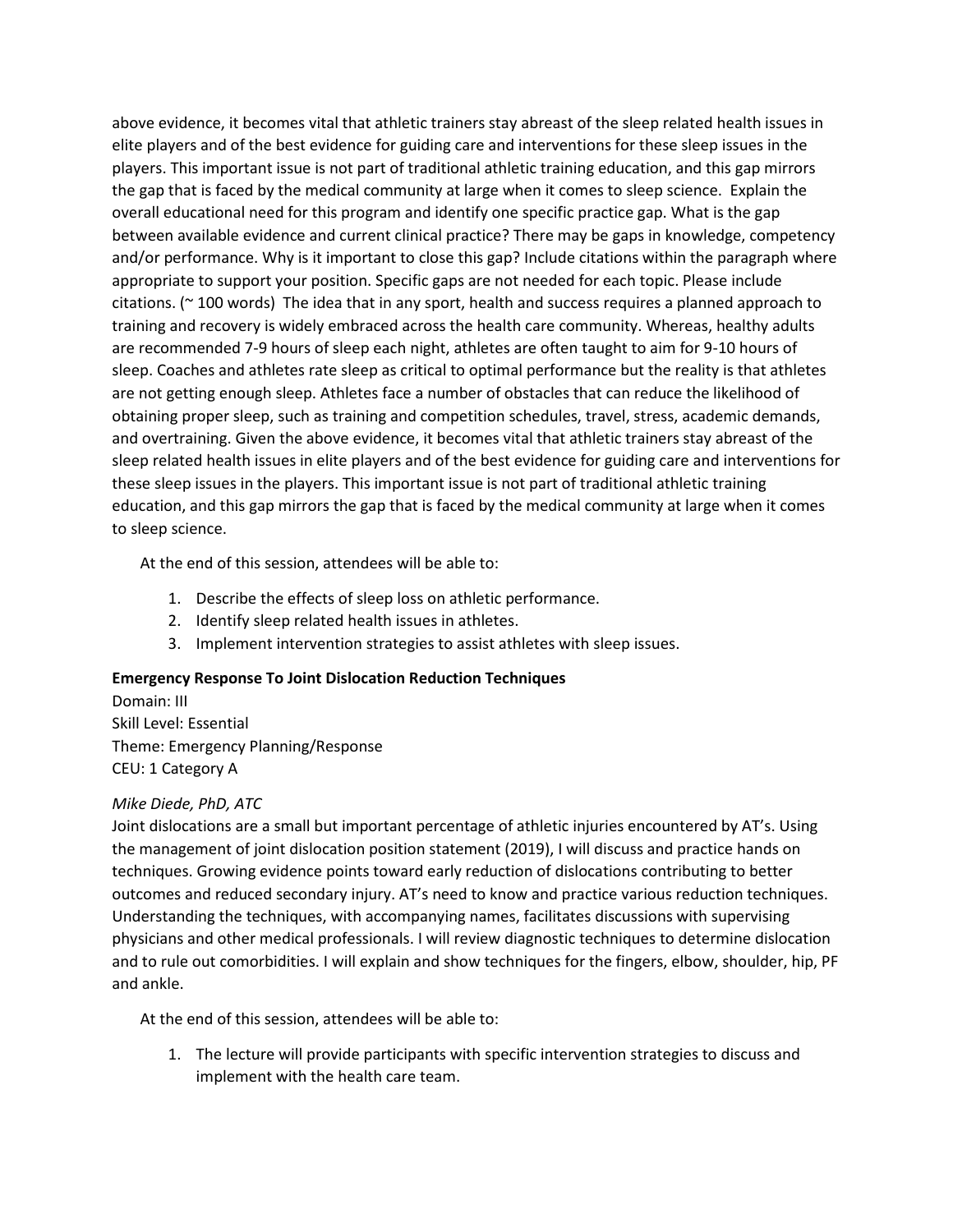- 2. At the conclusion of the program, participants will be able to distinguish when joint relocation is appropriate and when it is not.
- 3. At the conclusion of the lecture, participants will determine differences in reduction techniques and recognize the appropriateness of each.
- 4. Participants will learn specific reduction/ relocation techniques according to anatomical structures involved.

# **Emergency Skill Consideration for the Athletic Trainer Working in Rural and Remote Settings**

Domain: III Skill Level: Essential Theme: Emergency Planning/Response CEU: 1 Category A

## *Valerie Moody, PhD, LAT, CSCS*

## *Mark Hoffman, PhD, ATC*

Athletic trainers are well versed in emergency planning and providing acute care for injuries and illnesses; however, traditionally this care is provided in urban centers where advanced care and resources are readily available. With more ATs working in rural or remote locations, new challenges arise in the emergency response to an injury or illness. Rural communities often lack equipment and resources needed for emergency response, as well as access to higher levels of health care due to geographical constraints. This presentation focuses on the use of an incident command structure to facilitate a coordinated emergency response, triaging patients, transportation challenges, and how the role of an AT may change in an emergency when working in a rural or remote setting. We will also discuss the emergency skill set an AT needs to be adequately prepared to work in this unique environment

At the end of this session, attendees will be able to:

- 1. Describe the incident command structure and triage.
- 2. Explain the role of the AT in emergency response and how it might shift between rural and remote settings.
- 3. Identify the emergency skill set needed to be adequately prepared to work in rural and remote settings.
- 4. Understand how transport resources differ in rural and remote settings.

## **Energy Drinks & Other Caffeinated Products: Any Evidence To the Hype?**

Domain: I Skill Level: Essential Theme: Ergogenic Aids CEU: 1 Category A

## *Matthew S. Ganio, PhD*

Almost every athlete consumes caffeine in some form every day. Athletic trainers need to know the facts on athletes' caffeine consumption. Specifically, athletic trainers need to know the legal amount of caffeine that can be consumed. They need to be able to identify any benefit of athletes' consuming caffeinated products, such as enhancing performance. Another aspect that needs to be examined is the \$50+ billion Energy Drink industry that profits from this population. This research examined what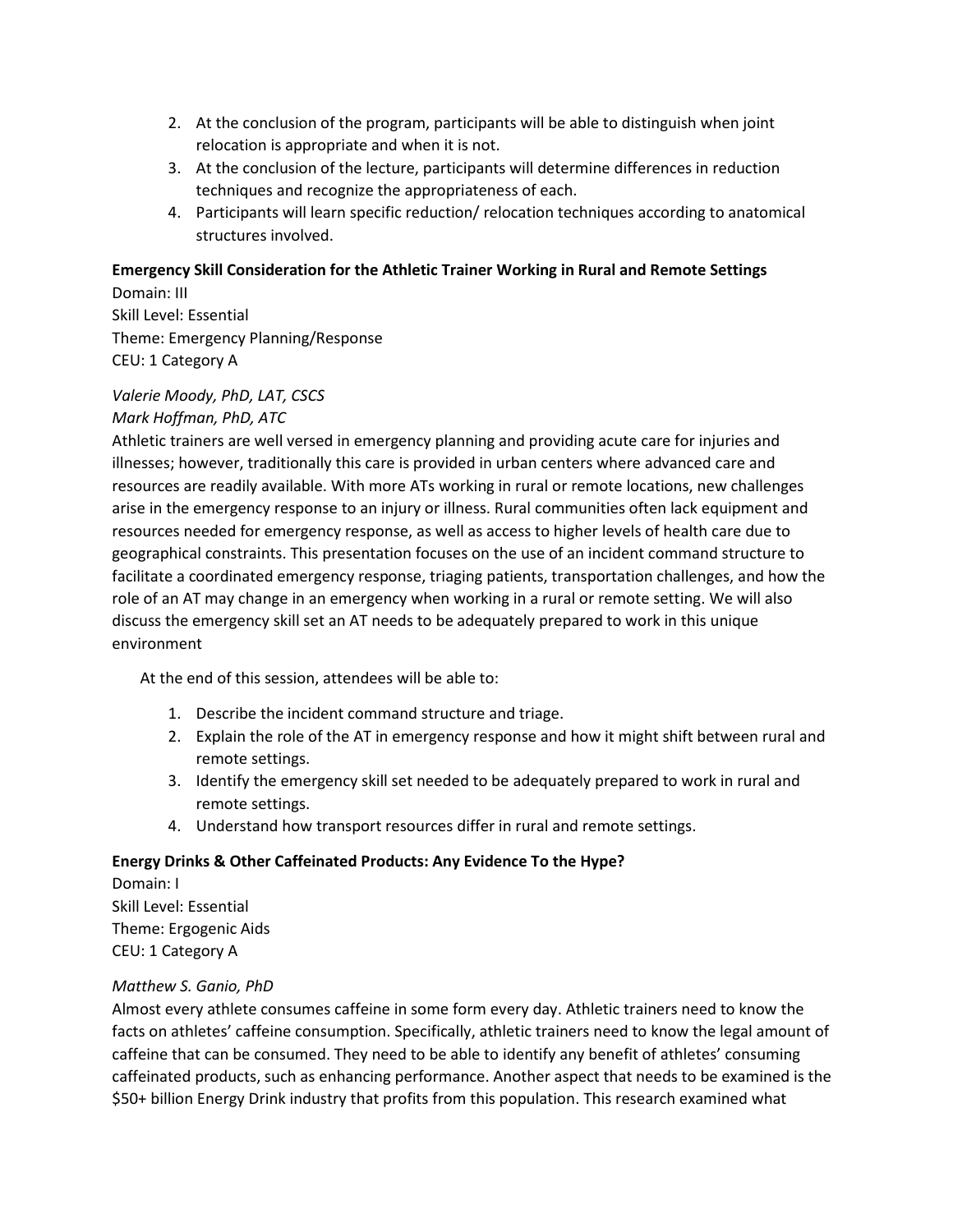current regulatory bodies say about caffeinated products and also provide evidence for if or how they will improve an athlete's performance. The purpose of the research is to provide innovative research that will give athletic trainers knowledge to implement into their practice. Likewise, misnomers and myths will be discussed.

At the end of this session, attendees will be able to:

- 1. Identify the current regulatory bodies stance on caffeinated products and what level of consumption is legal.
- 2. Describe the effect of caffeine on different types of performance.
- 3. Appraise the additional ingredients that are in Energy Drinks and how they effect performance.
- 4. Discuss the timing and dosing of caffeine products that can lead to maximal performance .
- 5. Describe the considerations related to sleep, hydration, and cognitive outcomes that are associated with caffeine use.

## **Enhancing Health and Safety for Secondary School Athletics: Grants, Initiatives, and Resources from the Korey Stringer Institute**

Domain: V Skill Level: Advanced CEU: 1 Category A

*Douglas Casa, PhD Christianne Eason, PhD, LAT, ATC Rebecca Stearns, PhD, ATC*

*Robert Huggins, PhD, LAT, ATC*

This presentation will inform athletic trainers of options available to aid their care of student-athletes in the secondary school setting. The Korey Stringer Institute has developed four programs designed to collaborate with other sports medicine and healthcare professionals to provide the best information available to: 1) conduct surveillance of catastrophic injuries and illness (NCCSIR), 2) track and improve communication and increase research within the profession (ATLAS), 3) increase access to secondary school medical care (InnovATe), and 4) health and safety best practices in the secondary school (TUFSS).

At the end of this session, attendees will be able to:

- 1. understand National Center for Catastrophic Sport Injury Research (NCCSIR).
- 2. understand the Athletic Trainer and Services (ATLAS).
- 3. unerstand the InnovATe program.
- 4. understand to Team Up For Sports Safety (TUFSS).

## **Exploring the Emotional Response of Cultural Biases: Fostering an Environment for Inclusivity, Justice and Equity in the Athletic Training Facility**

Domain: I, III, V Skill Level: Advanced Theme: Mental Wellness CEU: 1 Category A

*Lovie Tabron, MS, LAT, ATC, CCISM*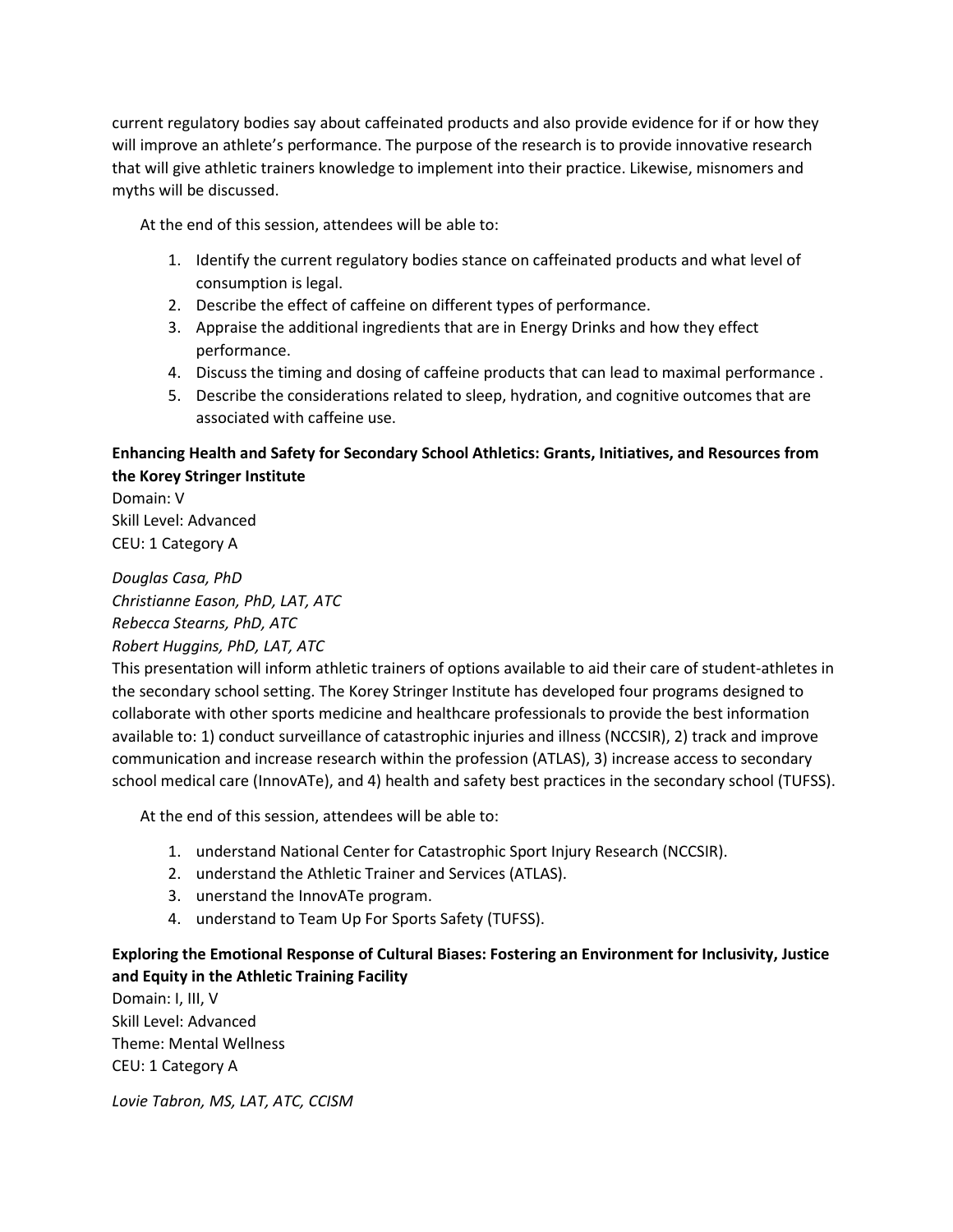#### *Kysha Harriell, PhD, ATC, LAT*

Athletic trainers come into contact with patients/student-athletes from a multitude of backgrounds, cultures, and communities. While athletic trainers do not have formal education in counseling, it is commonplace for the athletic trainer to serve as a safe space during non-traditional school hours. Hence, making it important for the athletic trainer to recognize the need for psychological care for athletes/patients who display signs of emotional distress related to cultural biases. Cultural bias distress presents the same as any other stress; the key is determining that the stress is caused by cultural bias and the best practices for formulating a plan of action. This presentation will demonstrate how to appropriately recognize emotional distress perpetuated by cultural bias and how to formulate an inclusive plan of care.

At the end of this session, attendees will be able to:

- 1. Explain the necessity and importance of an inclusive, just, and equitable AT clinic.
- 2. Recognize signs of emotional distress caused by cultural bias/stigma.
- 3. Evaluate an individual for emotional distress related to cultural bias/stigma and formulate an appropriate plan of care.

## **Extending Our Own Career: How To Take Care of the Athletic Trainer's Mental Health and Wellness** Domain: V

Skill Level: Essential Theme: Mental Wellness CEU: 1 Category A

# *Stephanie Singe, PhD, ATC, FNATA*

## *Christianne Eason, PhD, LAT, ATC*

The athletic training prioritized research agenda includes a push to develop solutions to improve worklife balance. Despite reports that working as an athletic trainer can provide great personal and professional rewards, the reliance student-athletes and patients can have on their athletic trainer has the potential to stimulate the occurrence of work-life imbalance and job burnout. Recognizing sources of conflict and developing strategies that can improve coping and work-life balance and reduce job burnout for athletic trainers can have a direct positive impact on their performance as a health care provider, parent, spouse, or friend. Gender differences have been reported in perceptions of stress and the impact it can have on one's own personal well-being.

- 1. Identify the organizational factors that can contribute negatively or positively to one's mental health and wellness
- 2. Discuss gender differences among perceptions of stress, management strategies, and implications on health, wellness, and work life balance
- 3. Examine the individual aspects to mental health and wellness and how they contribute increased levels of stress
- 4. Pinpoint possible strategies for individuals in their own systems to help mitigate the negative impact that work and life stress can have on the individual to decrease role overload/burnout and enhance patient care and overall well-being of the athletic trainer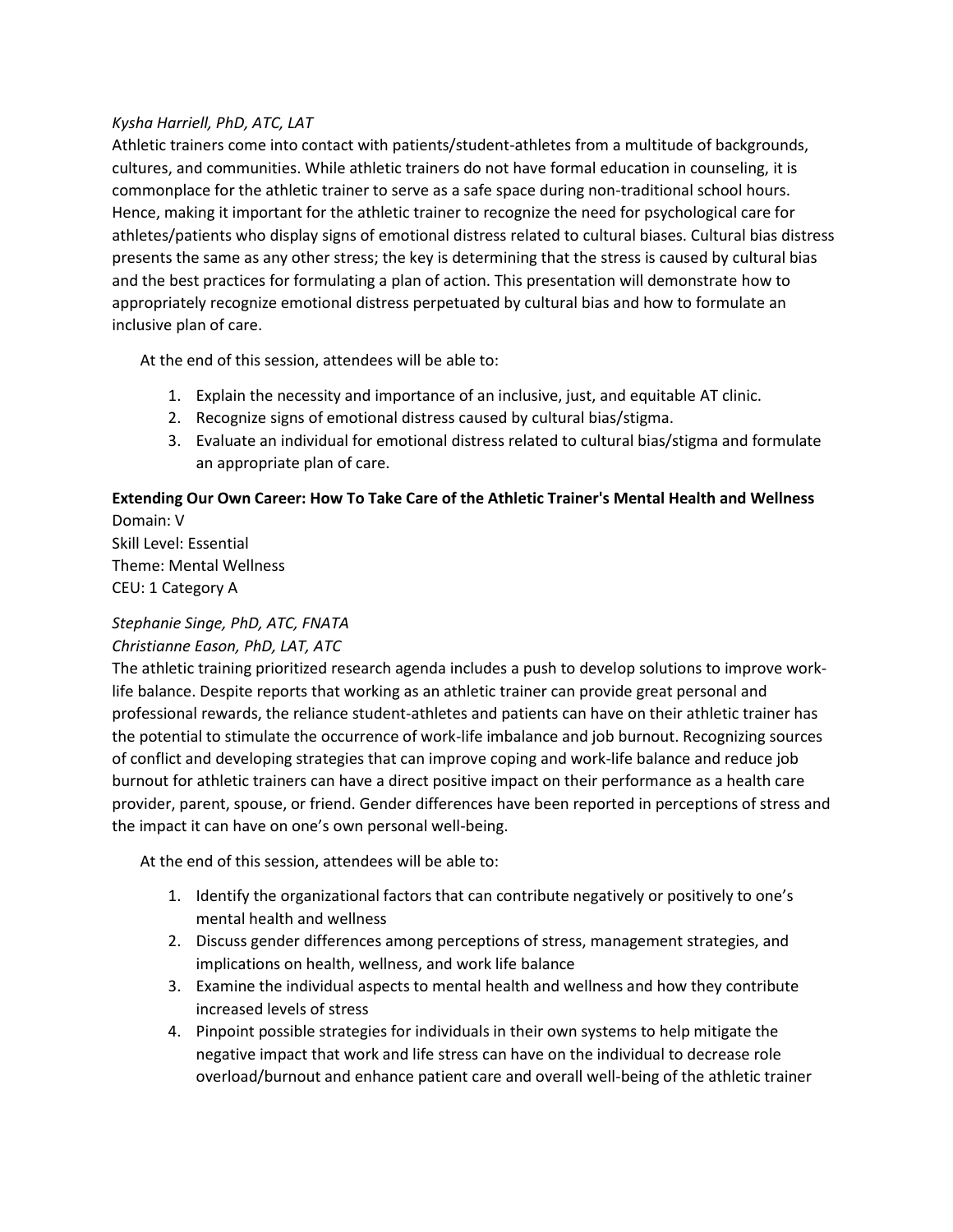## **Global Pandemic COVID-19: Mental Health Resources for Front Line Health Care Workers**

Domain: I Skill Level: Advanced Theme: Mental Wellness CEU: 1 Category A

#### *Lovie Tabron, MS, LAT, ATC, CCISM James Wilson, LAT, ATC, CCISM*

Athletic trainers are health care workers on the front lines of many medical emergencies with no exception given to COVID-19. Many athletic trainers were shifted to new duties which might have included exposing them to a potentially life threatening illness, witnessing the burden placed on families and patients faced with the illness, limited access to personal protective equipment while working, or losing their job due to the cessation of sports all of which can cause a great deal of emotional and physical distress. This presentation will focus on defining the meaning of group/peer support, explaining the benefit of group/peer support during a pandemic, and how to devise a plan/access group/peer support.

At the end of this session, attendees will be able to:

- 1. Demonstrate the need and benefits of peer support during a crisis.
- 2. Assess a group/peer for signs of emotional distress caused by COVID-19.
- 3. Formulate a plan of action to provide or gain access to group/peer support.

#### **Heat Stroke Management: Overcoming Barriers To Cool First, Transport Second**

Domain: III Skill Level: Essential Theme: Emergency Planning/Response CEU: 1 Category A

#### *Rebecca Lopez, PhD, LAT, ATC*

## *Samantha Scarneo-Miller, PhD, ATC, LAT*

Athletic trainers (ATs) and other clinicians are not utilizing the best practices(i.e. cool first, transport second) for the prehospital treatment of exertional heat stroke (EHS). Inadequate cooling or a delay in treatment can lead to a fatal EHS. The purpose of this presentation is to discuss facilitators and barriers to cooling first, transporting second. Perceived barriers include lack of education/training, lack of an accurate diagnosis, and absence of administrative support. Facilitators for adopting this skill include a state mandate, enhanced perceived benefits, and having peers properly diagnosis EHS and cool before transport. Strategies to overcome common challenges will be presented.

- 1. Summarize the literature on common facilitators and barriers to cool first, transport second for the management of exertional heat stroke.
- 2. Identify and summarize the knowledge and behaviors of clinicians as it relates to performing cool first, transport second.
- 3. Develop strategies to overcome challenges faced for the implementation of this best practice in their clinical setting.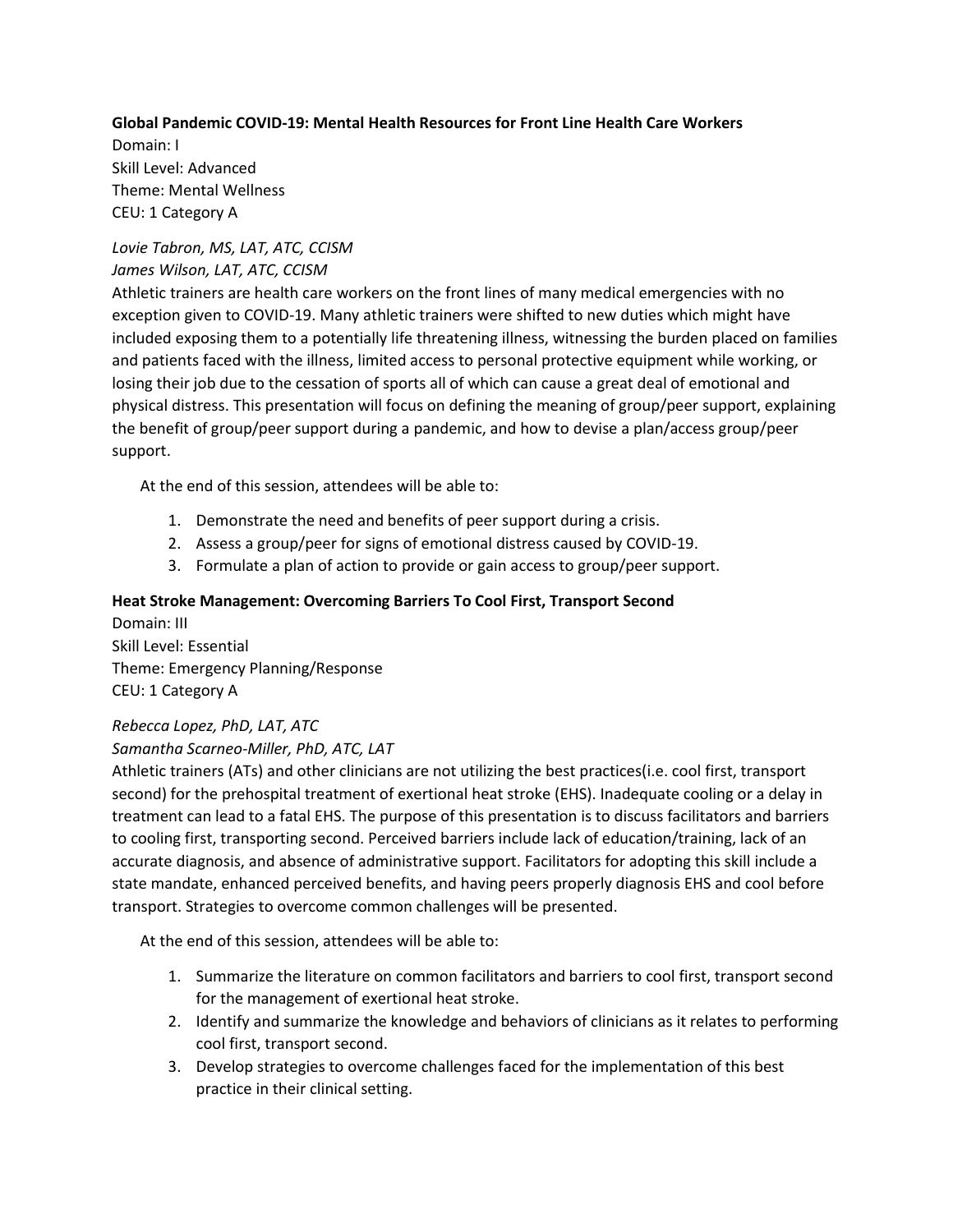## **Hot Topics In Sports Nutrition: Expert Dietitian Panel** Domain: I Skill Level: Advanced Theme: Ergogenic Aids CEU: 1 Category A

## *Dana White, MS, ATC, RD Jennifer Doane, MS, RD CSSD, ATC Katie Knappenberger, MS, RD, CSSD, ATC*

Regardless of the athletic populations served and/or practice settings, Athletic trainers (ATs) find that their athletes require care for nutrition-related conditions. This panel of sports dietitians will share their areas of expertise and facilitate a conversation with the audience about some of the hottest topics in sports nutrition including the dangers of low energy availability, supplement evaluation and nutrition for the injured athlete. This session will be presented by dual credentialed clinicians that are members of both NATA and The Sports, Cardiovascular, and Wellness nutrition group (SCAN), a dietetic practice group of the Academy of Nutrition and Dietetics.

At the end of this session, attendees will be able to:

- 1. Define the role of the sports dietitian in the sports medicine team.
- 2. Understand the risks of low energy availability in athletes.
- 3. Develop strategies to better evaluate dietary supplements or athletes for various settings and levels.
- 4. Recognize the specific nutrient needs pertaining to optimal healing of an injured athlete.

#### **Implementing an Emergency Action Plan for Mental Health Illness**

Domain: I, III Skill Level: Essential Theme: Mental Wellness CEU: 1 Category A

#### *Ginger Gilmore-Childress, DBH, MEd, ATC/LAT*

This presentation will describe how to implement an emergency action plan (EAP) for mental health illness in an athletic setting. Specifically, this lecture will described the NATA and NCAA guidelines for mental health illnesses such as depression and suicide. An emphasis will be placed on athlete mental health care identification, recognition, and referral to appropriate level of treatment. In addition, followup care for athletes suffering from a mental health illness will also be discussed.

- 1. Implement emergency action plan for mental health illnesses
- 2. Identify mental health illnesses
- 3. Describe follow-up care for mental health illnesses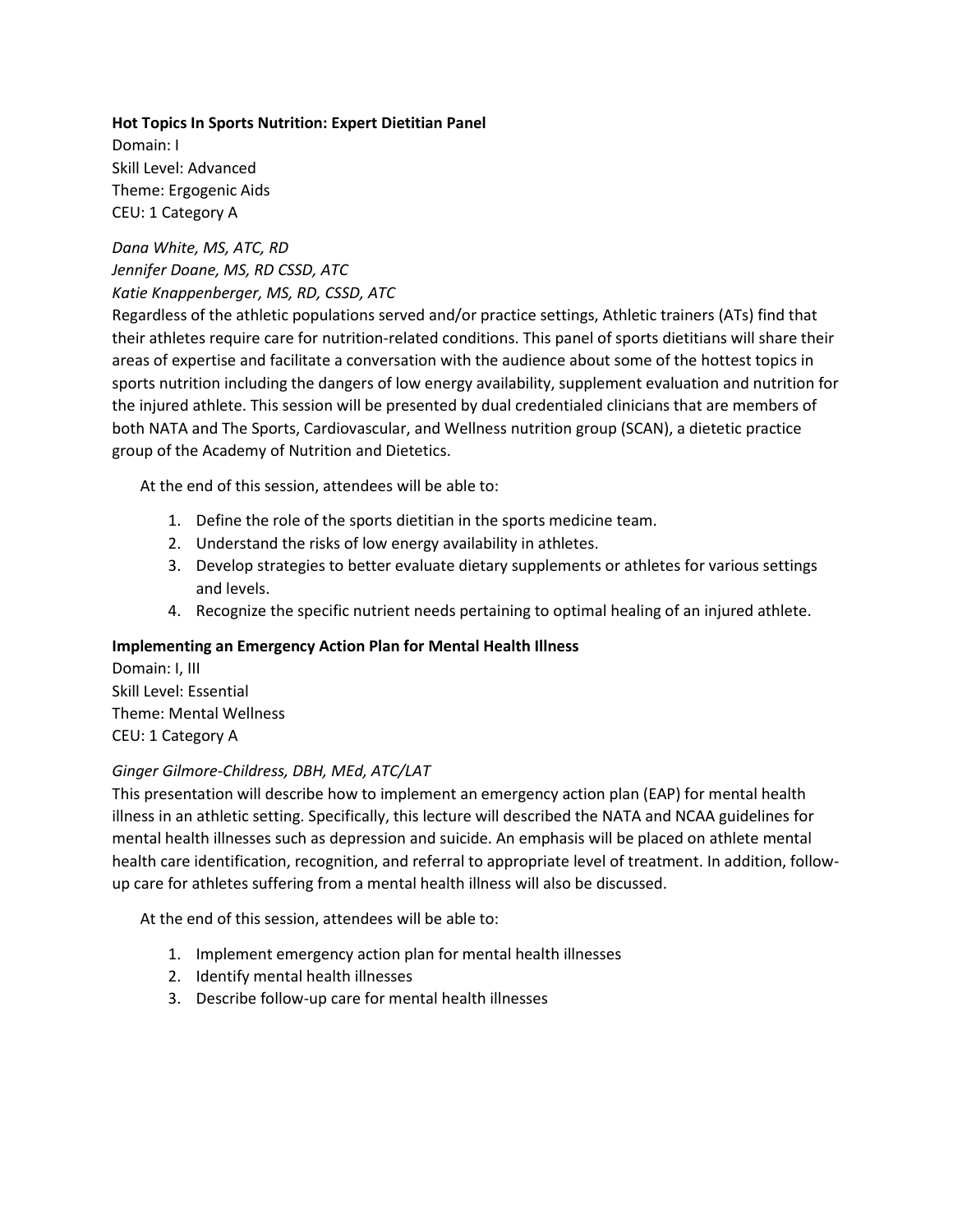## **Improving Hydration During Sport and Physical Activity: Habitual Fluid Intake and the Role of Hydration Supplements**

Domain: I, IV Skill Level: Essential Theme: Ergogenic Aids CEU: 1 EBP

## *William Adams, PhD, ATC, ATC*

Debate exists about optimal fluid intake recommendations during exercise for athletes. Additionally, numerous food additives (e.g., sodium), supplements (e.g., glycerol), and products exist claiming to improve hydration but may have little to no effect or be banned by sport organizations. In this presentation, current fluid intake recommendations during sport/physical activity and current evidence on hydration supplementation in sport and physical activity will be discussed. Following this presentation, Athletic Trainers will better understand proper fluid intake recommendations and be able to optimize the hydration practices in their clinical settings.

At the end of this session, attendees will be able to:

- 1. Describe current recommendations for fluid intake in athletes.
- 2. Describe the effects of underhydration on human health and performance.
- 3. Compare the effectiveness of various beverage supplements on improving hydration status during sport and physical activity.

## **Instrument-Assisted Soft-Tissue Mobilization: New Research and Updated Clinical Standards**

Domain: IV Skill Level: Essential CEU: 1 Category A

## *Scott Cheatham, PhD, DPT, ATC*

Instrument assisted soft-tissue mobilization (IASTM) is a popular myofascial compression intervention used by sports medicine professionals. The last few years have seen a rapid growth in research and changes in the way the treatment is administered. This presentation will provide an evidence based update on scientific concepts and best clinical practices for IASTM. Updated clinical standards will also be discussed that include IASTM description, indications, precautions, contraindications, tool hygiene, safe treatment, and assessment. Treatment strategies for common musculoskeletal conditions will also be discussed. This presentation is for the sports medicine professional who desires an evidence based update of IASTM.

- 1. Discuss the latest scientific theories and best practices for IASTM.
- 2. Describe updated evidence based clinical standards for IASTM
- 3. Discuss strategies for including IASTM as part of a comprehensive treatment strategy for various musculoskeletal conditions.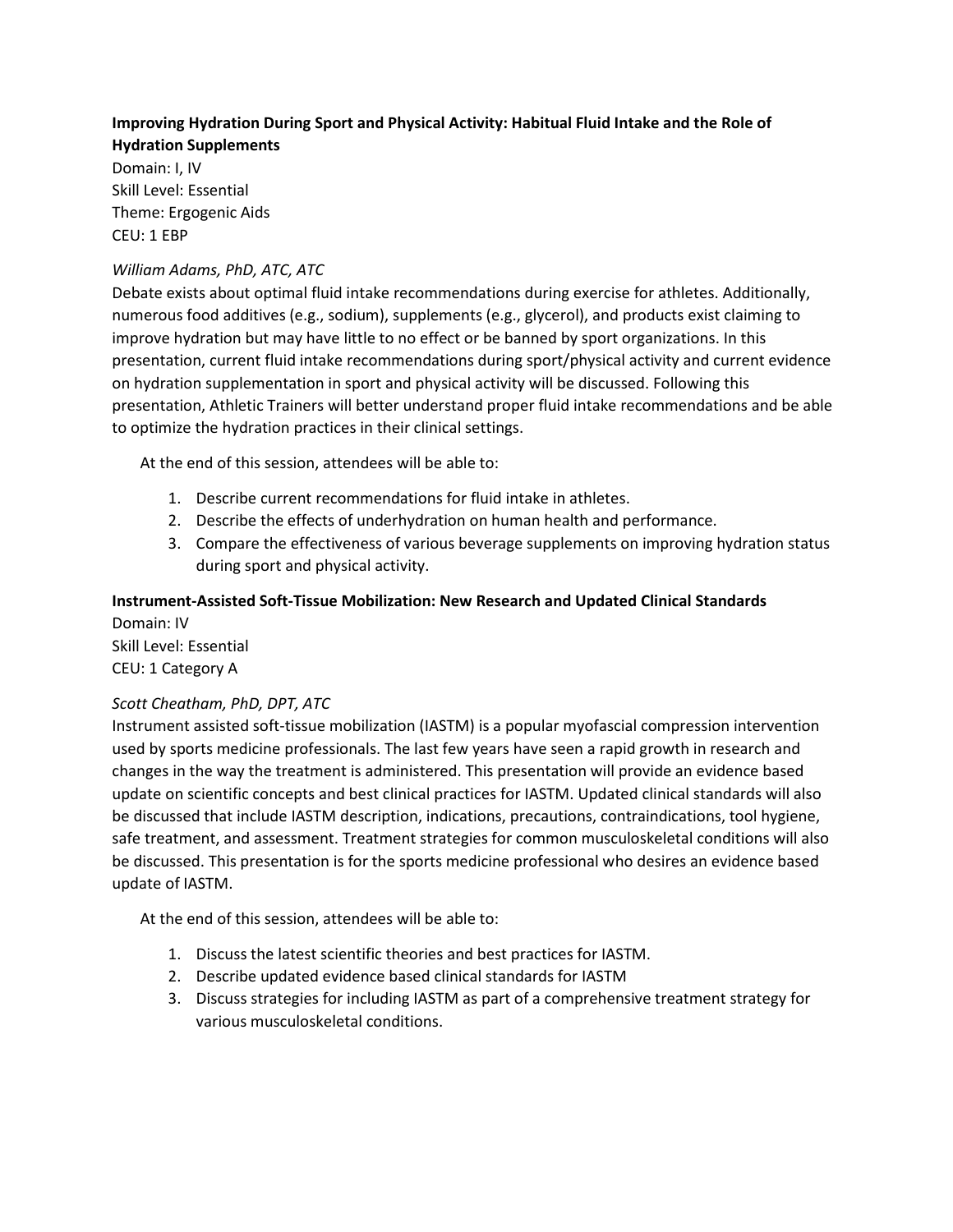#### **Lessons Learned From COVID-19: Policy Implementation**

Domain: V Skill Level: Essential CEU: 1 Category A

#### *Jim Zachazewski, ATC, PT, DPT Michael Belanger, ATC, PT, MSPT*

COVID-19 brought about change in the culture and the delivery of health care in the athletic training environment. Policy implementation as it relates to infection control and return to play from infection/quarantine were the key pillars to controlling the spread of infection and preventing catastrophic consequence of returning to high level athletic activity. We will discuss the key factors and challenges to successful implementation of policies and procedures regarding management of COVID-19 that include communication with the key stakeholders, managing the evolving federal and state guidelines, fundamental education needed to break the chain of infection, and managing the work flow of the Athletic Health Care Center.

At the end of this session, attendees will be able to:

- 1. Review and explain appropriate policy making process and associated decisions
- 2. Describe strategies for addressing and overcoming challenges
- 3. Identify barriers to implementation of new policy

#### **Mental Wellness and Disparities in Ethnically Diverse Populations**

Domain: I, III, V Skill Level: Essential Theme: Mental Wellness CEU: 1 Category A

#### *Kevin Jenkins, Ph. D.*

#### *Chantelle Green, PsyD, ATC, LAT*

When discussing mental wellness amongst ethnically diverse populations, race and ethnicity are two key factors in the pursuit and provision of services.1 In addition to the stigma surrounding mental health, ethnically diverse populations face additional discrimination, stress due to racial and cultural expectations and decreased access to culturally competent care in mental healthcare systems.1,2 Athletic populations in particular face unique barriers when seeking mental health services due to additional stigma surrounding sports participation.3 It is vital that athletic trainers understand how discrimination affects patient experience, in order to reduce disparities in health care, and provide more culturally competent care.4

- 1. Recognize the influence of race and ethnicity on mental health and wellness
- 2. Describe disparities in mental wellness in ethnically diverse populations
- 3. Identify barriers to mental wellness recognition and treatment in ethnically diverse populations
- 4. Summarize approaches to minimize mental wellness disparities in ethnically diverse populations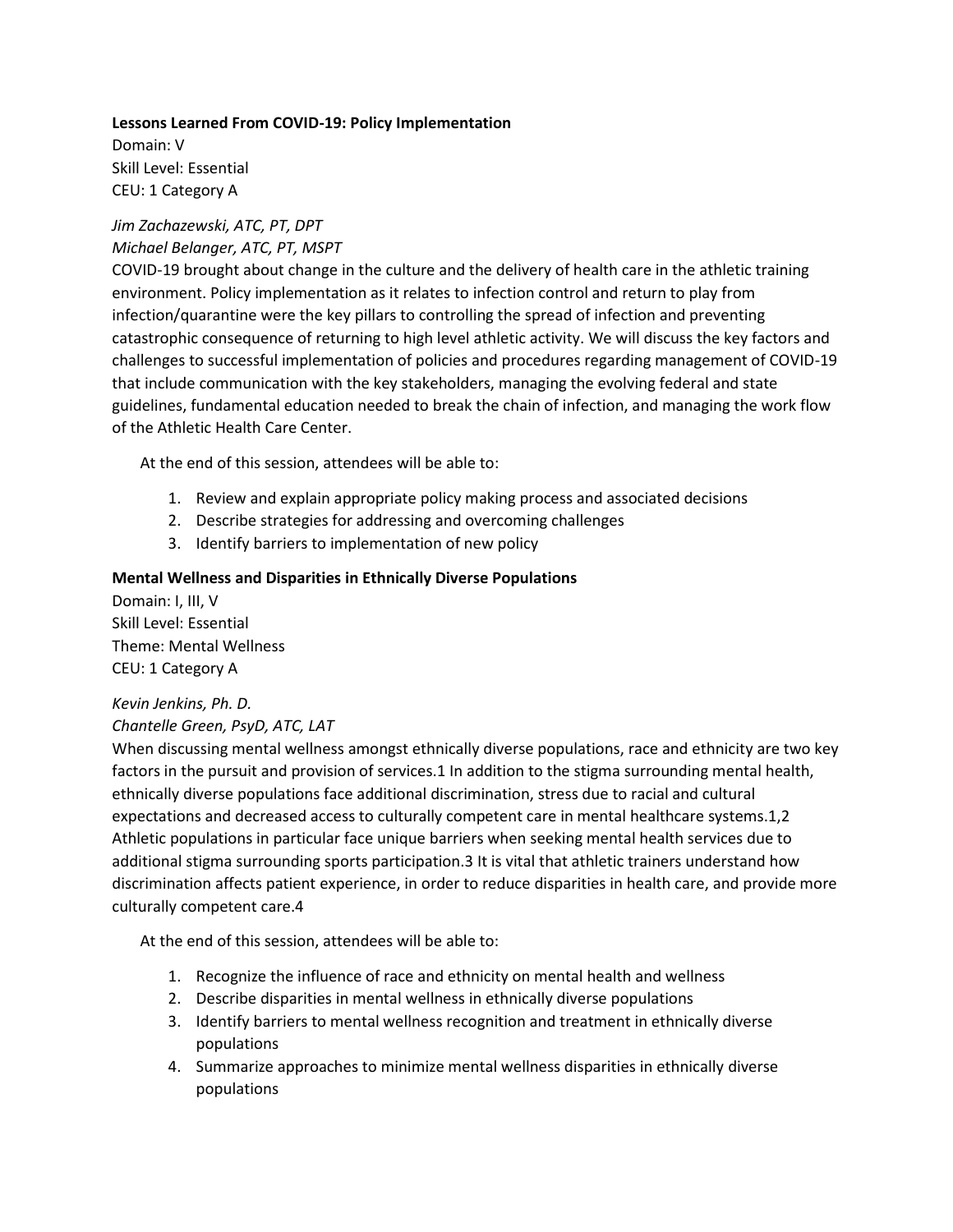#### **Mind the Gap! Updating Recommendations To Keep Members Informed**

Domain: V Skill Level: Essential CEU: 1 Category A

## *Johna Register-Mihalik, PhD, LAT, ATC Steve Broglio, PhD, ATC*

The Pronouncements Committee is responsible for supporting the development of position statements which clinicians use to support evidence-based clinical decision making. To maximize the benefit of recommendations to clinical practice, understanding the structure of statements is important. As new and critical clinical evidence becomes available, efforts are made to get timely recommendations to members. An example is the creation of gap statements which fill an immediate need for updating existing recommendations. The concussion position gap statement will be highlighted as an example of this type of statement and key information concerning best practice updates in concussion management will be presented.

At the end of this session, attendees will be able to:

- 1. Discuss the clinical utility of NATA position statements
- 2. Describe the necessity of gap statements to provide immediate recommendation updates
- 3. Define updated guidelines related to concussion management

## **More Than Just Words: Intersectional Microaggressions and the Journey To Eliminate Cultural Barriers To Patient Care**

Domain: I, V Skill Level: Advanced CEU: 1 Category A

#### *Karlita Warren, PhD, ATC*

#### *Candace Lacayo, PhD, ATC*

In healthcare, microaggressions have been defined as implicit discrimination in healthcare settings. Microaggressions experienced in healthcare settings have the potential to develop negative physical and mental health outcomes for patients; consequently, contributing to perpetuated health disparities. Historically, microaggression research and its deleterious effects on health are typically focused on a single identity of the patient such as race/ethnicity. Intersectionality and microaggression experiences may potentially compound harmful patient outcomes. There is a need for athletic training clinicians to recognize intersectionality of multiple identities that may be affected by microaggressions experienced during patient care and their impact on patients with multiple identities.

- 1. Describe how subtle forms of discrimination may be influenced by more than one social identity
- 2. Analyze the intersections of race/ethnicity, gender, sexuality, religion, age, ability, and social class in patient care
- 3. Examine the impact intersectional microaggressions may have on patient care
- 4. Execute strategies to eliminate intersectional microaggressions as a barrier to healthcare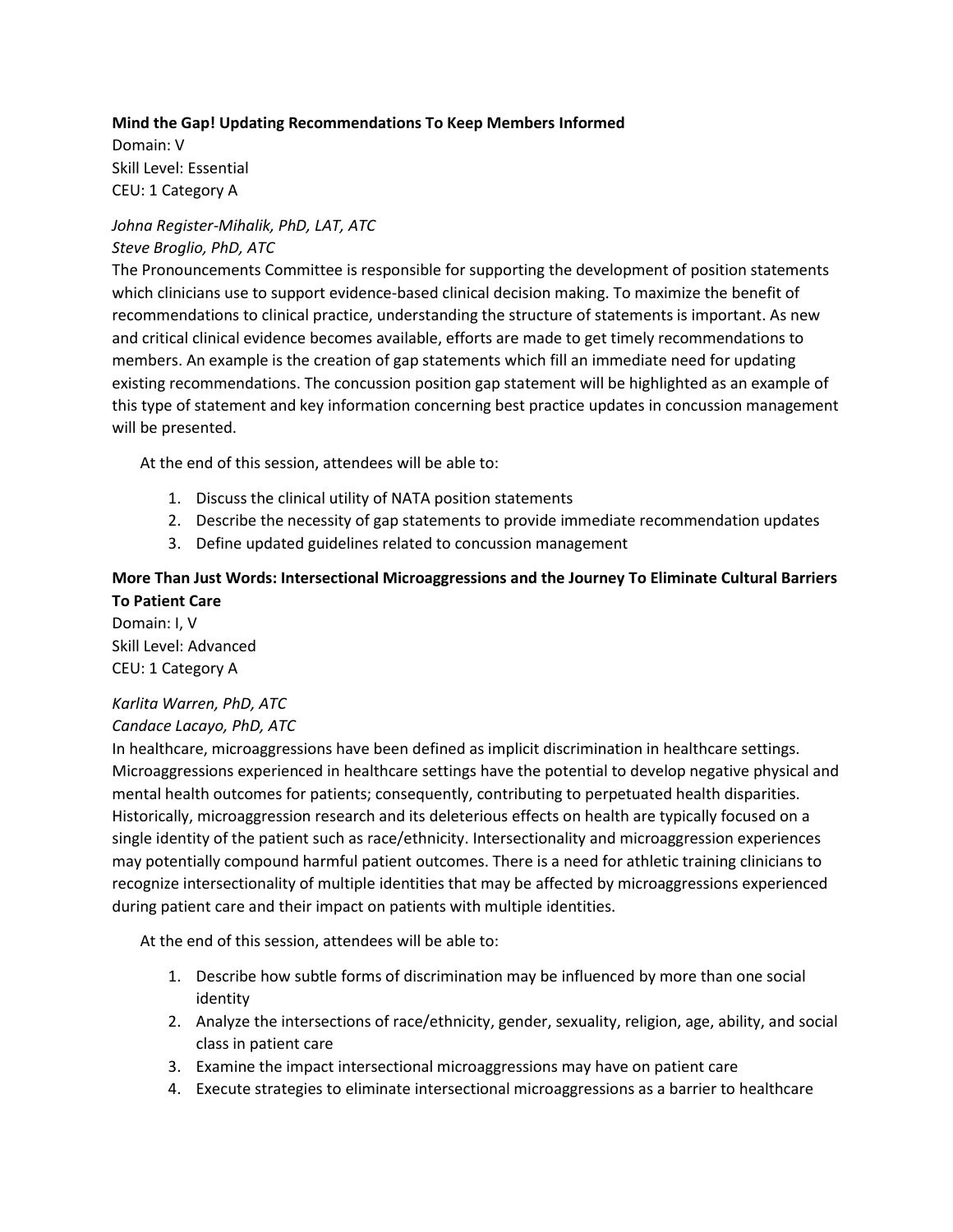## **Myofascial Decompression (Cupping)**

Domain: IV Skill Level: Advanced CEU: 1 Category A

#### *Ashley Doozan, ATC*

According to Cage, et al, while the majority of athletic trainers did not view cupping therapy as necessary to their clinical practice, the majority did use the tool in their weekly practice. The relationship between actual knowledge and pursuit of continuing education suggestion that continuing education may improve knowledge of cupping therapy.

At the end of this session, attendees will be able to:

- 1. Understand skin and fascia properties and their interface with the musculoskeletal system
- 2. Demonstrate an understanding of trigger points, common referral pain patterns, and fascial lines
- 3. Be able to integrate myofascial decompression into current practice to help improve outcomes for patients who do not have any contraindications.

## **Network Connectivity Problems: Exploring the Link Between Mental Wellness and Neurophysiological Function After ACL Injury**

Domain: I, II, IV Skill Level: Advanced CEU: 1 Category A

## *Julie Burland, PhD, ATC, CSCS*

## *Adam Lepley, PhD, ATC*

Injury to the anterior cruciate ligament (ACL) has detrimental effects on long-term health. Alterations in strength and neural activity are factors that contribute to rehabilitation failure after ACL reconstruction (ACLR); however, psychological deficits such as fear-avoidance, self-efficacy and clinical depression also hinder rehabilitative success and diminish mental wellness. Recent evidence shows that underlying neurophysiological impairments observed following ACLR are associated with psychological dysfunction. The goal of the proposed session is to provide the most up-to-date evidence regarding neurophysiological reorganization following ACLR, how these impairments are linked to psychological health after injury, and how clinicians can best intervene to improve outcomes.

- 1. Recognize underlying neurophysiological impairments that are common following ACL reconstruction, and how they influence clinical outcomes.
- 2. Apply techniques to help identify neurophysiological and psychological function during patient assessment.
- 3. Distinguish between different psychological responses following ACL reconstruction, including pain-avoidance, fear-avoidance, self-efficacy and learned helplessness
- 4. Evaluate the relationship between neurophysiological impairments and psychological outcomes, and how this interaction influences patient care.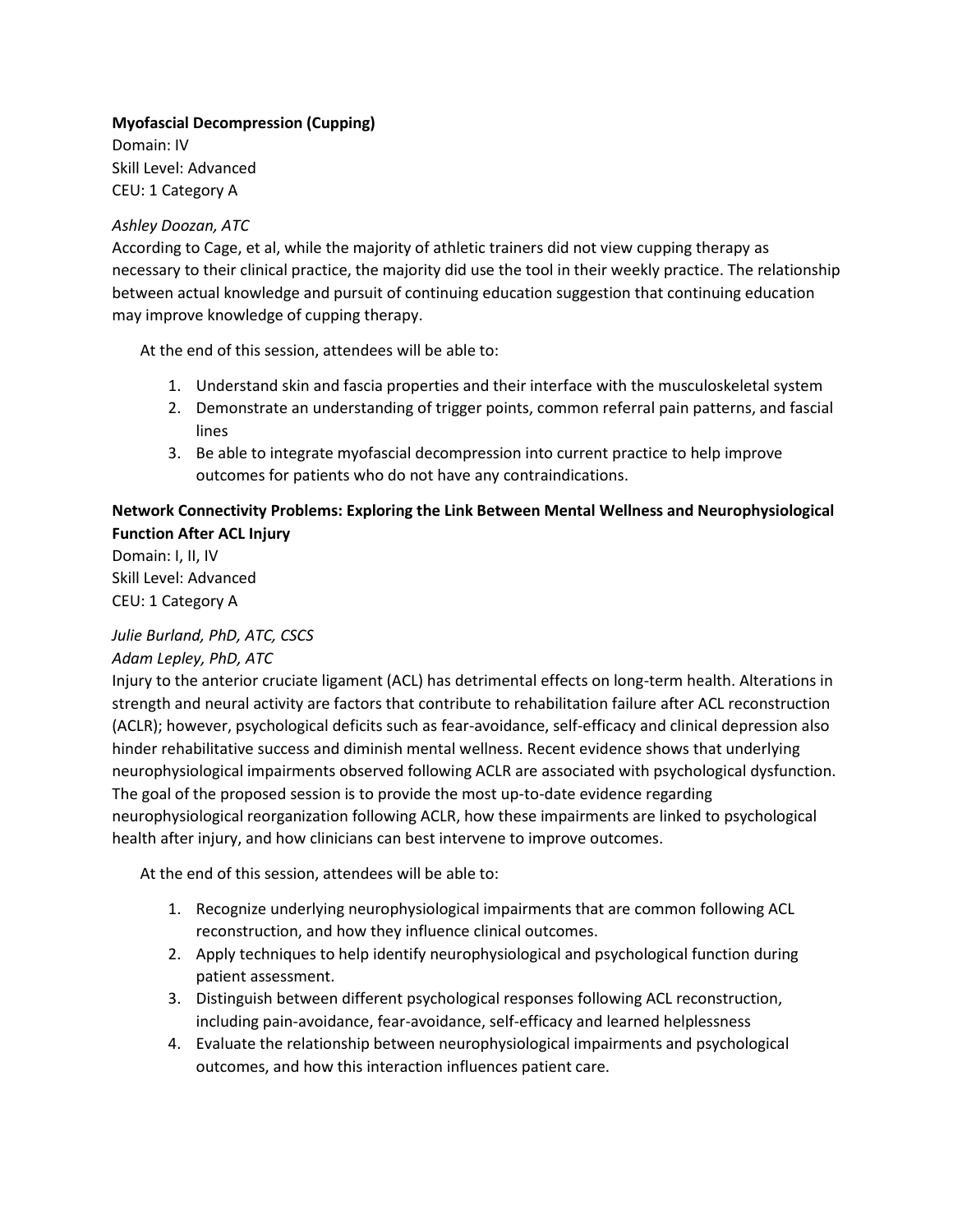5. Implement the most novel, and evidence-based treatment strategies to target neural and psychological alterations following ACL reconstruction.

## **Patients From Christian, Muslim and Atheist Backgrounds Walk Into the Athletic Training Facility: Best Practices for Interfaith Etiquette in Patient Care**

Domain: I, II, IV, V Skill Level: Essential CEU: 1 Category A

## *Megan Granquist, PhD, ATC*

## *Sarah Cook, PhD, ATC*

Patients' worldviews are diverse and athletic trainers' knowledge of interfaith concepts is essential in providing quality, culturally-competent care that considers the whole patient. Therefore, this session will focus on how athletic trainers, as healthcare professionals, interact with and provide treatment with consideration of patients' religious, spiritual, and secular identities. Specifically, this session will: include a discussion of religious and spiritual practices with a focus on diet, clothing, and medical treatment; provide practical strategies for delivering holistic patient care; identify ways for athletic trainers to enhance their interfaith literacy; and offer guidance for seeking additional resources.

At the end of this session, attendees will be able to:

- 1. Describe basic interfaith concepts related to patient care in athletic training.
- 2. Explain how athletic trainers can incorporate an awareness of interfaith concepts into professional practice.
- 3. Identify strategies to provide treatment based on patients' religious/spiritual practices.

## **Preventing Sudden Death in Exertional Conditions in Sport**

Domain: III Skill Level: Advanced Theme: Emergency Planning/Response CEU: 1 Category A

## *Rod Walters, DA, ATC*

The incidence of non-traumatic deaths in intercollegiate and interscholastic sports centers around football, though they are evident in other sports as well. These crisis provide an opportunity to review best practices for the prevention of sudden death in athletics programs. Common elements that can contribute to indirect deaths include the following: • Implementation and attention to both acclimatization and conditioning principles including adherence to sport-specific and physiologically sound practices • Development, training and implementation of Emergency Action Plans (EAPs); and • Provision of oversight of all sponsored activities with appropriate athletic healthcare providers.

- 1. Review exertional conditions including hyponatremia, heat stroke, sickling, and rhabdomyolysis.
- 2. Explore the literature for best practices related to the recognition and diagnostic testing to guide intervention planning.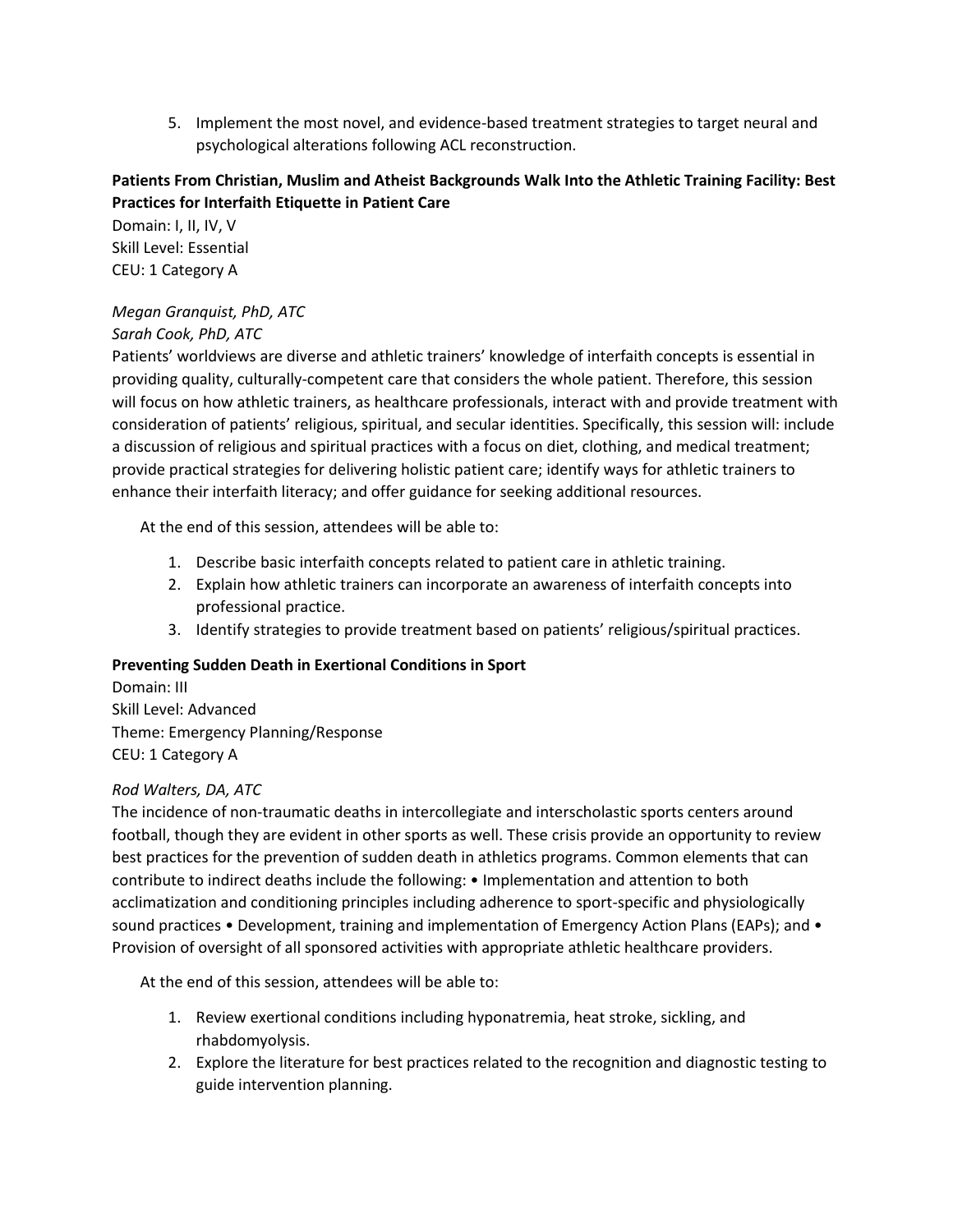3. Describe the selection and procedures for evidence-based management strategies to prevent sudden death for exertional conditions.

#### **Prevention & Treatment Strategies So You Don't get Hamstrung by Hamstring Injuries**

Domain: IV Skill Level: Essential CEU: 1 Category A

## *Brandon Schmitt, DPT, ATC*

#### *Takumi Fukunaga, DPT, SCS, ATC, CSCS*

Hamstring injuries are among the most common soft tissue injuries in sports. Further hamstring injuries have a high recurrence rate of nearly one in three in some sports. As a result, athletic trainers need to understand how to successfully implement primary and secondary (i.e. rehabilitative) measures to reduce the rate of hamstring injury and reinjury. Therefore, this session we focus on best practices for 1) prevention programs to reduce the rate of hamstring injuries and 2) treatment strategies to that minimize risk of reinjury while returning athletes to participation efficiently.

At the end of this session, attendees will be able to:

- 1. Understand the hamstring injury reduction program efficacy and implementation best practices.
- 2. Understand the important of lengthened state hamstring strength and how to address it in the rehabilitation of hamstring injury.
- 3. Develop a comprehensive rehabilitation program to facilitate return to sport to the highest performance level possible as quickly as possible while minimizing risk of reinjury and time until return to sport.

#### **Racial Disparities and Inequalities in Health Care**

CEU: 1 Category A Domain: I Skill Level: Essential

## *Kysha Harriell, PhD, ATC, LAT*

This presentation describes health inequalities inherent to health care in the United States of America. This presentation will examine the social determinates of health mostly responsible for unfair and avoidable differences in health status between racial and ethnic groups. This presentation will discuss the role of bias, racism, and discrimination in healthcare, share terminology, and resources relevant to healthcare equity, and provide suggestions for improvement.

- 1. Critically reflect on the racial biases prevalent in healthcare
- 2. Identify factors that contribute to bias, discrimination, and systemic racism in healthcare
- 3. Develop an appreciation for cultural differences, cross-cultural communication, and social responsibility
- 4. Identify resources for self-reflection and to increase cross-cultural skills improve health equity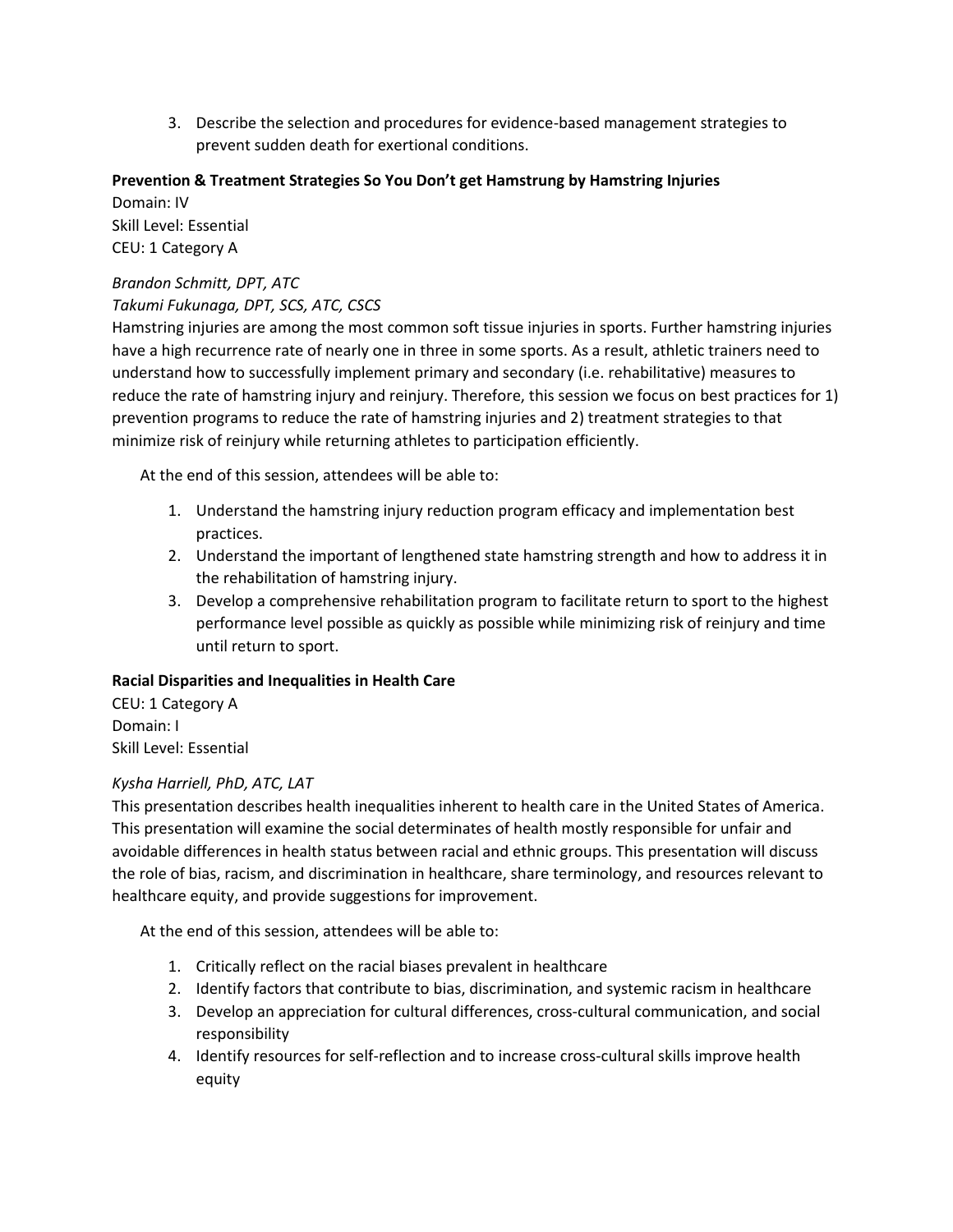## **Recognizing & Managing a Potentially Suicidal Patient**

Domain: I Skill Level: Advanced Theme: Mental Wellness CEU: 1 Category A

#### *Jennifer Ostrowski, PhD, LAT, ATC*

Mental illness is common in the United States with 6.8% of adults and 12.8% of adolescents experiencing a major depressive episode each year. Increased time demand of athletics, pressure to perform, pain and injury are risk factors for developing mental illness. Athletic trainers report feeling underprepared to handle mental health crises. Signs of distress or impaired functioning are not always obvious, therefore athletic trainers should be educated about warning signs and risk factors for depression, suicidal ideation, and non-suicidal self-injury. This presentation will provide strategies for approaching someone with your concerns, initiating mental health referral, and proven self-help strategies.

At the end of this session, attendees will be able to:

- 1. Describe the prevalence of depression in US adult and youth populations
- 2. Identify risk factors and warning signs of mental health problems, including depression, suicidal ideation, and non-suicidal self-injury.
- 3. Apply a mental health action plan to individuals in crisis and non-crisis situations
- 4. Recommend evidence-based professional, peer, and self-help resources.

#### **Scope of Practice: Incorporating Standing Orders To Encourage Responsible Practice** Domain: V

Skill Level: Essential CEU: 1 Category A

#### *Kevin Stalsberg, MS, ATC Ciara Ashworth, ATC*

A recent survey developed and deployed by the NATA Professional Responsibility in Athletic Training (PRAT) committee indicated that the membership found scope of practice to be a significant issue in athletic training today. How can the athletic trainer incorporate new clinical skills and practice responsibly within the scope of practice? This presentation will focus on continuing education and standing orders to ensure that responsible practice stays within the scope of practice. Furthermore, the athletic trainer will learn how to minimize the risk of liability.

- 1. Synthesize legal, ethical, regulatory and practice standard issues that concern athletic trainers today, such as staying within your scope of practice and adhering to professional standards.
- 2. Define scope of practice and how it can vary from state to state.
- 3. Explore how implementing the use of standing orders can assist with scope of practice in your setting and minimize the risk of liability.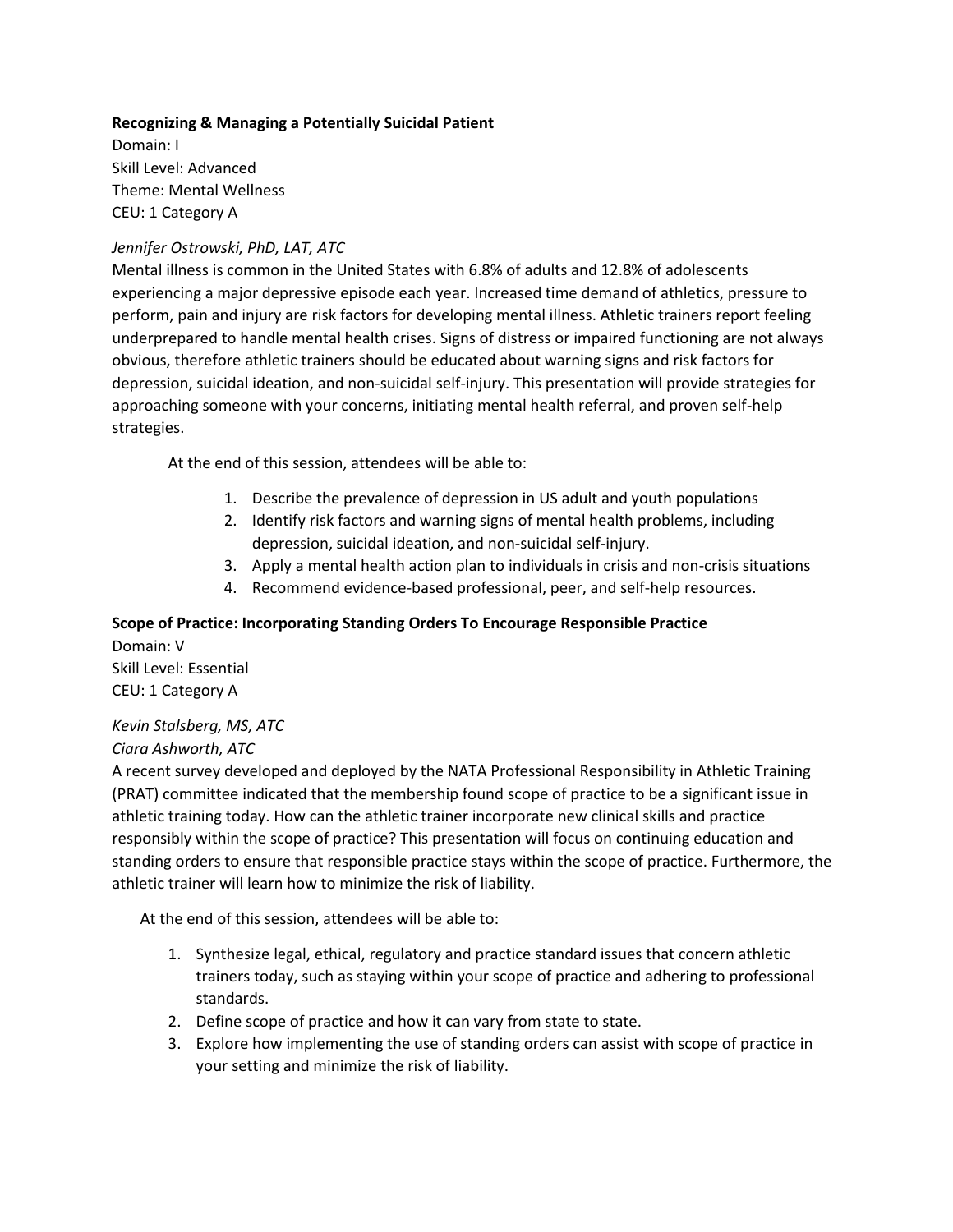## **Shoulder Instability in the Youth Athlete: Clinical and Surgical Management**

Domain: I, II, IV Skill Level: Advanced CEU: 1 Category A

## *Jay Albright, MD*

## *Jordan Teboda, MS, LAT, ATC*

Glenohumeral instability in the youth athlete is a prevalent condition that can affect the long-term functionality of the shoulder joint as well as impact athletic performance and participation. Due to the complexity of the developing shoulder joint in pediatric patients, considerations to preserving the longterm health of articular surfaces and joint stability should be carefully assessed. While surgical intervention can address the static stability of the shoulder joint, methods for restoring and ultimately improving dynamic stability should always remain atop the list of priorities when treating youth athletes.

At the end of this session, attendees will be able to:

- 1. At the conclusion of the program, participants will identify and treat glenohumeral instability in the pediatric population based on the current evidence and best practice
- 2. Participants will learn criteria for surgical intervention and how surgical timing impacts youth participation in athletics, with examples provided by specific case studies.
- 3. Participants will examine surgical techniques and outcomes, along with post-operative rehabilitation protocols.

#### **Social Determinants of Health and the Impact on the Health & Well-Being of LGBTQ+ Patients**

Domain: I, IV, V Skill Level: Advanced Theme: Mental Wellness CEU: 1 Category A

## *Jennifer Sturtevant, MBA, LAT, ATC*

#### *Sean Rogers, DAT, ATC*

The purpose of this presentation is to explore the relationship(s) between Social Determinants of Health and the overall health and wellbeing of LGBTQ+ patient populations. During this presentation, participants will be exposed to case scenarios that illustrate the impact that Social Determinants of Health can have on a patient's mental and physical health. Furthermore, this presentation will discuss psychosocial conditions experienced by the LGBTQ+ community while simultaneously exploring etiology.

- 1. Describe the Social Determinants of Health model and how it relates to Athletic Trainers
- 2. Identify the correlation between Social Determinants of Health, Health and Healthcare Disparities, and positive and negative patient outcomes
- 3. Discuss current events, laws, and legislation that impact LGBTQ+ Community
- 4. Examine case studies involving mock patients who have had various impacts to their Social Determinants of Health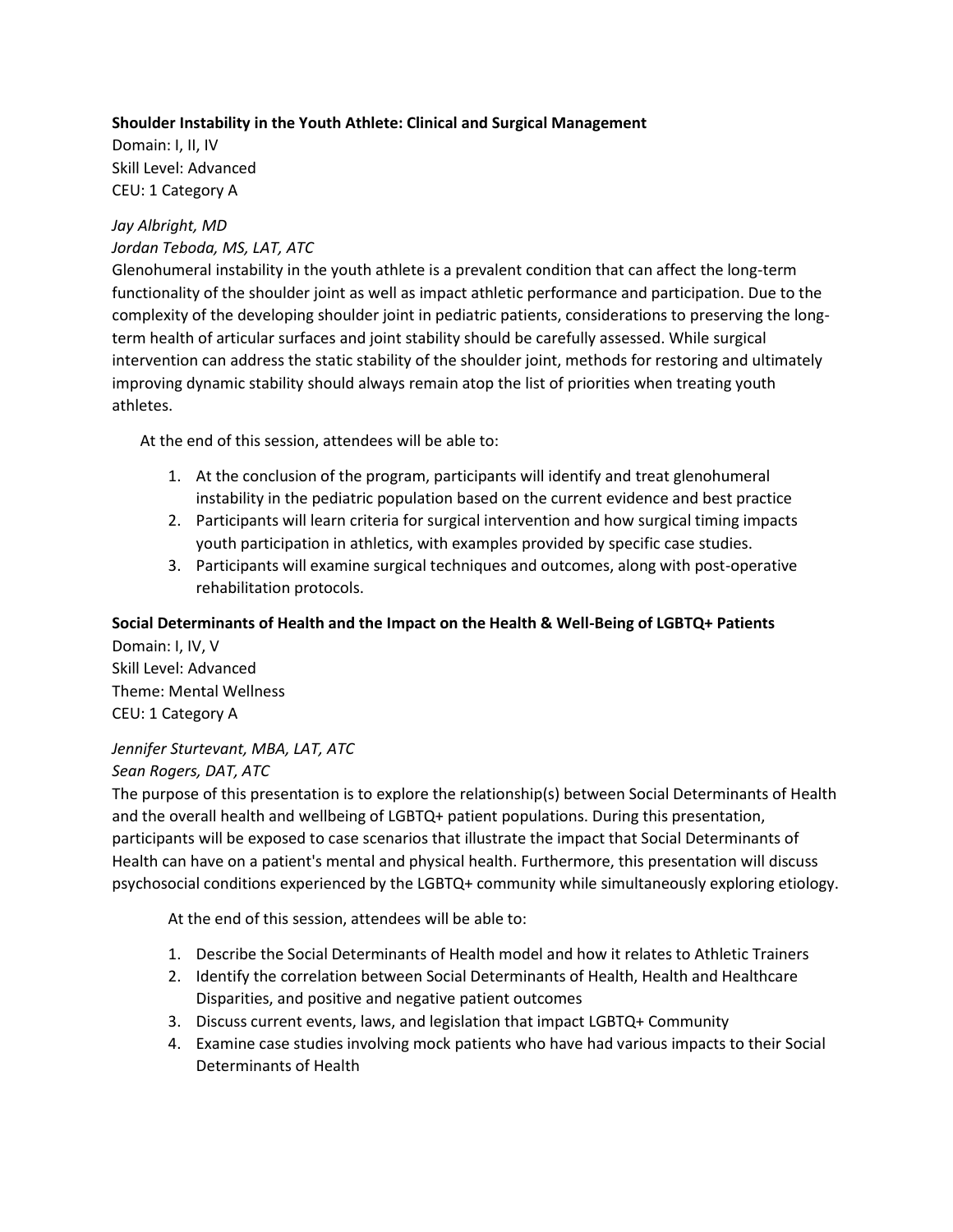#### **Social Determinants of Heatlh: Impact on Mental Wellness**

Domain: I Skill Level: Essential Theme: Mental Wellness CEU: 1 Category A

#### *Kelsey Picha, PhD, ATC*

Social determinants of health (SDH) are conditions in which people live, learn, work, and age. Social factors (i.e. neighborhood, education, and early childhood experiences), when negative, have been found to contribute to chronic stress and lead to mental health disorders. Athletic trainers are positioned to identify and intervene on SDH during patient interactions and understanding of these factors requires attention. This presentation will introduce foundational concepts of SDH and their impact on mental wellness, discuss the role of athletic trainers in SDH identification and evaluation, and provide resources for athletic trainers to support inclusion of SDH in the care process.

At the end of this session, attendees will be able to:

- 1. Identify the impact social determinants of health have on patient health and mental wellness.
- 2. Appreciate the role of athletic trainers in identifying and evaluating negative SDH impact on patients' mental wellness.
- 3. Navigate and use available resources to support identification and evaluation of SDH in clinical practice.

## **Taking Your Emergency Planning to the Next Level: Safe Sports Network's Implementation of a "Drop the Dummy" Program in the Secondary School Setting**

Domain: I, III, V Skill Level: Advanced Theme: Emergency Planning/Response CEU: 1 Category A

## *Amy Hollingworth, ATC, LAT*

Emergency action plans (EAPs) that are well-designed and rehearsed with each athletic team provide responders with an organized approach to managing emergencies.2,3,5 Annual rehearsals can maintain emergency response skills at a high level of competency and decrease response time and knowledge decay . 3,5 "Drop the Dummy" (DTD) is one way to rehearse EAPs. DTD is conducted by an objective, knowledgeable observer who places a manikin on the playing surface thus activating the emergency response team, then assesses and debriefs performance. Safe Sports Network implemented DTD in 2015 and performs drills annually for over 100 athletic teams.

- 1. Develop emergency response teams and gain stakeholder buy-in.
- 2. Implement 'Drop the Dummy' drills to practice emergency action plans.
- 3. Evaluate/Critique EAP rehearsal(s) and provide feedback to the emergency response team to improve organization and effectiveness.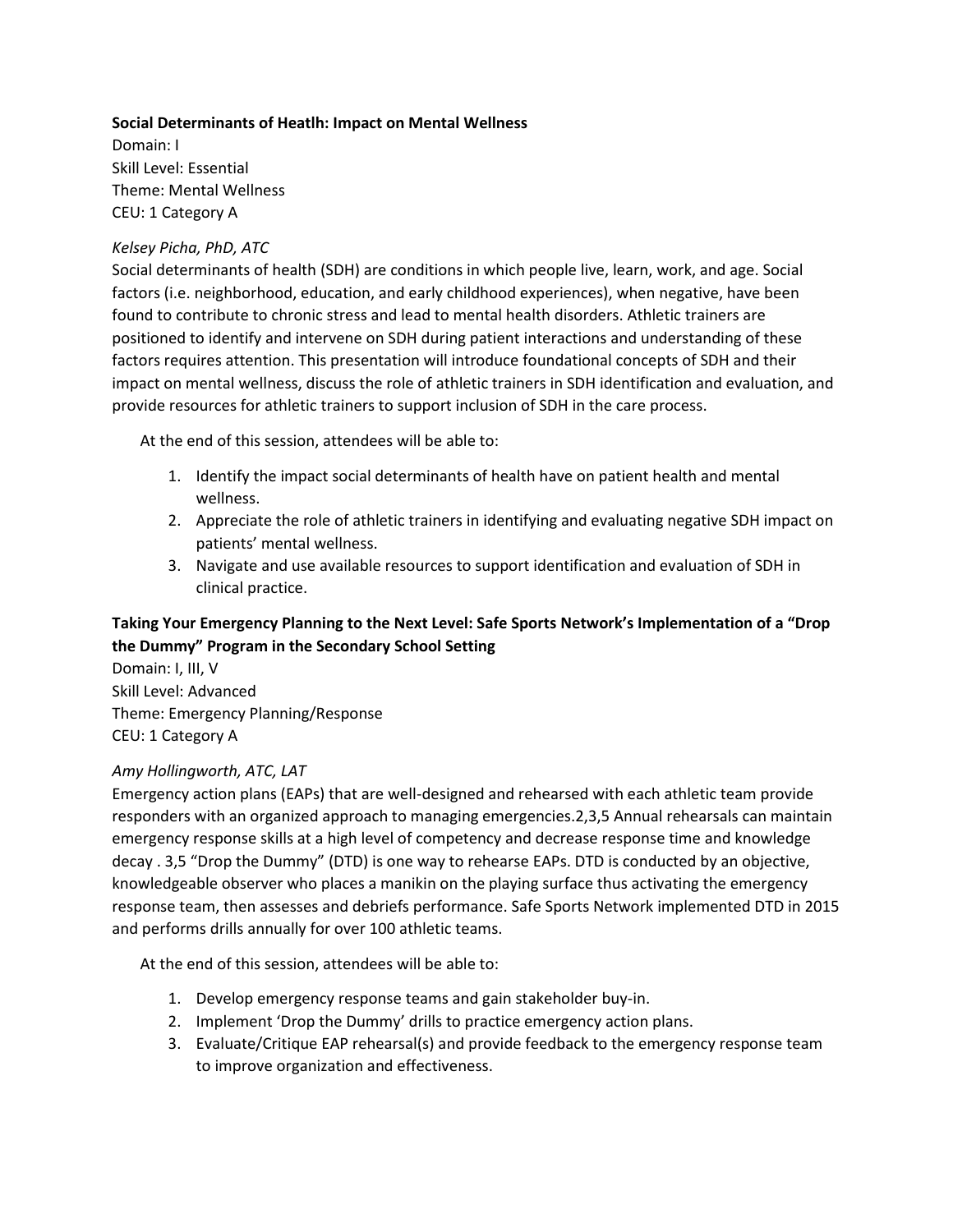## **The Athletic Trainer Role: How Comprehensive Collaboration Between Health Care Professions Can Assist in Better Outcomes During a Mass Casualty Event**

Domain: III Skill Level: Advanced Theme: Emergency Planning/Response CEU: 1 Category A

#### *Laura Hepple, ATC, BDLS, CES*

200-million disaster deaths have occurred worldwide in the last century. Health care professionals should all have a universal strategy for the effective management of mass casualty incidence. BLS knowledge teaches us how to deal with day-to-day emergencies and provide the best care for each individual patient. However, knowing how to apply this knowledge to do the greatest good for the greatest number of potential survivors and becoming part of an efficient mass casualty intervention team without notice will minimize morbidity and mortality. This lecture will provide knowledge of types, interventions, and best practices for dealing with mass casualty once initial danger has been removed. With the unfortunate increasing number of mass death related incidents happening in the US every year this knowledge could allow providers to save many lives in the future.

At the end of this session, attendees will be able to:

- 1. Implement universal triage protocol in response to mass casualty event.
- 2. Recognize different types of mass casualty event.
- 3. Develop methods to respond to a mass casualty event following sort, assess, life-saving intervention and transfer protocol.
- 4. Review mass casualty response after an event has occurred and evaluate its efficiency.
- 5. Label patients as needed with tags to show severity of injury and level of triage, intervention and transfer required.

## **The Effectiveness of Diet, Nutritional Supplements and Physical Activity Versus Medications for the Treatment of ADHD**

Domain: I, IV Skill Level: Advanced Theme: Mental Wellness CEU: 1 EBP

## *Dawn Weatherwax, ATC, RD,CSSD,LD*

Attention-deficit hyperactivity disorder (ADHD) is one of the most common neurodevelopmental conditions in children. ADHD is typically addressed using medication, psychotherapy, behavioral therapy, or a combination. However, researchers recommend a multimodal approach to pediatric ADHD treatment. The use of nutritional supplements in the treatment of ADHD has been on the rise and many use some form of complementary medicine to address this condition. However, it is unclear how effective these alternative treatments are to traditional medication and psychotherapy. This lecture will examine evidence comparing the effectiveness of medication, diet, supplementation, and physical activity in the treatment of ADHD.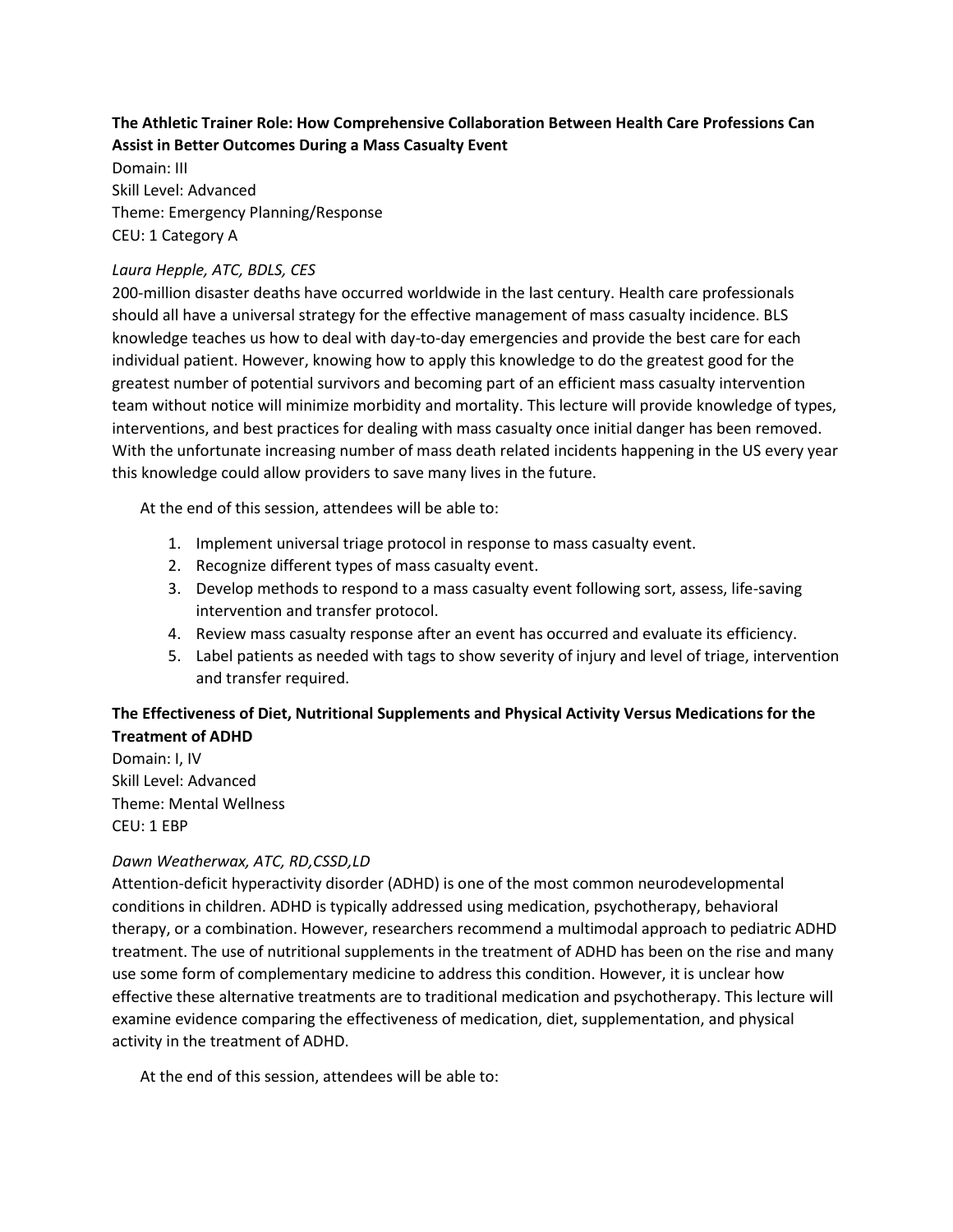- 1. Describe the effectiveness of traditional medication for controlling ADHD symptoms and signs in children.
- 2. Discuss whether exercise is as effective as medication for controlling ADHD symptoms and signs in children.
- 3. Discuss whether dietary supplements (e.g., mineral supplements, Omega-3) are as effective as medication for controlling ADHD symptoms and signs in children.

## **The Global Challenges of COVID-19: Opportunities for Prioritizing Psychological Resources and Recovery Methods**

Domain: I, III Skill Level: Advanced Theme: Mental Wellness CEU: 1 Category A

## *Tadhg MacIntyre, PhD CPsychol, HPC Reg. Psychol, AASP Fellow*

Traditional accounts of athlete recovery and rest will be advanced by sharing emerging scientific perspectives on the role of mental rest and psychological recovery. At the core of this approach is the fundamental premise that mental health and well-being are everybody's business. From sports performers to athletic trainers, all sports stakeholders have been impacted and responded in diverse ways to the challenges presented by the global pandemic. An evidence-based account of the benefits of emphasizing a recovery mindset will be presented. The future potential of this approach to the management of more predictable seasonal challenges will be discussed.

At the end of this session, attendees will be able to:

- 1. Describe the effect of COVID-19 on sports stakeholders.
- 2. Explain how psychological resources are implemented to effectively manage mental health.
- 3. Discuss the necessity to implement mental health recovery methods in the return to sports protocol in the midst of the COVID-19 pandemic.

## **The Relationship Between Concussion and Depression in Athletes**

Domain: I Skill Level: Essential Theme: Mental Wellness CEU: 1 Category A

#### *Lindsey Keenan, PhD, ATC*

This presentation will explore the multifaceted connections between depression and concussion in athletes. Depression is recognized as a psychological symptom related to sport concussion; however, we have only started to understand this relationship. There may be a causal pathophysiological response to concussion through which depression results, while research also suggests depression occurs secondary to removal from play. For the healthcare provider, understanding the role of depression as a potential risk factor for protracted recovery or subsequent concussion injury, as well as the relationship between depression and neurocognitive performance, is imperative in order to provide appropriate concussion management in patient care.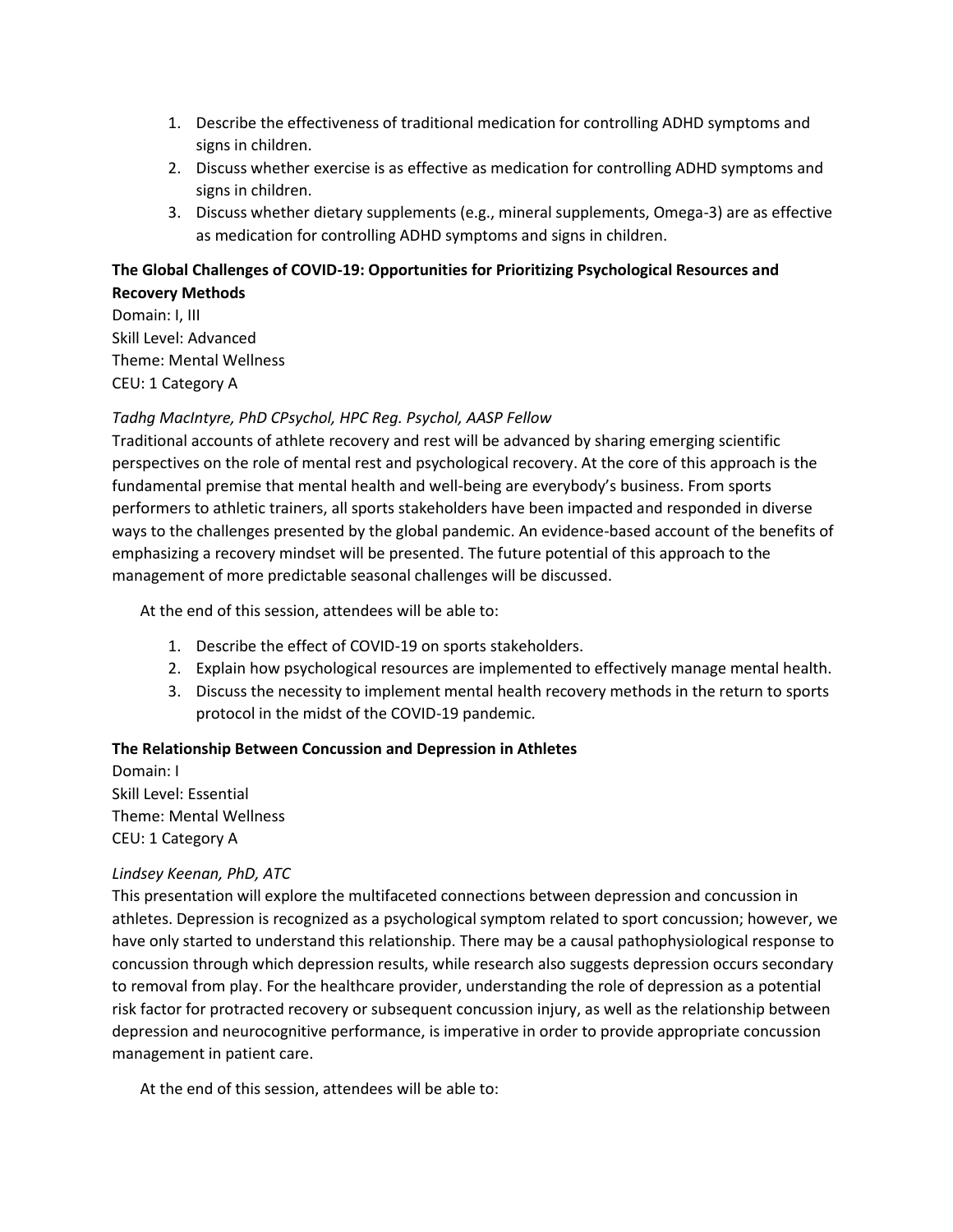- 1. Identify the multifaceted relationships between depression and concussion, including risk factors and the effects on concussion battery testing
- 2. Examine signs and symptoms of depression as exhibited by athletes who have sustained a concussion
- 3. Discuss differences in management strategies including depression screenings for the health and wellness of athletes who have sustained a concussion

## **Training From the Inside Out: A Comprehensive Training Approach for Trunk Proprioception and Musculoskeletal Control**

Domain: I Skill Level: Advanced CEU: 1 Category A

## *Thomas Palmer, PhD, ATC, CSCS\*D*

Proximal synergy or the ability to actively control the pelvis, spine and trunk has been reported to increase the risk of injury and effect sport performance. The distinct biomechanical contributions of these proximal segments have been well documented regarding injury and function however there is ambiguity among training techniques used to determine effective productivity of the proximal segments. There is a need for more concise evidence supported training guidelines and techniques that take into account the biomechanical synergy of the proximal segments. This module will provide outcomes data and proven methodology for clinical field training for the pelvis, spine, and trunk.

At the end of this session, attendees will be able to:

- 1. Present psychometric data and recommendations from the literature.
- 2. Describe appropriate training techniques.
- 3. Direct specific training initiatives that identify and target potential deficits in spinal stability, active pelvis and trunk control.

#### **Understanding the Emergency Medical Services Response: Preparing To Work Together**

Domain: III Skill Level: Advanced Theme: Emergency Planning/Response CEU: 1 Category A

#### *Rebecca Hirschhorn, PhD, ATC, NRAEMT*

Working together with emergency medical services (EMS) is continuously emphasized in athletic training education and position statements relating to emergent conditions; however, the structure of local EMS services and their protocols vary considerably across the United States. The purpose of this presentation is to review the levels of prehospital care providers (i.e., emergency medical technician (EMT), advanced EMT, paramedic) and their skills based on the National Registry of EMTs, types of EMS responses (e.g., tiered response), characteristics and configurations of EMS systems, event planning considerations, and literature examining EMS provider-athletic trainer perceptions and relationships.

At the end of this session, attendees will be able to:

1. Describe the differences between the EMT, advanced EMT, and paramedic prehospital care provider levels.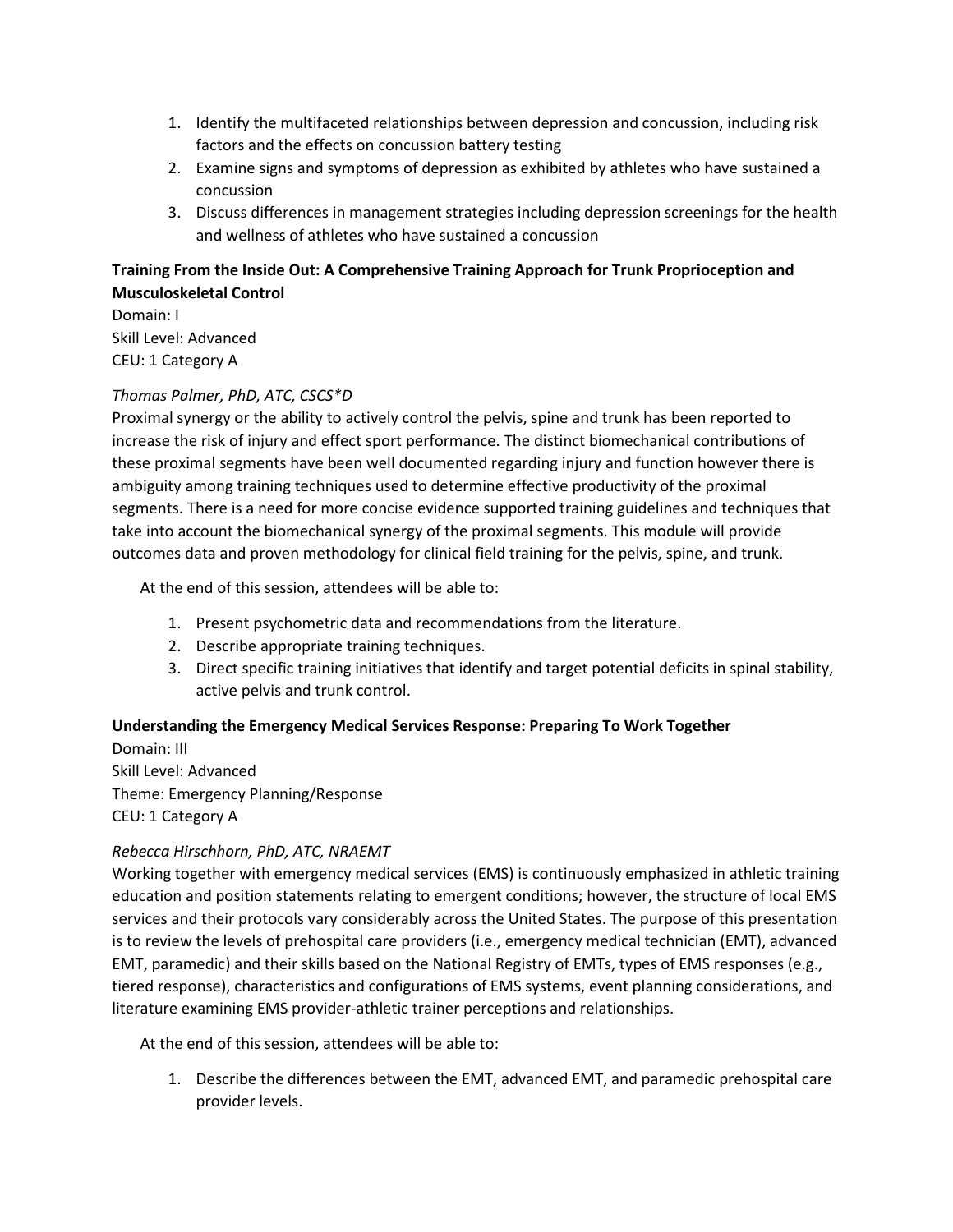- 2. Distinguish between different emergency medical service types (i.e., fire department based, private, governmental non-fire, hospital, other).
- 3. Develop a venue-specific emergency action plan in conjunction with local emergency medical services considering agency type, local response and provider protocols.
- 4. Identify and create opportunities for interprofessional training and education between local athletic trainers and emergency medical services providers.

#### **Upper Extremity PNF Techniques**

Domain: IV, V Skill Level: Essential CEU: 1 Category A

#### *Michael Higgins, PhD, ATC, PT*

The focus of functional training is to improve movement and is based on a balance of mobility and stability. This balance requires effective proprioceptive communication between the muscles and joints. If there isn't a balance of mobility and stability, then movement patterns will be dysfunctional. The dysfunction many times can be related to a disruption in the neuromuscular system. Improving this system through the use of PNF techniques should then create more effective movements. Competency Gap: The ability to effectively (when and how) implement PNF techniques for each patient and pathology to improve the neuromuscular system's effectiveness in coordinating movement, is important for clinicians to understand.

At the end of this session, attendees will be able to:

- 1. Understand the therapeutic theories and concepts, as well as the indications and contraindications, regarding the application of proprioceptive neuromuscular facilitation techniques.
- 2. Identify patients with diagnoses that would benefit from PNF techniques for the upper extremity.
- 3. Create a comprehensive rehabilitation program that includes the use of upper extremity PNF techniques.

#### **Using Cognitive Loading To Enhance Ankle Sprain Rehabilitation**

Domain: IV Skill Level: Advanced CEU: 1 Category A

# *Christopher Burcal, PhD, ATC*

*Terry Grindstaff, PhD, PT, ATC*

Ankle sprains are the most common musculoskeletal injury sustained during sport and physical activity. Current treatment strategies focus on the local tissues, often at the expense of the neuromuscular consequences. The addition of cognitive loading, and other techniques, force the patient to actively overcome additional challenges that help to restore neuromuscular control and enhance rehabilitation outcomes.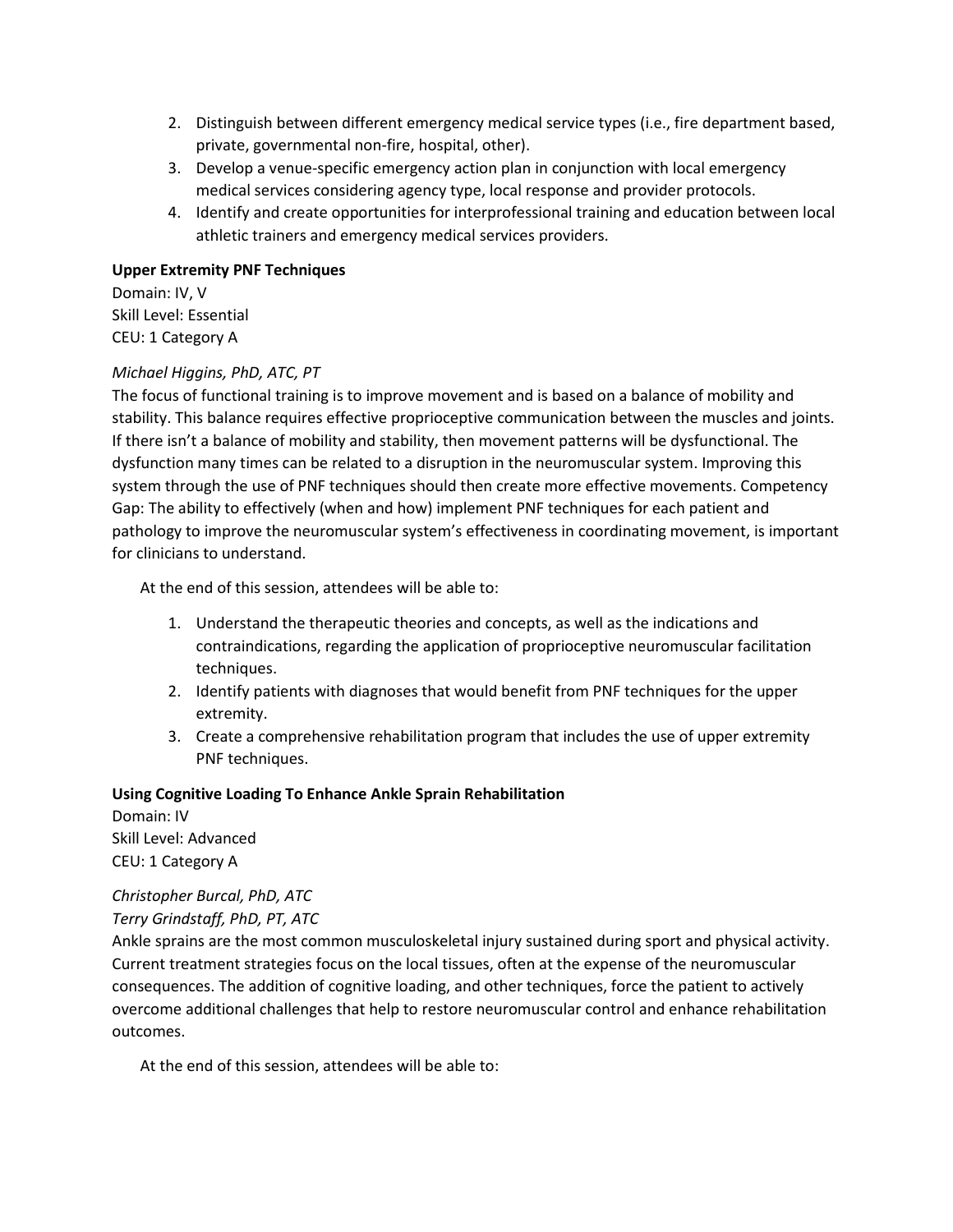- 1. Summarize key factors that providers should consider when integrating cognitive loading into ankle sprain rehabilitation.
- 2. Identify opportunities within their organization that could be refined to better incorporate cognitive loading activities.
- 3. List cognitive loading tasks that could be used during rehabilitation.

#### **Utilization of Epidemiological Data To Create Heat Policies and Reduce Risk Rates**

Domain: I, III, V Skill Level: Advanced Theme: Emergency Planning/Response CEU: 1 EBP

#### *Bud Cooper, PhD, ATC*

*Yuri Hosokawa, PhD, ATC,*

Currently most sports organizations use a national model to guide policy making as it pertains to extreme weather environments. Recent research has shown that there is a need for either regional or statewide environmental evaluation in order to best provide the basis for pertinent policy development. It has been shown that differing regions of the country have a varied environmental profile and therefore what the impact may be as it influences exertional heat illness risk. Pending

At the end of this session, attendees will be able to:

- 1. Explain the basic principles of environmental heat assessment and its impact on human thermoregulation
- 2. Describe variables that must be considered when making policy changes for exercise in hot weather environments
- 3. Describe whether WBGT values are affected by athletic playing surface or not.

#### **Utilizing Emotional Intelligence in Your Clinical Practice**

Domain: V Skill Level: Advanced Theme: Mental Wellness CEU: 1 EBP

## *Lisa Kluchurosky, M.Ed., AT, ATC*

Now more than ever, the importance of team-based healthcare to achieve best patient outcomes has become more widely recognized, shaping models of care as well as some reimbursement models. Athletic trainers need to be able to function at a higher level as part of a team in order to deliver the best care to their patients and meet the growing demands of healthcare. This is becoming more important as the athletic training profession expands into new roles within healthcare working with a broader spectrum of the active population. To achieve this, communication, collaboration and the ability to build relationships are key. Emotional Intelligence (EQ) is a tool that can greatly enhance and influence thoughts and decisions that ultimately impact care provided to patients. Additionally, some of the literature makes a correlation between higher levels of emotional intelligence and communication, constructive conflict resolution, improved individual and team performance and patient safety. Finally, EQ has been shown to improve job performance, stress management, and a greater sense of accomplishment and satisfaction of positively impacting patients.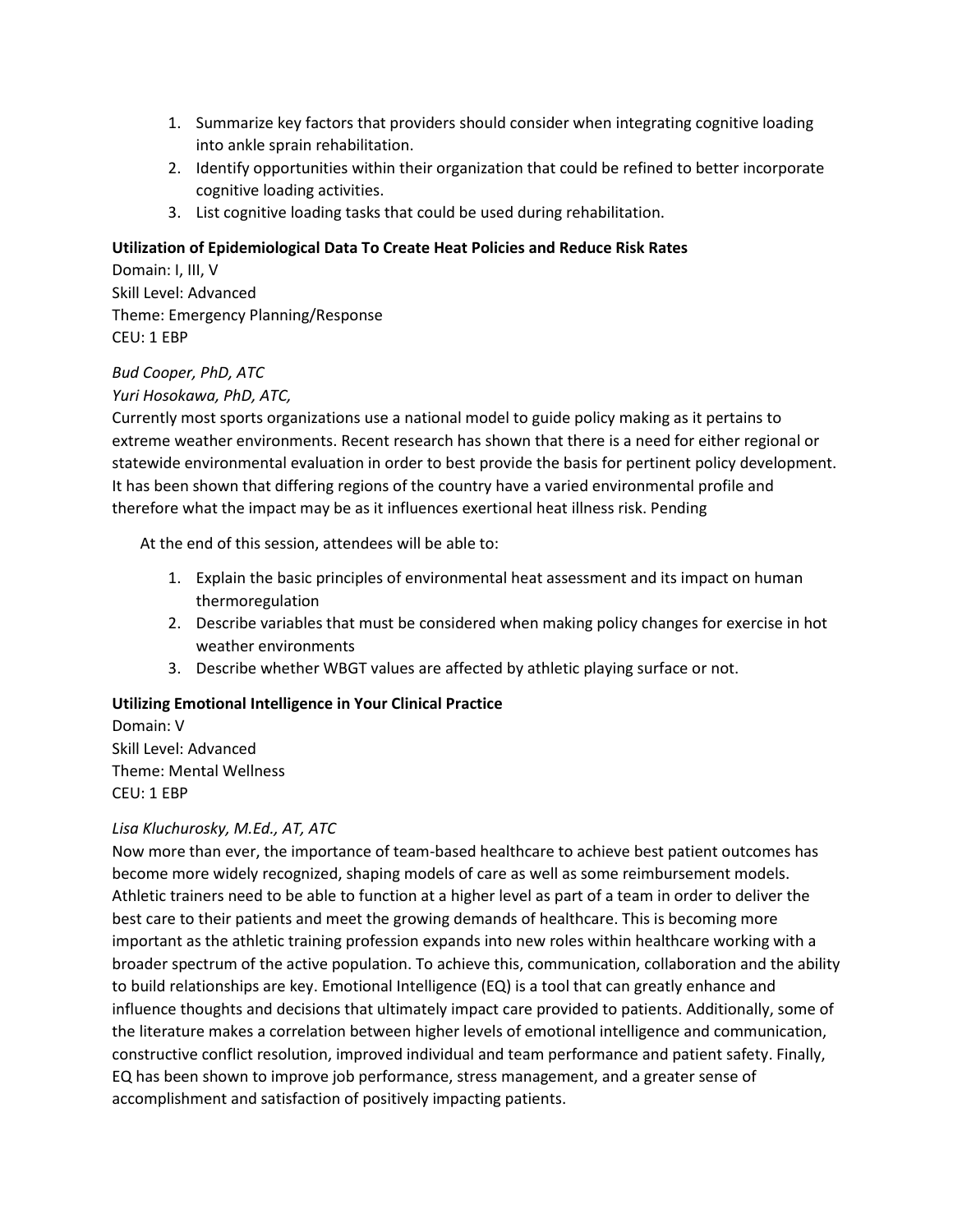At the end of this session, attendees will be able to:

- 1. Define the Emotional Intelligence (EI) model and associated competencies
- 2. Describe the importance of applying various strategies to fit the situation and people involved
- 3. Identify personal strategies for incorporating emotional intelligence to influence clinical care

## **Vision, Neurocognition and Dual-Tasking: Implications for Lower Extremity Injury Rehabilitation**

Domain: IV Skill Level: Advanced CEU: 1 Category A

# *Adam Rosen, PhD, ATC*

#### *Christopher Burcal, PhD, ATC*

In common ligament injuries such as ankle sprain and ACL tears, recent research has also found discrepancies in visual utilization and neurocognitive function. Altered sensorimotor feedback and processing may influence reinjury in individuals with a history of lower extremity injury. Evidence suggests traditional rehabilitation protocols may be inadequate due to high injury rates. But how do athletic trainers introduce these elements into rehabilitation protocols? This session will provide guidance for the clinician how to implement visual and sensory reweighting, neurocognitive training and dual-tasking throughout rehabilitation and return to play decision making.

At the end of this session, attendees will be able to:

- 1. Understand the available evidence of the role of vision, neurocognition and dual-tasking in relation to lower extremity injuries.
- 2. Modify exercises to challenge patients to reweight sensory functions to improve patientreported outcomes.
- 3. Develop rehabilitation protocols which utilize visual and cognitive inputs in the management of lower extremity injuries.

## **What To Do Before Shots Are Fired: Designing an Emergency Action Plan for an Active Shooter Incident at Your Institution**

Domain: I, III, V Skill Level: Essential Theme: Emergency Planning/Response CEU: 1 EBP

## *Edward Strapp, ATC, NRP, FP-C*

Emergency action plans (EAP) are crucial to increase the odds of survival during an active assailant event. Standard lock down and shelter in place strategies may not always be the best option for Athletic Trainers (AT). What happens during the school day is different than when AT typically work with patients (i.e., after 3 pm and weekends). EAP for large group environments (e.g., sporting events) require evidence-based trauma management strategies and the use of citizen response algorithms for the greatest survivability. Perceived challenges such as budget, equipment constraints, and training must be explored and addressed with practical solutions.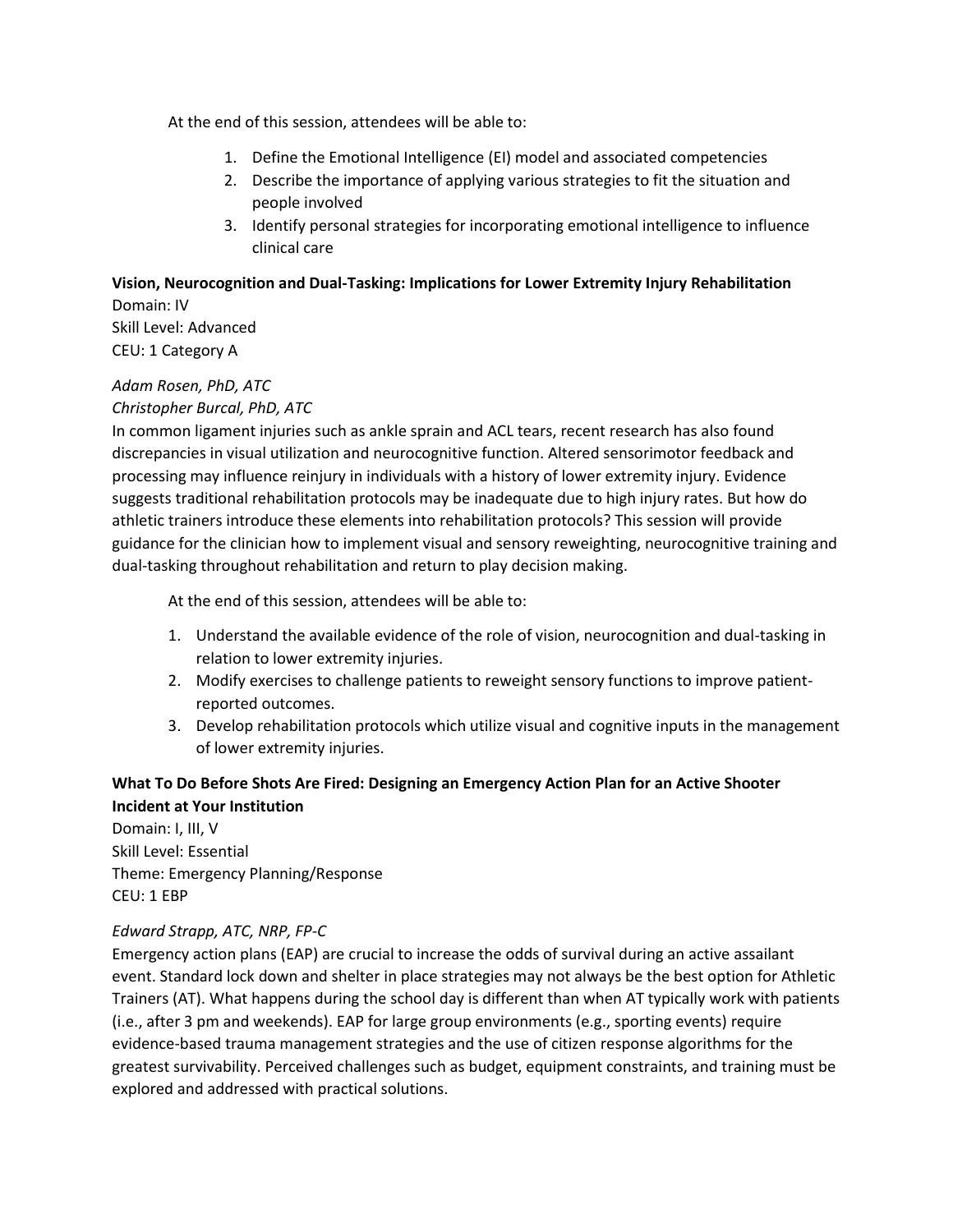At the end of this session, attendees will be able to:

- 1. Describe characteristics of shooters.
- 2. Discuss how emergency action plans can be updated to prepare for active shooter situations.
- 3. Describe evidence-based prevention strategies for active assailant event response.
- 4. Explain how differences between the classroom settings and athletic environments significantly alter the required response to those building an Emergency Action Plan.

## **Free Communication Educational Programming**

**Free Communication Oral Presentation: Socio-Cultural Examination in Patient-Centered Care** Domain: I, II, IV, V CEU: 1 Category A

Relationship Between Racial Identity and Concussion Care-Seeking Behaviors in Collegiate Student-Athletes *Anthony Cosby, LAT, ATC, University of North Carolina at Chapel Hill*

## \*\* **Pre-Professional/Professional Student Award Winner\*\***

Preliminary Investigation between Race as a Social Determinant of Health and Symptom Endorsement Following a Sport-Related Concussion *Claire Brewer, University of Alabama*

Understanding Foundational Patterns of Concussion History and Nondisclosure Between Black/African American and White College Athletes *Jessica Wallace, PhD, LAT, ATC, University of Alabama*

The Relationship Between Socioeconomic Status, Race/Ethnicity and Access to Athletic Trainers in Public Secondary Schools *Eliza Barter, DAT, LAT, ATC, Indiana State University*

Secondary School Socioeconomic Status and Athletic Training Practice Characteristics *Hannah Robison, MS, LAT, ATC, Indiana University Bloomington*

Athletic Trainer Awareness and Needs as Providers for Transgender Student-Athletes *Daniel Walen, DAT, AT, ATC, Indiana State University*

The Impact of Non-Native English Speaking Patients and Support Systems on Patient Care Delivery *Brea Stanton, ATC, Indiana State University*

Athletic Trainers' Viewpoints of Patient-Centered Care *Carly Wilson, MS, ATC, University of South Carolina*

Health Literacy Levels of Collegiate Student-Athletes *Jodee Roberts, LAT, ATC, Indiana State University*

Ethnocultural Empathy in Athletic Training Students *Kim Evans, LAT, ATC, Idaho State University*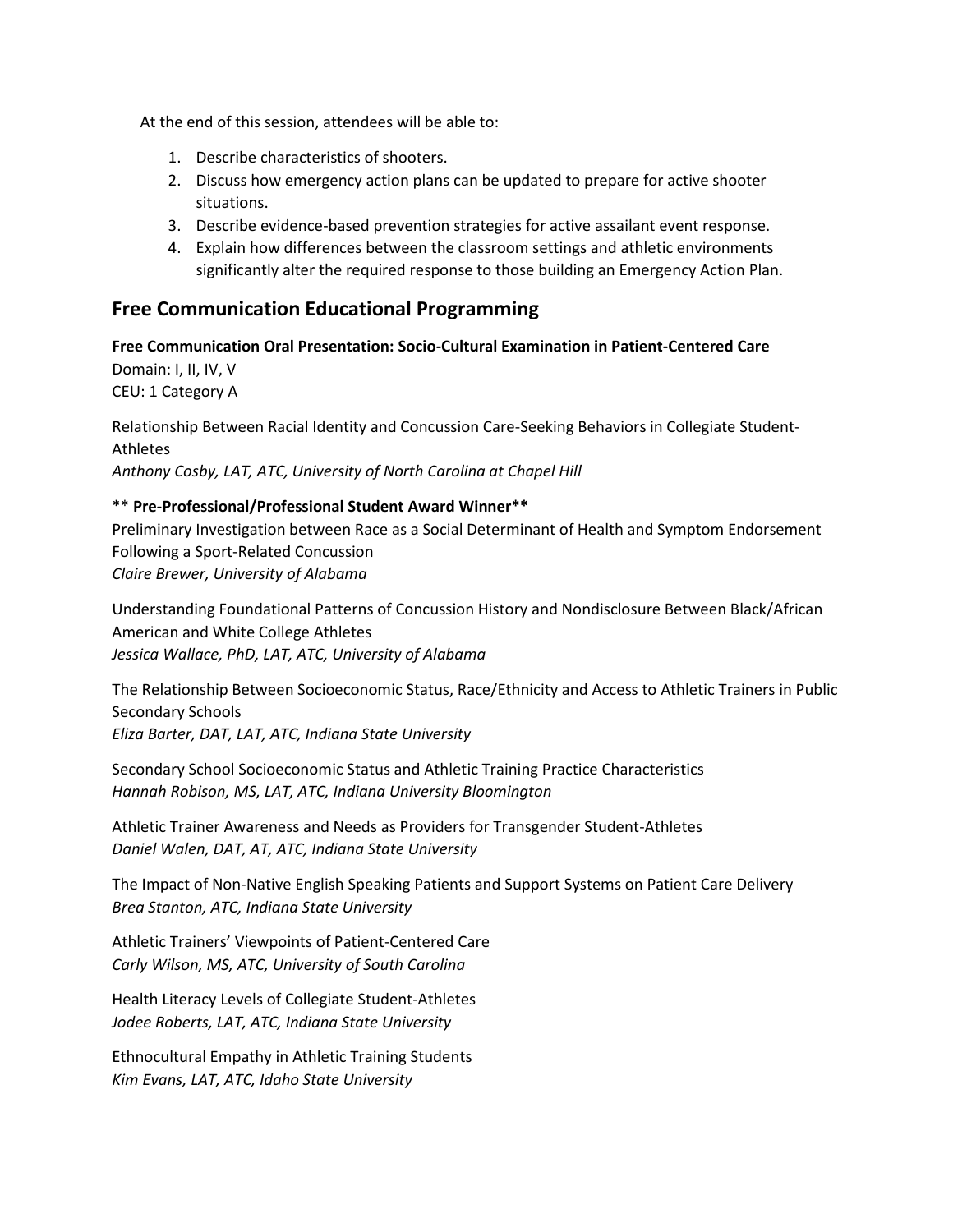At the conclusion of this session, attendees will be able to:

- 1. Explain the effects of social determinants of health on injury evaluation and reporting.
- 2. Describe the socio-cultural characteristics in the secondary school setting.
- 3. Summarize the impact of socio-culture factors in health care delivery.

## **Free Communication Oral Presentations: Pediatric Athletes and Concussion: Yes They Are Different Than Adults**

Domain: I, II, IV CEU: 1 Category A

Pediatric Athletes and Concussion: Yes They Are Different Than Adults *Shane Caswell, PhD, ATC, George Mason University*

Exploring the Effect of Family History of Anxiety on Clinical Outcomes in Adolescents with Sport-Related Concussion *Chelsea Frascoia, MS, ATC, LAT, University of Arkansas*

Post-Concussion Visio-Vestibular Function in the Private Secondary School Setting *Patricia Roby, PhD, ATC, Center for Injury Research and Prevention, The Children's Hospital of Philadelphia*

## \*\* **Established Career Award Winner\*\***

Test-Retest Reliability of the Concussion Quality of Life-Youth Patient-Report Outcome Measure (Version 1)

*Tamara Valovich McLeod, PhD, ATC, FNATA, A.T. Still University*

Children with Attention-Deficit/Hyperactivity Disorder Endorse Poorer Health-Related Quality of Life Than Their Counterparts

*Elizabeth Washington, ATC, George Mason University*

Assessing the Acute Effects of Concussion in Middle School Children with the Child SCAT5 *Patricia Kelshaw, PhD, LAT, ATC, University of New Hampshire*

Concussion Rates in U.S. Middle School Athletes from the 2015-2016 to 2019-2020 School Years *Samantha Hacherl, ATC, George Mason University*

Can Baseline Concussion Symptoms Predict Severity of Depression in Adolescent Athletes? *Ashley Gray, DAT, LAT, ATC, Mt. Moravian College*

Comparison of Sideline Performance of the Child SCAT5 Between Concussed and Non-Concussed Middle School Athletes

*Nicholas Erdman, PhD, LAT, George Mason University*

- 1. Examine performance of pediatric athletes on clinical measures of sport-related concussion.
- 2. Review the incidence of sport-related concussion in pediatric athletes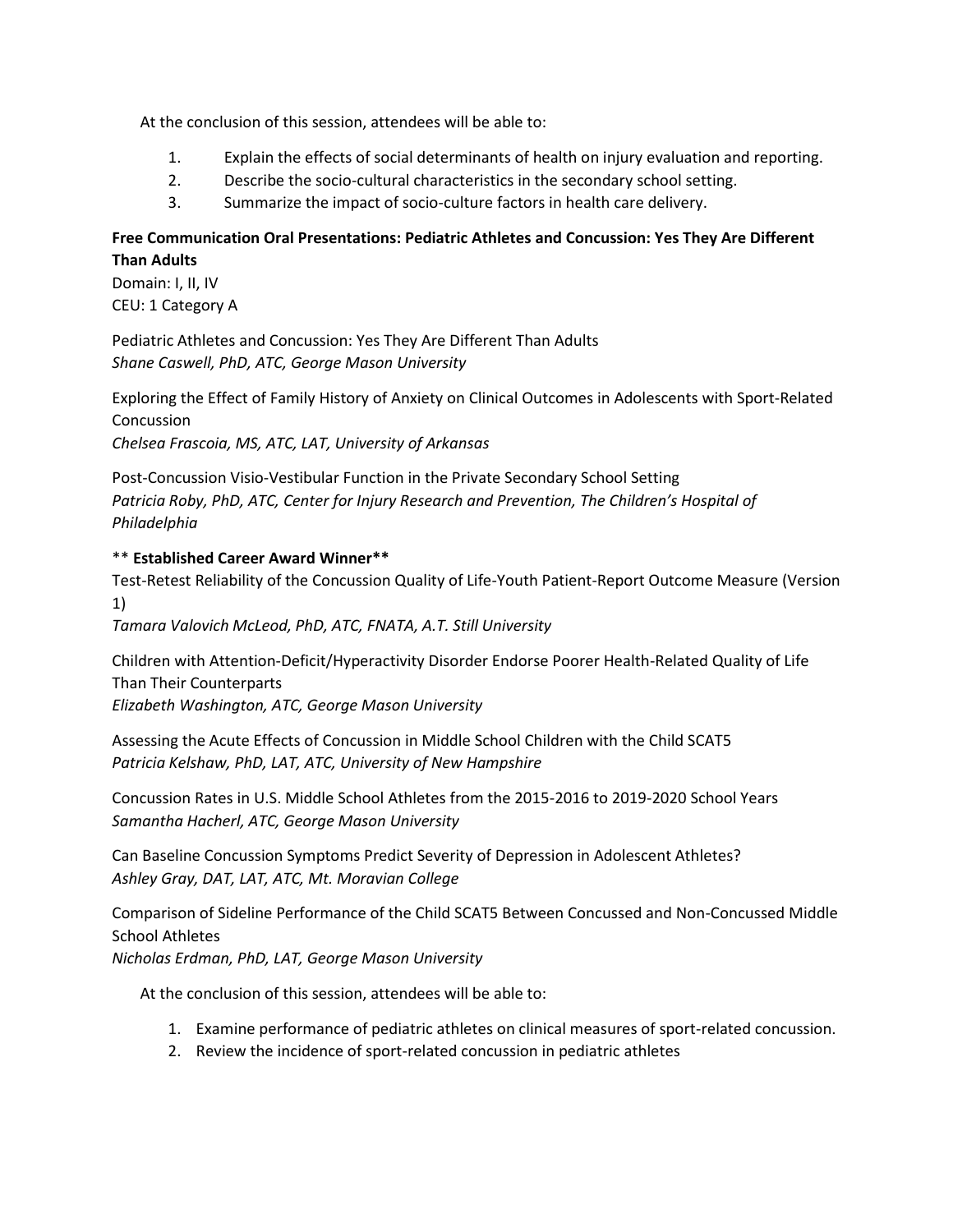# **Free Communication Oral Presentations: Therapeutic Interventions for Ankle and Knee Injuries**

Domain: II, IV CEU: 1 Category A

The Impact of Treatment Characteristics on Self-Reported Function at the Time of Return-to-Play Following an Ankle Sprain Injury: A Report from the Athletic Training Practice-Based Research Network *Ashley Marshall, PhD, ATC, Appalachian State University*

Changes in Patient-Reported Outcome Measures Following Varied Interventions in Patients With Chronic Ankle Instability *Cameron Powden, PhD, ATC, University of Indianapolis*

Differential Acute Effects of Whole Body and Local Muscle Vibration on Loading Rates During Walking in Individuals With Anterior Cruciate Ligament Reconstruction *Derek Dewig, MA, ATC, University of North Carolina at Chapel Hill*

Two-Week Joint Mobilization Intervention Did Not Change Ankle Sagittal Biomechanics During Walking in Individuals With CAI *Jaeho Jang, MA, ATC, University of North Carolina at Chapel Hill*

Verbal Feedback Delivered During a Multi-Component ACL Injury Prevention Program Produces Mixed Effects on Lower Extremity Biomechanics *Lauren Hawkinson, MA, ATC, University of North Carolina at Chapel Hill*

An Objectively Monitored 4-Week Home Exercise Plan Improves Single Leg Hop Performance after ACL Reconstruction *Thomas Birchmeier, MS, ATC, CSCS, Michigan State University*

Effect of Externally-Focused Versus Internally-Focused Instructions on Dynamic Knee Valgus During a Single-Leg Squat *Katelyn Gilday, MS, ATC, Valparaiso University*

Plantar Massage Alters Visual Reliance During Static Stance in those with Chronic Ankle Instability *Mary Spencer Cain, PhD, ATC, University of North Carolina at Chapel Hill*

The Effects of Blood Flow Restriction on Muscle Activation During Dynamic Balance Exercises in Individuals With Chronic Ankle Instability *Michael Burkhardt, MS, Bluefield College*

Two Weeks of Plantar Massage Treatments Do Not Change Frontal Plane Ankle Kinematics in those With Chronic Ankle Instability *Kimmery Migel, PT, DPT, OCS, University of North Carolina at Chapel Hill*

- 1. Summarize current treatment approaches for knee and ankle injuries.
- 2. Utilize best evidence to support treatment interventions for knee and ankle injuries.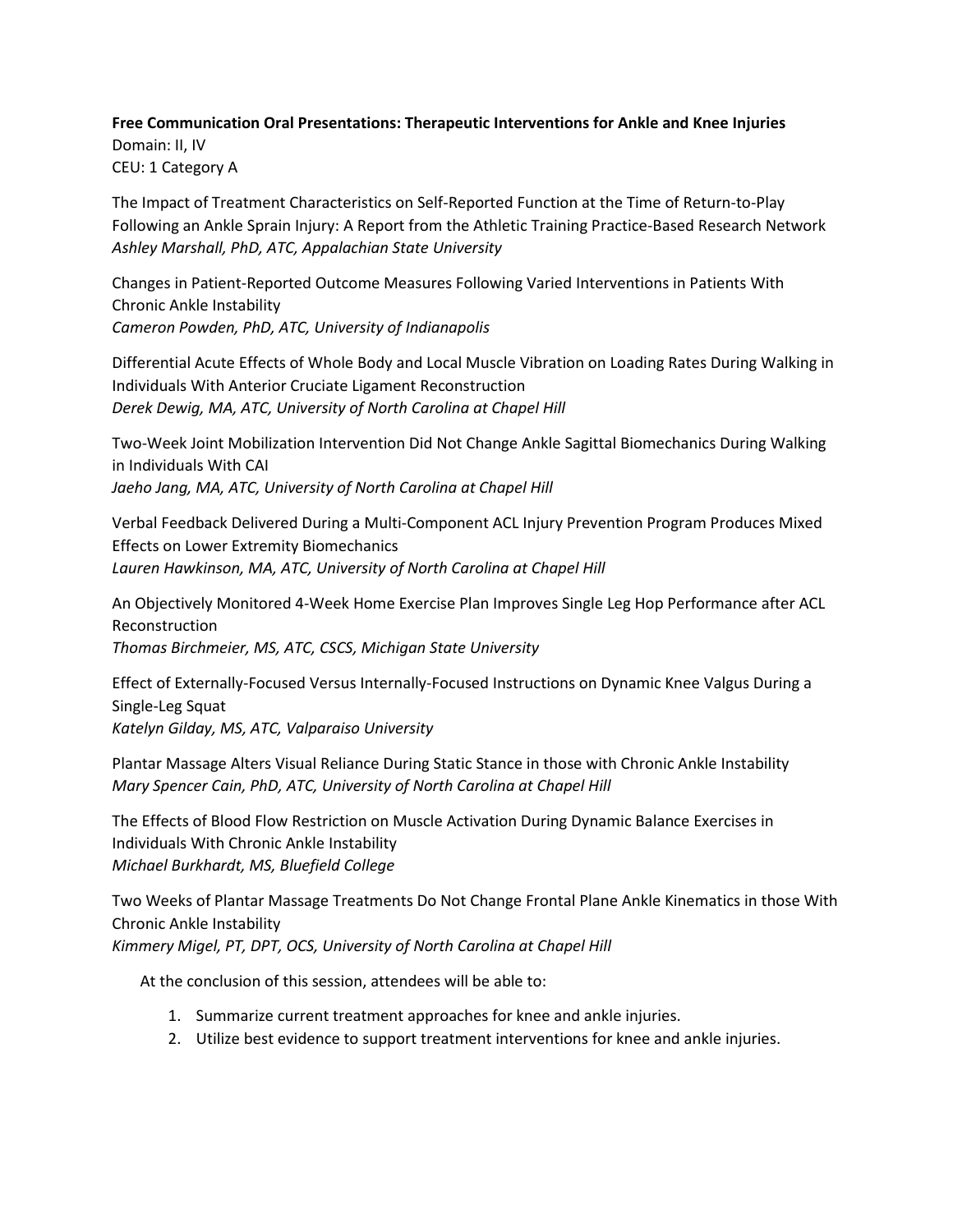## **Free Communication Oral Presentations: Living Your Best Life as an Athletic Trainer: Professional Development and Quality of Life**

Domain: II, IV CEU: 1 Category A

Athletic Trainer Resilience During the COVID-19 Pandemic *Kenneth Games, PhD, LAT, ATC, Indiana State University*

Athletic Trainers' Familiarity with and Perceptions of Athletic Training Scope of Practice *Nydia Cabra, DAT, LAT, ATC, A.T. Still University*

#### \*\* **Early-Career Award Winner\*\***

Athletic Trainers' Perceptions of and Experiences with Unlearning in Clinical Practice *Alicia Lacy, PhD, ATC, A.T. Still University*

Burnout and Commission of Medical Errors in Secondary School Athletic Trainers *Leslie Oglesby, PhD, LAT, ATC, University of Southern Mississippi*

Continuing Education Using Infographics Improves the Knowledge and Practice of the Social Determinants of Health *Kathryn Downs, ATC, University of South Carolina*

Hanging Tough: The Relationship Between Coping Strategies and Increased Workload in Secondary School Athletic Trainers *Andrew Gallucci, PhD, LAT, ATC, Baylor University*

Professional Quality of Life: An Examination of Compassion Fatigue and Compassion Satisfaction in Athletic Trainers *Tina Riordan, MS, LAT, ATC, Springfield College*

Psychological Ownership In Athletic Training *Justin Young, LAT, ATC, Indiana State University*

The Lived Clinical Experiences of Expatriate Athletic Trainers *Emily Mulkey, ATC, University of Pittsburgh*

Work-Addiction Risk in Athletic Trainers and Its Relationship to Work-Life Conflict and Burnout *Timothy Gilgallon, LAT, ATC, University of Connecticut*

- 1. Explain methods to promote professional development.
- 2. Explore issues that affect quality of life for athletic trainers.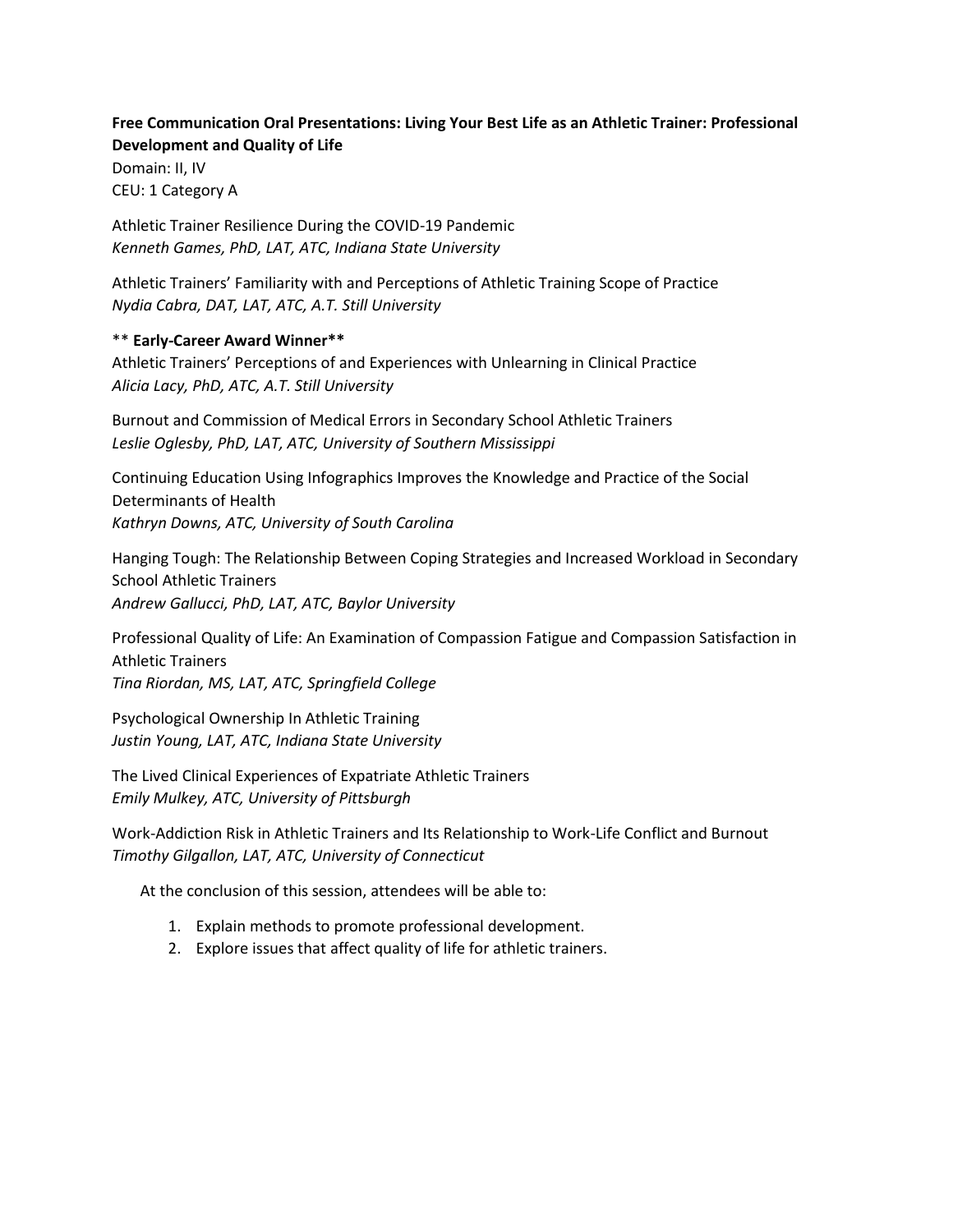#### **Free Communication Oral Presentations: Evidence-Based Management of Overhead Athletes**

Domain: I, II, IV CEU: 1 Category A

Evidence-Based Management of Overhead Athletes *Kevin Laudner, PhD, ATC, University of Colorado Colorado Springs*

Descriptive Report of Injuries Sustained by Secondary School Baseball Players Categorized by Level of Community Socioeconomic Status *Matthew Moreau, MS, ATC, A.T. Still University*

#### \*\* **Post-Professional Advanced Clinical Track Student Award Winner\*\***

The Epidemiology of Injuries in Middle School Baseball Between the 2015/16 and 2018/19 School Years *Kennedy Dewey, ATC, Georgia Mason University*

A Rare Humeral Shaft Fracture During Baseball Pitching *Arianna Bakst, Marist College*

Early Sport Specialization Linked to Upper Extremity Injuries and Throwing Arm Function in Collegiate Baseball Players *Jason Croci, MS, ATC, EMT, Adrian College*

Repair of an Avulsion Fracture of the Rotator Cuff Tendon in a Collegiate Lacrosse Player *Kelly Lumpkin, PhD, LAT, ATC, Liberty University*

The Acute Effect of Pitching on Range of Motion, Strength and Muscle Architecture *Nicholas Mirabito, MS, LAT, ATC, Temple University*

Effects of Standard and Underweight Baseballs on Thoracolumbar Contralateral Flexion and Ball Velocity in Youth Baseball Pitchers *Allison Susa, MS, LAT, ATC, University of Minnesota Duluth*

Neuromuscular Function of the Upper Extremity Musculature in Individuals with a History of Glenohumeral Labral Repair *Katsumi Takeno, PhD, AT, ATC, University of North Georgia*

- 1. Describe injury characteristics in overhead athletes.
- 2. Summarize adaptations in overhead athletes physical characteristics.
- 3. Understand considerations for management of unique conditions in overhead athletes.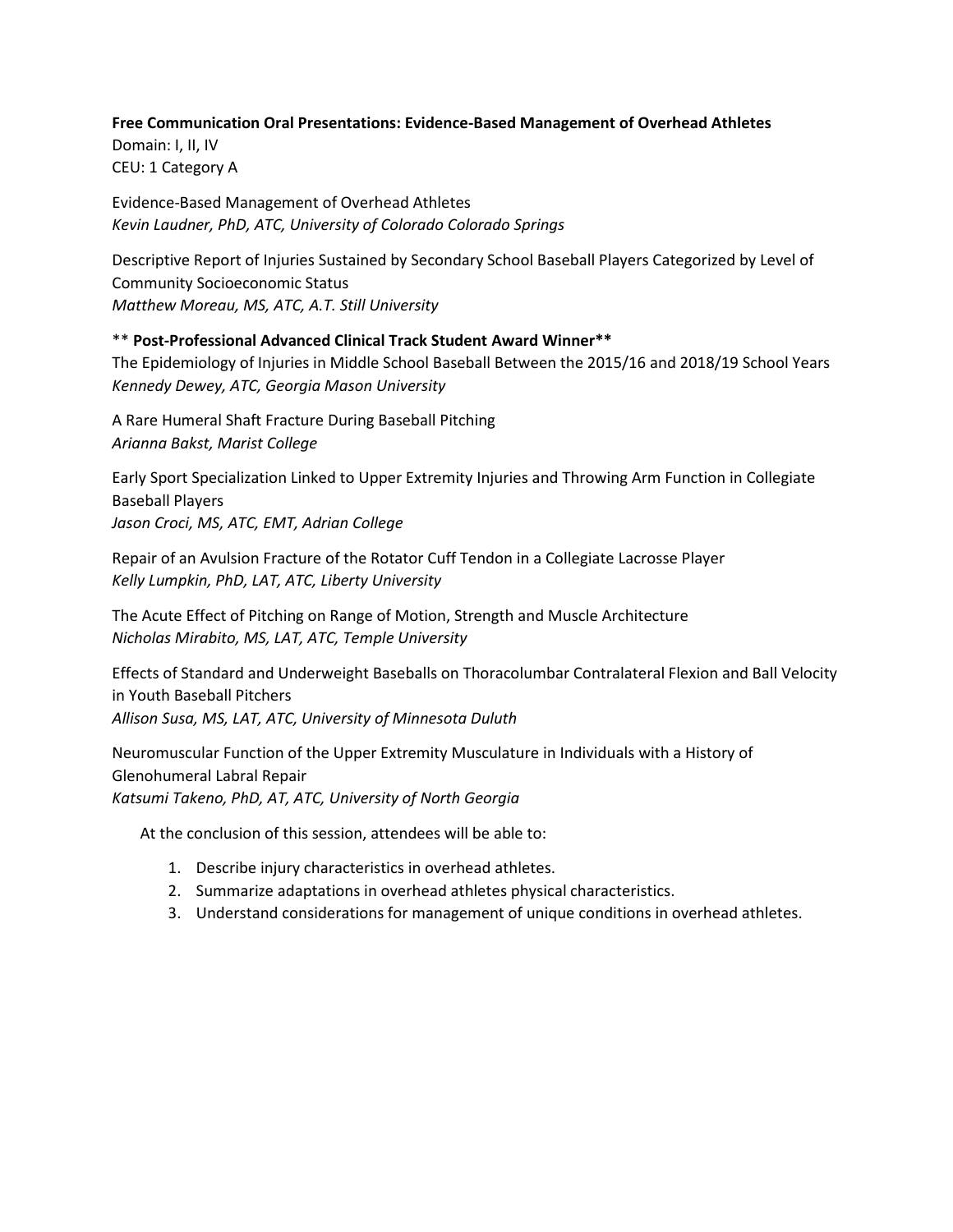**Free Communication Oral Presentations: Moving the Needle on Concussion Evaluation Techniques** Domain: I, II, IV CEU: 1 Category A

Moving the Needle on Concussion Evaluation Techniques *Scott Piland, PhD, ATC, University of Southern Mississippi*

Symptom Provocation During Early-Stage Concussion Rehabilitation: A Randomized Trial of Two Protocols in Professional, Collegiate/University and Interscholastic Athletes *Johna Register-Mihalik, PhD, LAT, ATC, University of North Carolina at Chapel Hill*

The Association Between Sensation-Seeking Behaviors and Concussion-Related Knowledge, Attitudes and Perceived Norms Among Collegiate Student-Athletes *Christine Callahan, MS, University of North Carolina at Chapel Hill*

The Association of Sleep Symptoms and Concussion Recovery in Collegiate Athletes *Catherine Donahue, MEd, ATC, University of Virginia*

Performance on the Concussion Balance Test (COBALT) is Indicative of Time to Recovery in Athletes Following Sports-Related Concussion *Carolina Quintana, PhD, ATC, University of Kentucky*

The Effects of Concussion on Quantity and Quality of Sleep *Taren Bone, MS, LAT, ATC, Marshall University*

The Effects of the COVID-19 Pandemic on ImPACT Performance in Collegiate Athletes *Thomas Newman, PhD, ATC, University of Virginia*

Frequency and Magnitude of Rotational Impacts in Collegiate Football Players *Kimberly Hill, MS, ATC, Marshall University*

Examining Somatosensory and Neuromuscular Function Throughout Concussion Recovery: A Preliminary Study

*Landon Lempke, PhD, LAT, ATC, University of Georgia*

- 1. Discuss emerging and novel techniques for the evaluation of sport-related concussion.
- 2. Identify clinical outcomes that may contribute to recovery from sport-related concussion.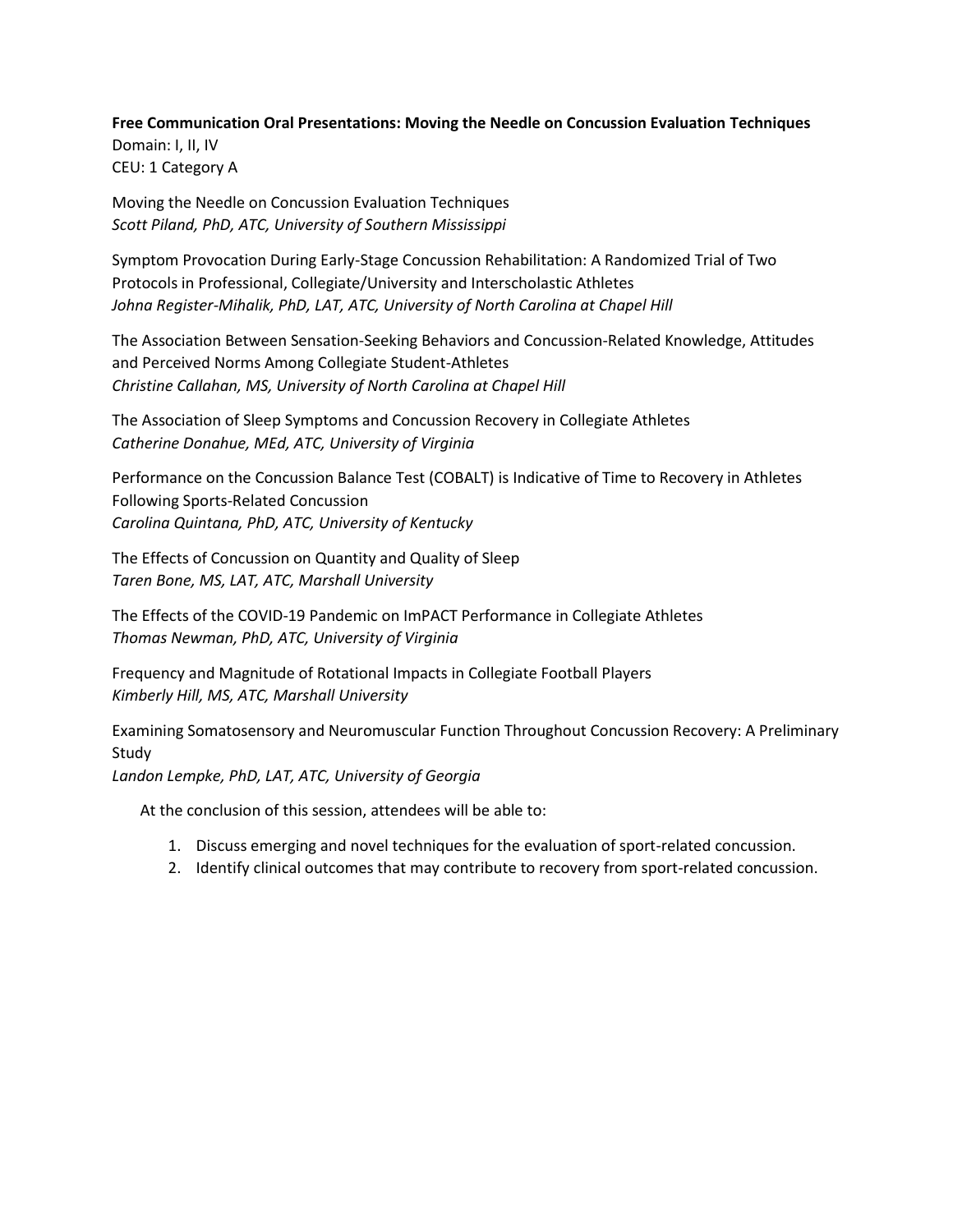#### **Free Communication Oral Presentations: Tactical Athletes Injury Reporting and Perceptions**

Domain: I, II, IV CEU: 1 Category A

Tactical Athletes Injury Reporting and Perceptions *Kenneth Cameron, PhD, MPH, ATC, John A Feagin Jr. Sports Medicine Fellowship, Keller Army Hospital*

The Effects of mTBI Lifetime Incidence on Cortical Thickness in Special Operations Force Combat Soldiers *Jacob Powell, MS, LAT, ATC, University of North Carolina at Chapel Hill*

Factors Associated With Musculoskeletal Injury in Military Officers During a Six-Month Officer Training Course

*Amelia Barrett, MS, ATC, Henry M. Jackson Foundation, Consortium for Health and Military Performance*

Air Force Special Warfare Personnel's Perceptions of Musculoskeletal Injury Reporting *Kristen Neitz, MS, LAT, ATC, U.S. Army Research Institute of Environmental Medicine*

Dietary Supplement Use in U.S. Service Members During Secondary Training *Alexandria Gregory, Henry M. Jackson Foundation, Consortium for Health and Military Performance*

U.S. Army Soldiers Who Do Not Seek Medical Care for Musculoskeletal Injuries Prior to Deployment: Survey Findings from an Infantry Battalion *Kymberli Mathis, MS, LAT, ATC, U.S. Army Research Institute of Environmental Medicine*

Rucksack Palsy in a Military Cadet Soccer Athlete: A Case Report *Jessica Naclerio, Marist College*

A Qualitative Study of the Perceptions and Expectations Impacting Concussion Care Among Reserve Officer Training Corps Cadets *Brittany Ingram, MA, LAT, ATC, University of North Carolina at Chapel Hill*

- 1. Describe injury epidemiology and reporting factors in tactical athletes.
- 2. Understand military personnel perceptions of reporting injuries.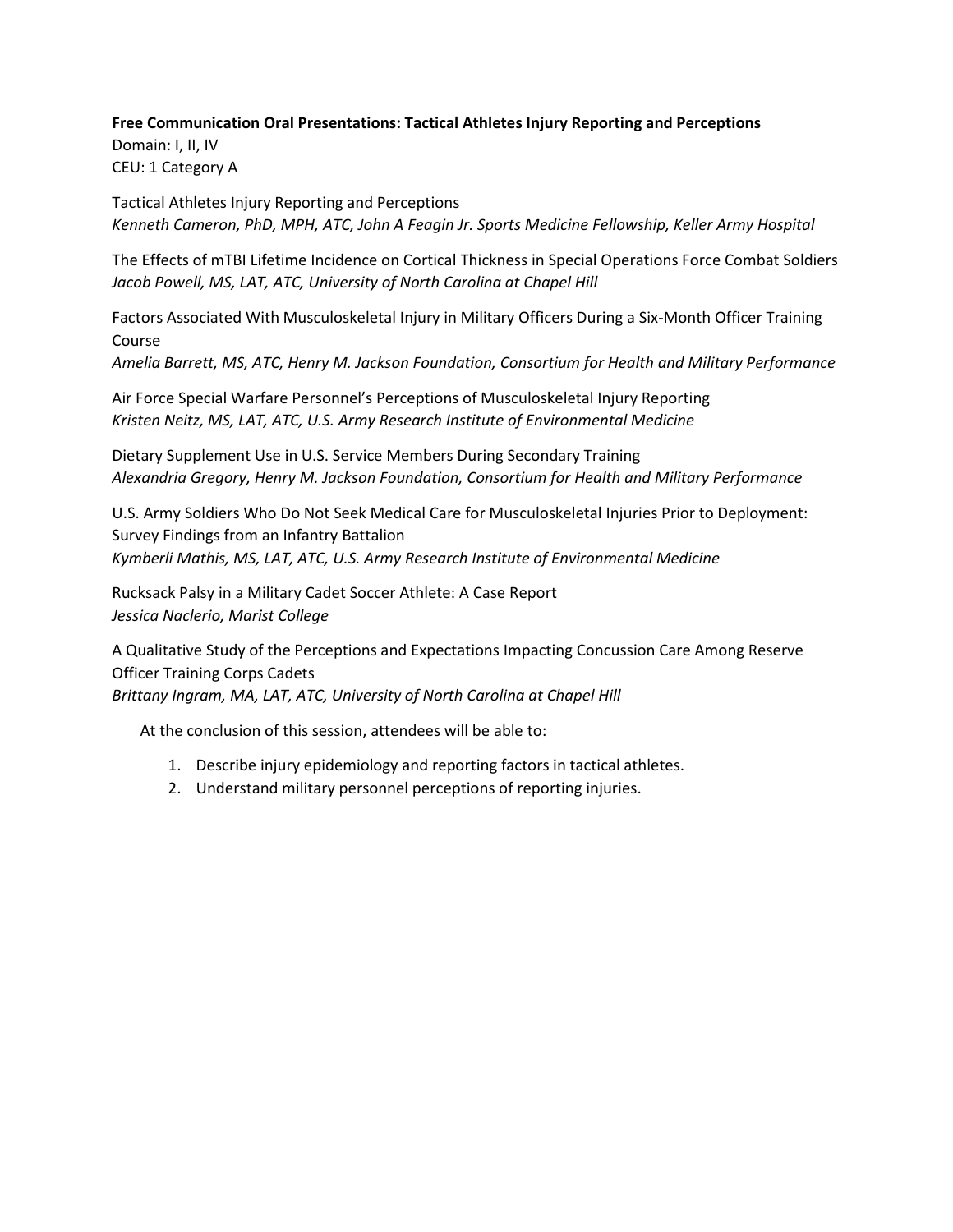#### **Free Communication Oral Presentations: Emergency Planning and Catastrophic Injury**

Domain: I, III, IV, V CEU: 1 Category A

Emergency Planning and Catastrophic Injury *Rebecca Stearns, PhD, ATC, PES, University of Connecticut*

Surveillance of Catastrophic Sport and Exercise-Related Injury and Illness Among Middle School, High School and College Athletes, 2013-14 Through 2018/19 *Kristen L Kucera, PhD, MSPH, ATC, University of North Carolina at Chapel Hill*

Athletic Directors Report of Exertional Heat Illness Policies and Procedures in U.S. High Schools *Samantha Scarneo-Miller, PhD, LAT, ATC, West Virginia University*

Access, Engagement and Experiences With Critical Incident Response Resources *Karen Holmes, ATC, Indiana State University*

Stakeholder and Policy Related Factors Associated with Implementation of the NATA-IATF Heat Acclimatization Guidelines *Aliza Nedimyer, MA, LAT, ATC, University of North Carolina at Chapel Hill*

Proximal Peroneus Longus Degloving Injury in a Women's Soccer Player: Level 4 CASE Study *Haden Maloney, ATC, Xavier University*

Acute Traumatic Thyroid Cartilage Fracture in Men's Lacrosse: Level 4 CASE Study *Jessica Barrett, PhD, ATC, Springfield College*

A Comparison of Change in Body Mass, Urine Color and Urine Specific Gravity to Determine Hydration Status During College Football Preseason *Tina Claiborne, PhD, ATC, CSCS, Adrian College*

Epidemiology of Patients Presenting to Emergency Departments in the U.S. With Football-Related Injuries, 2006-2019 *Tamara Carlisle, MA, LAT, ATC, A.T. Still University*

- 1. Describe injury characteristics in emergency and catastrophic injuries.
- 2. Describe management strategies in emergency and catastrophic injuries.
- 3. Understand policies and guidelines for emergency and catastrophic injuries.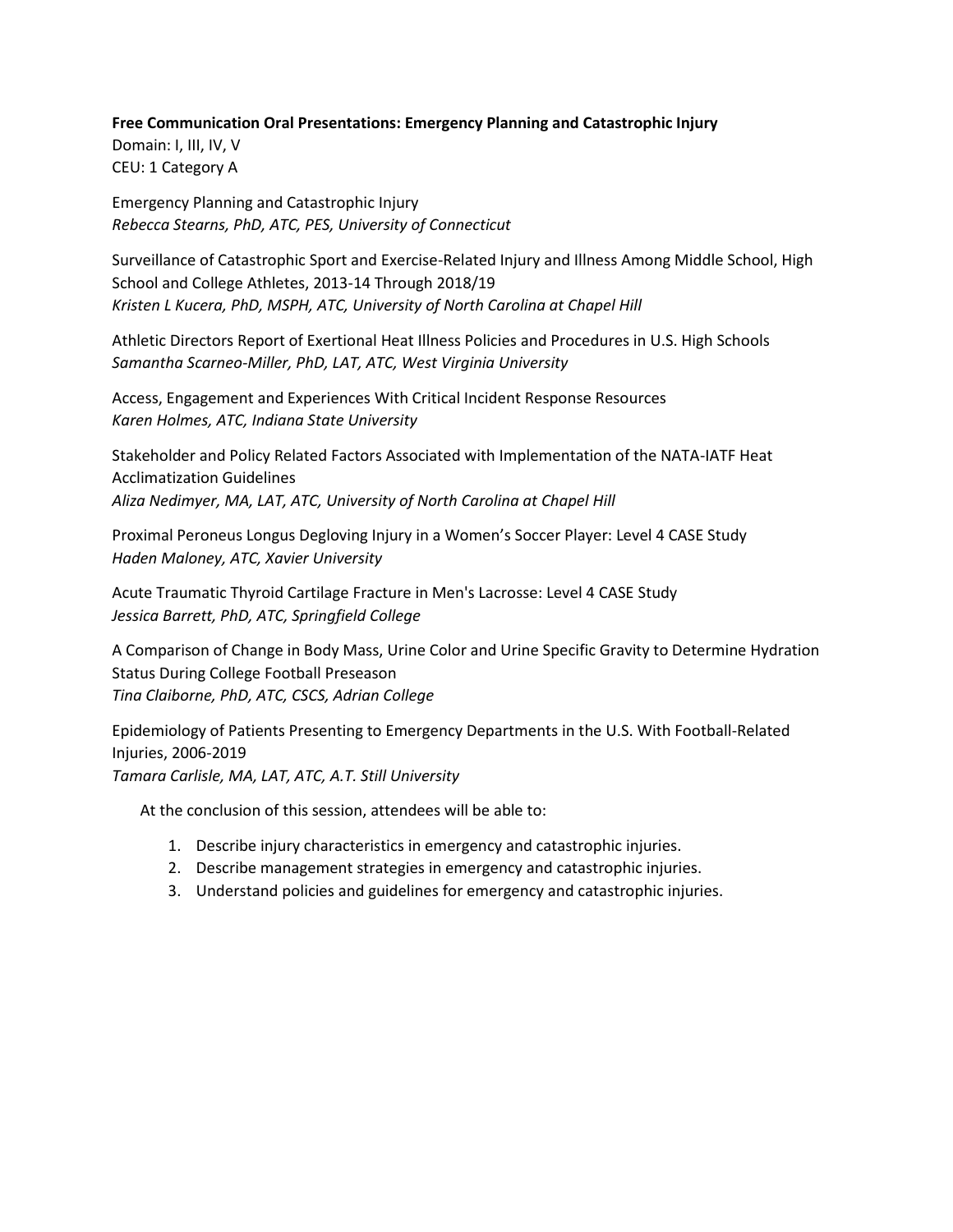#### **Free Communication Oral Presentations: Quality of Life After Lower Extremity Injury**

Domain: I, III, IV CEU: 1 Category A

Quality of Life After Lower Extremity Injury *Carrie Docherty, PhD, LAT, ATC, Indiana University*

A Comparison of Subjective and Objective Measures in Adolescents and Young Adults with Lateral Ankle Sprain History *Katherine Bain, ATC, PT, University of Kentucky*

Pain is a Common Experience in High-School Runners but Does Not Influence Performance or Workload *David Bazett-Jones, PhD, ATC, CSCS, University of Toledo*

Balance Self-Efficacy Mediates The Relationship Between Injury-Related Fear And Disability In Individuals With Chronic Ankle Instability *Ashley Suttmiller, MSEd, ATC, Old Dominion University*

Differences in Anthropometrics and Patient-Reported Outcomes Based on the Number of Ankle Sprains Sustained

*Adam Rosen, PhD, ATC, University of Nebraska at Omaha*

Use of a Patient Generated Outcome Measure to Identify Those Symptoms and Activities of Greatest Importance to Collegiate Athletes *Jennifer Tinsley, MS, LAT, ATC, University of Kentucky*

Using the International Classification of Functioning, Disability and Health to Compare Patient-Generated Concerns With Those Encompassed in Common Sports-Related Patient-Reported Outcome Measures *Jennifer Howard, PhD, LAT, ATC, Appalachian State University*

Change in Physical Activity Level Predicts Knee-Related Quality of Life 6 Months After ACL Reconstruction *Christopher Kuenze, PhD, ATC, Michigan State University*

Pain Catastrophizing is Associated with Knee-Related Quality of Life in Individuals with a History of Anterior Cruciate Ligament Reconstruction *Francesca Genoese, MS, LAT, ATC, Michigan State University*

- 1. Describe the effects of patient-reported outcome symptoms and quality of life on lower extremity function.
- 2. Implement patient-reported outcome measures in the evaluation of patients with lower extremity injury.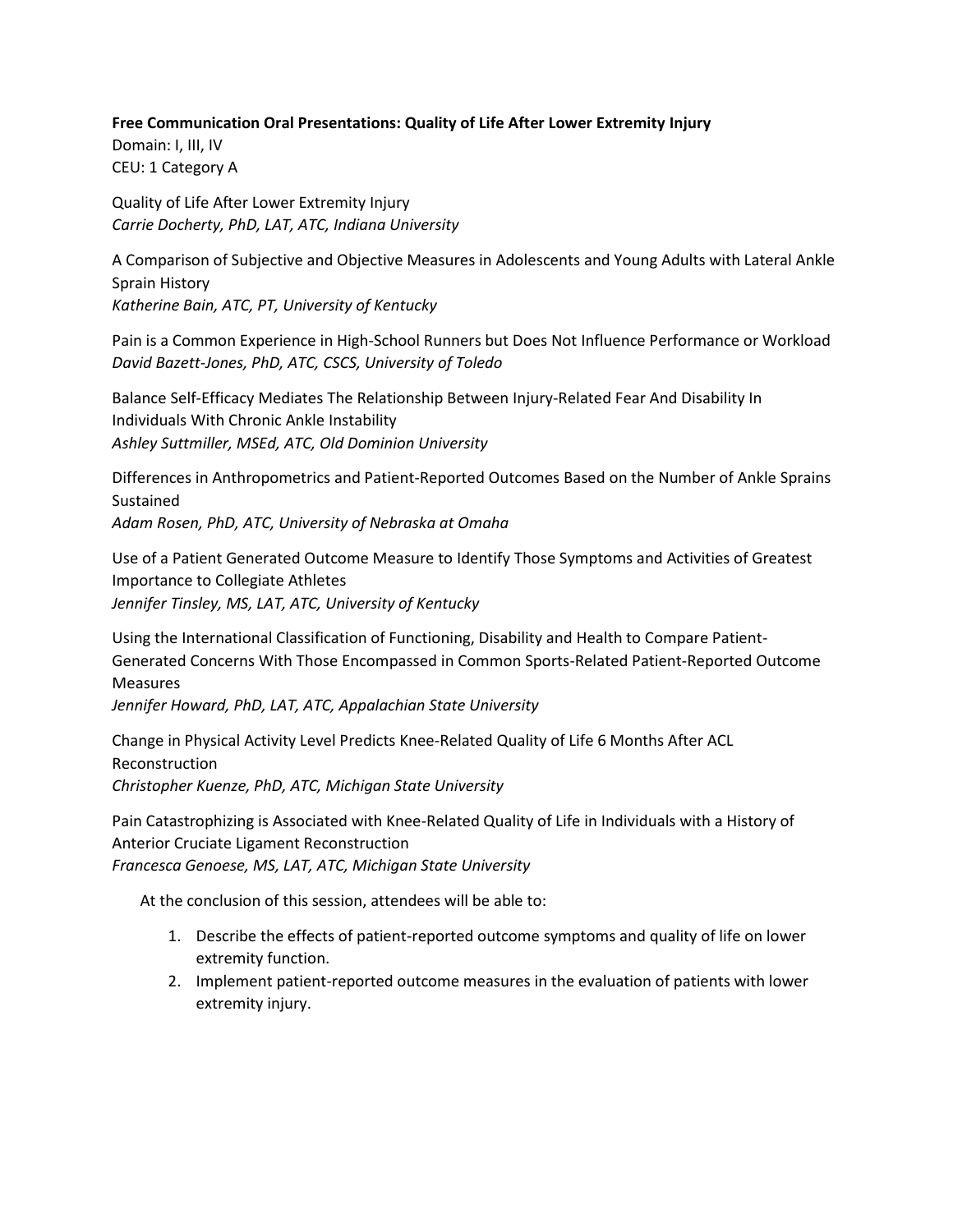## **Free Communication Oral Presentations: Developing the Future Athletic Trainer: Strategies and Issues in Education and Clinical Education**

Domain: I, IV CEU: 1 Category A

Racial and Ethnic Disparities on BOC Exam Performance: 2017-2018 to 2019-2020 Exam Periods *William Adams, PhD, ATC, University of North Carolina at Greensboro*

Athletic Training Student Core Competency Professional Behavior Implementation Between Immersive and Non-Immersive Experiences: A Report from the AATE Research Network *Bailey Jones, MSAT, ATC, Old Dominion University*

Overview of 2020 Admissions Data Across Post-Baccalaureate Athletic Training Programs *Amy Brugge, EdD, LAT, ATC, Minnesota State University at Mankato*

Professional Master's Athletic Training Students' Career Influences: A Convergent Mixed-Methods Study *Ryan Nokes, PhD, ATC, Rocky Mountain University of Health Professions*

Athletic Training Program Directors' and Professional Students' Educational Experiences for Delivering Transgender Patient Care *Erica Schulman, SCAT, ATC, University of South Carolina*

Athletic Training Student Self-Assessment of Anxiety: Completing Clinical Coursework Amidst the COVID-19 Pandemic

*Samantha Scott, MS, ATC, Springfield College*

Clinical Education Coordinators Selection and Deselection Criteria for Clinical Education Experiences *Jennifer Benedict, DAT, AT, ATC, Indiana State University*

Identifying Self-Authorship and Developmentally Effective Experiences Among Professional Masters Athletic Training Students *Sarah Myers, PhD, MEd, ATC, Georgia College and State University*

Integration of Interprofessional Education in Athletic Training Clinical Education *Sharon Feld, ATC, Ball State University*

Racial Microaggressions During Clinical Education Experiences of Professional Master's Athletic Training **Students** 

*Zuri Greene-Johnson, University of Lynchburg*

- 1. Summarize various educational techniques used in athletic training education.
- 2. Explain how the techniques can improve education and clinical practice.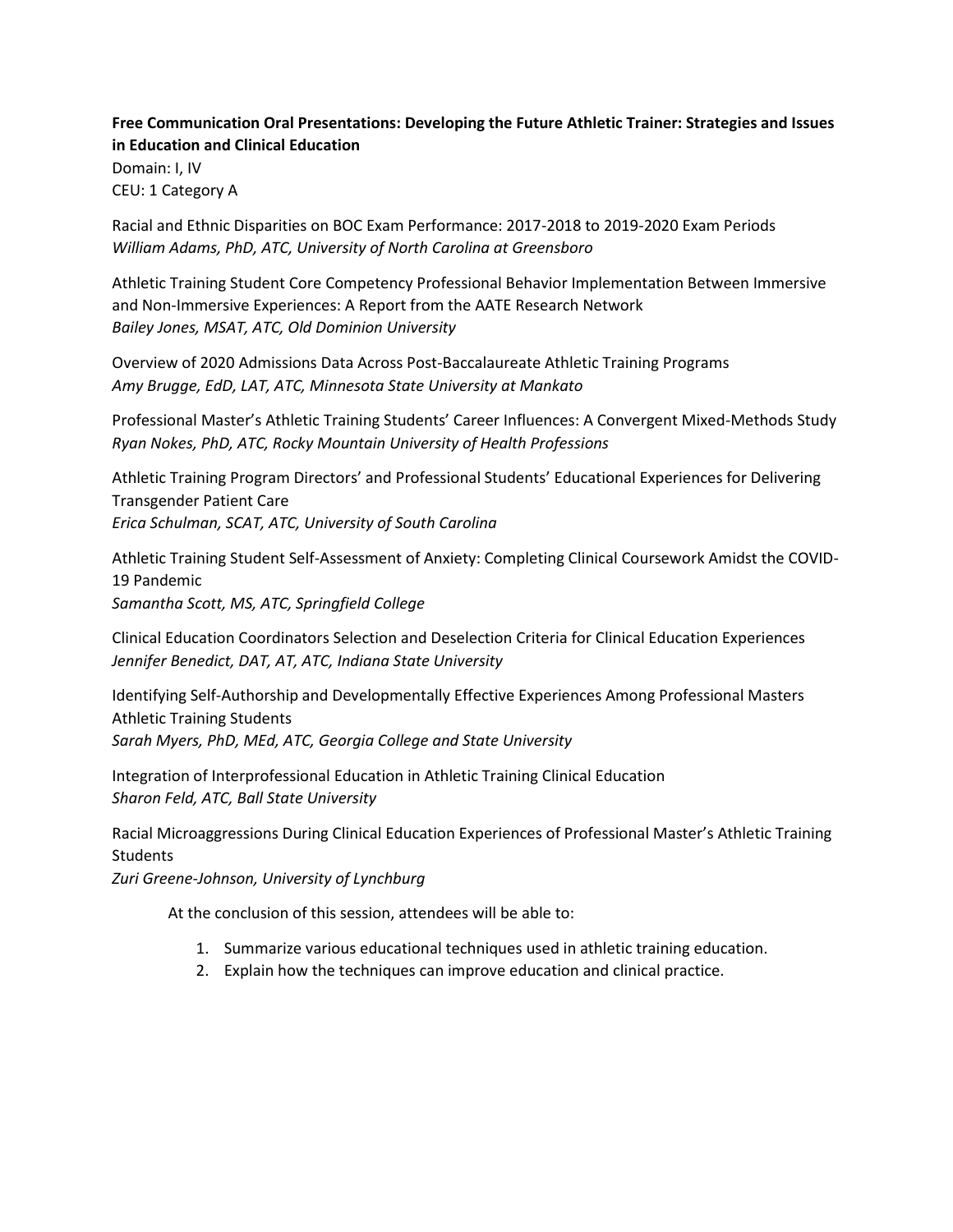**Free Communication Oral Presentations: I'm Certified- Now What? Strategies for Transition to Practice** Domain: IV CEU: 1 Category A

I'm Certified- Now What? Strategies for Transition to Practice *Lindsey Eberman, PhD, LAT, ATC, Indiana State University*

Factors Influencing Athletic Trainers to Pursue Residency Training *Daniel Dobrowolski, LAT, ATC, Indiana State University*

Multi-Stakeholder Perceptions of Young Professionals' Integration During Role Transition *Ashley Thrasher, EdD, LAT, ATC, Western Carolina University*

Multi-Stakeholder Perspectives of Organizational Aspects Affecting Transition to Practice for Newly Credentialed Athletic Trainers *Sarah Lyons, MS, ATC, PES, Stanford Sports Medicine*

The Impact of Onboarding During Transition to Practice for Newly Credentialed Athletic Trainers *Stacy Walker, PhD, ATC, FNATA, Ball State University*

Practice-Based Research Experiences of Doctor of Athletic Training Degree Graduates *Matthew Rivera, DAT, LAT, ATC, Indiana State University*

Athletic Training Students' Perceptions of Translating Knowledge from Classroom to Clinical Practice *Cailee Welch Bacon, PhD, ATC, A.T. Still University*

Personality Characteristics, Skills and Program Preparation that Facilitate or Impede Transition to Practice: Multi-Stakeholder Perspectives *Tricia Kasamatsu, PhD, ATC, California State University, Fullerton*

Developing and Assessing Clinical Reasoning in Athletic Training Residency Education *Dyllan Hofmann, DAT, LAT, ATC, Indiana State University*

- 1. Explain how current trends in AT development affects clinical practice.
- 2. Explore obstacles and opportunities for early career athletic trainers.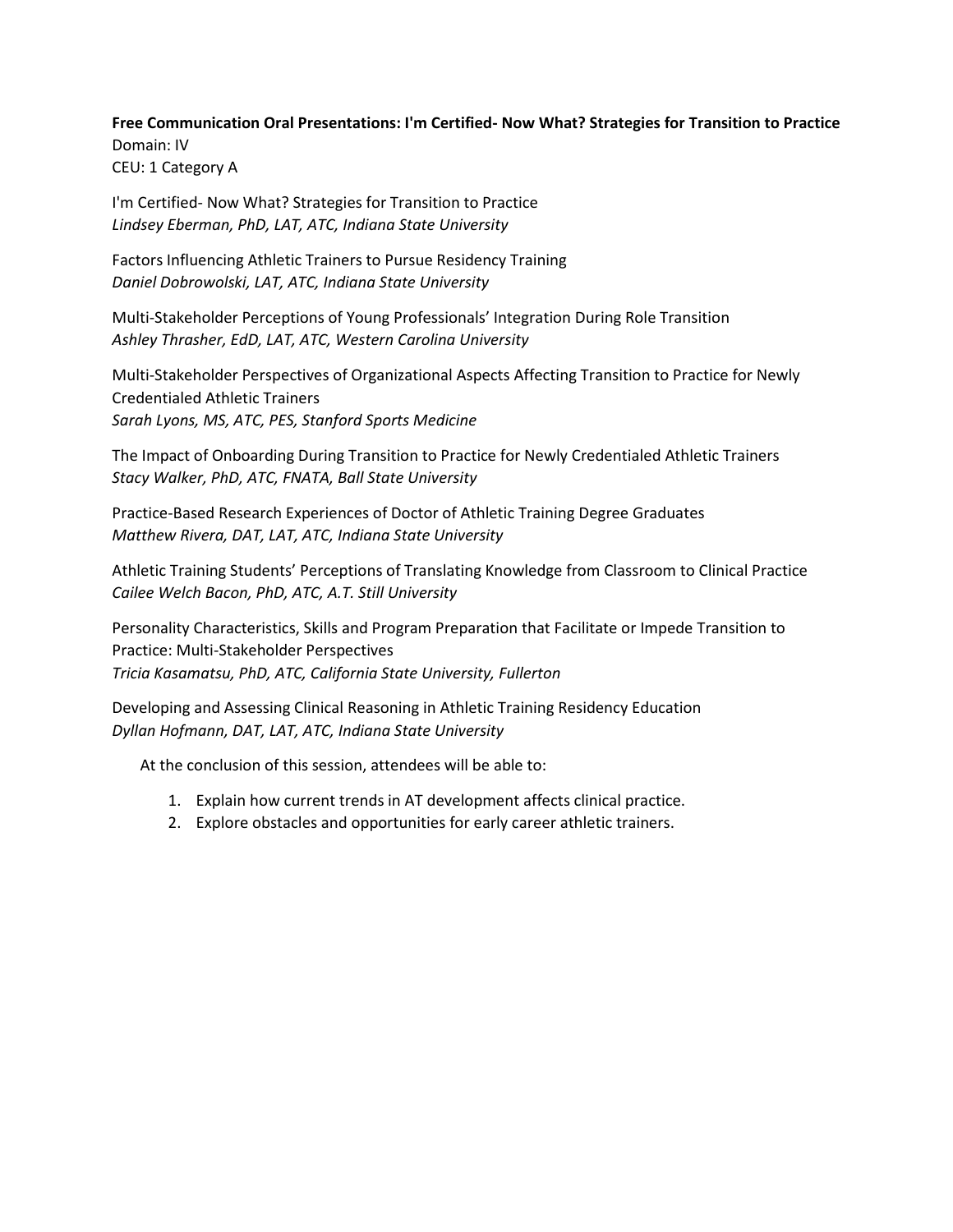#### **Free Communication Oral Presentations: Lower Extremity Muscle and Cartilage Imaging**

Domain: II CEU: 1 Category A

Pre-Operative Femoral Cartilage Ultrasound Echo-Intensity Associates with Patient-Reported Outcomes at One Year Following Anterior Cruciate Ligament Reconstruction *Matthew Harkey, PhD, ATC, Michigan State University*

Ultrasound Assessment of Femoral Cartilage Thickness after Anterior Cruciate Ligament Reconstruction: A Longitudinal and Case Control Study *Caroline Lisee, PhD, ATC, University of North Carolina at Chapel Hill*

Ultrasound Measures of Talofibular Interval Length is Different Between Individuals With and Without Chronic Ankle Instability *Danielle Torp, MS, ATC, University of North Carolina at Charlotte*

Hop Biomechanics Associate with Greater Talar Cartilage Deformation Following a Dynamic Loading Protocol in Those with Chronic Ankle Instability *Kyeontak Song, PhD, ATC, University of Kentucky*

Short-Term Impact of Volleyball Workout on Knee Cartilage Thickness *Hsin-Min Wang, PhD, National Changhua University of Education*

The Effect of Anterior Cruciate Ligament Reconstruction on Circulating Biomarkers of Muscle Hypertrophy and Atrophy *Soo Jin Kim, Inha University*

Rapid Onset Chondrolysis and Osteoarthritis Following Anterior Cruciate Ligament Reconstruction: Level 4 CASE Study

*Cynthia Wright, PhD, ATC, Whitworth University*

Quadriceps Muscle Quality is Associated With Strength But Not Walking Gait Biomechanics Following Anterior Cruciate Ligament Reconstruction *Christopher Johnston, PhD, LAT, ATC, High Point University*

Hamstrings Muscle Morphology After Anterior Cruciate Ligament Reconstruction: A Systematic Review and Meta-Analysis *David Sherman, DPT, ATC, University of Toledo*

- 1. Summarize current findings related to muscle size, muscle quality, and cartilage structure in patients with lower extremity injury.
- 2. Describe contemporary clinically relevant approaches to muscle and cartilage imaging in patients with lower extremity injury.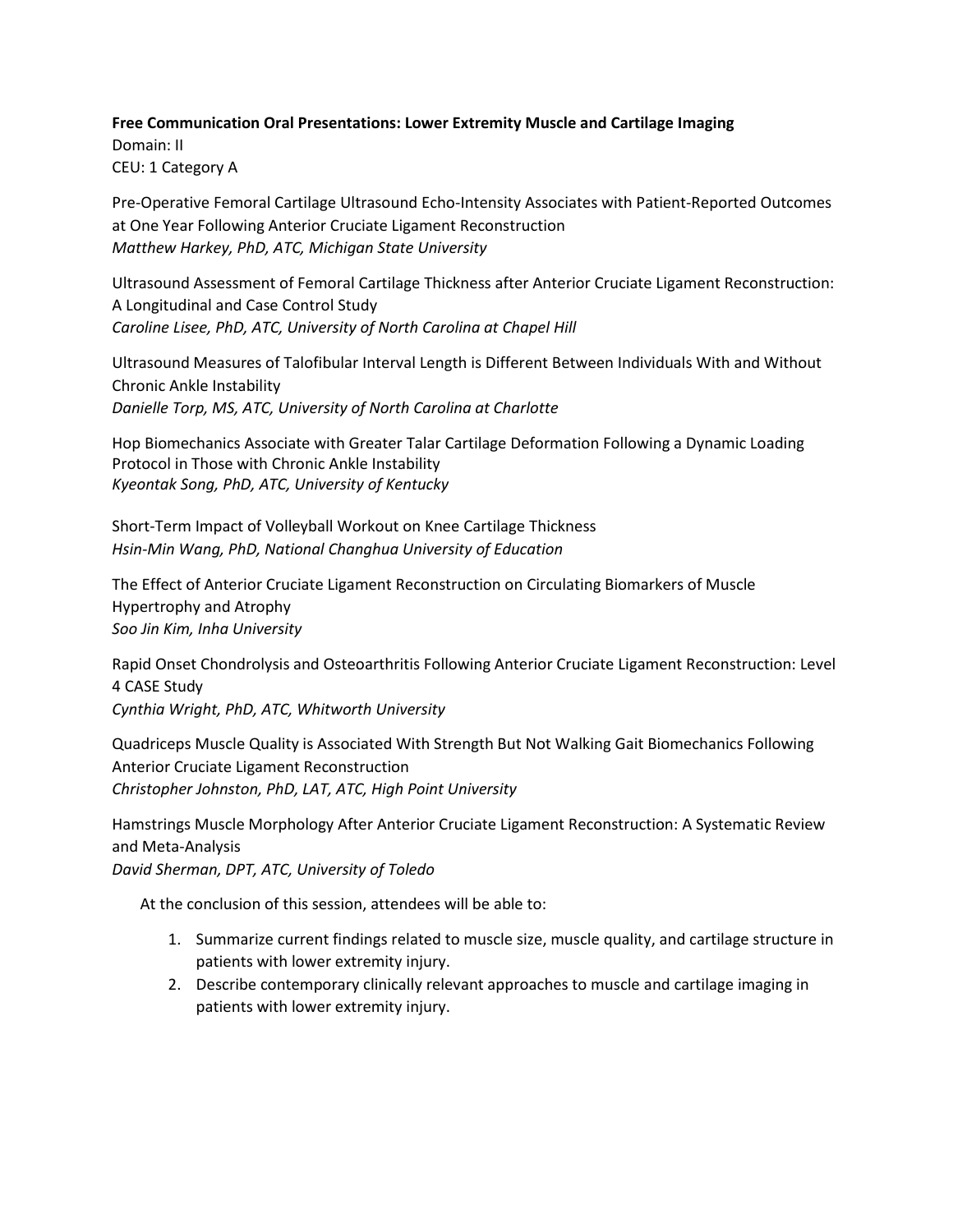#### **Free Communication Oral Presentations: Neural Outcomes & LE Injury**

Domain: I CEU: 1 Category A

Changes in Knee Joint Loading in Individuals with Anterior Cruciate Ligament Reconstruction Across Times *Shiho Goto, PhD, ATC, Texas Health Sports Medicine*

Inefficient Visual Cortex Activation Is Associated With Postural Control Deficits in Anterior Cruciate Ligament Reconstruction Patients *Yangmi Kang, MS, ATC, New Mexico State University*

Examining the Dynamic Complexity of the Quadriceps Following Anterior Cruciate Ligament Reconstruction *Steven Davi, MS, ATC, University of Connecticut*

Individuals with Chronic Ankle Instability Have Lower Motor Cortex Interhemispheric Structural Connectivity Compared to Healthy Controls *Phillip Gribble, PhD, ATC, FNATA, University of Kentucky*

Altered Corticospinal Excitability During Single-leg Balance Following Acute Ankle Sprain *Joosung Kim, MS, ATC, University of Miami*

Assessment of Quadriceps Corticomotor and Spinal-Reflexive Excitability in Individuals with a History of Anterior Cruciate Ligament Reconstruction: A Systematic Review and Meta-Analysis *Justin Rush, MS, ATC, University of Toledo*

Influence of Whole-Body Vibration on Hamstrings Neuromuscular Function in Healthy Individuals *Cale Chaltron, MS, AT, ATC, University of Toledo*

The Effects of 72 Hours of Dynamic Ankle Immobilization on Neural Excitability *Jasmine Cash, MS, Medical University of South Carolina*

The Impact of Differential Knee Laxity on Brain Activation During Knee Joint Loading *Kyoungyoun Park-Braswell, PhD, ATC, Indiana Wesleyan University*

External Focus of Attention Influences Brain Activity Associated with Single Limb Balance Performance *Nathan Vorst, Paderborn University*

- 1. Summarize neural changes occurring post lower extremity injury.
- 2. Describe strategies to mitigate neural changes following lower extremity injury.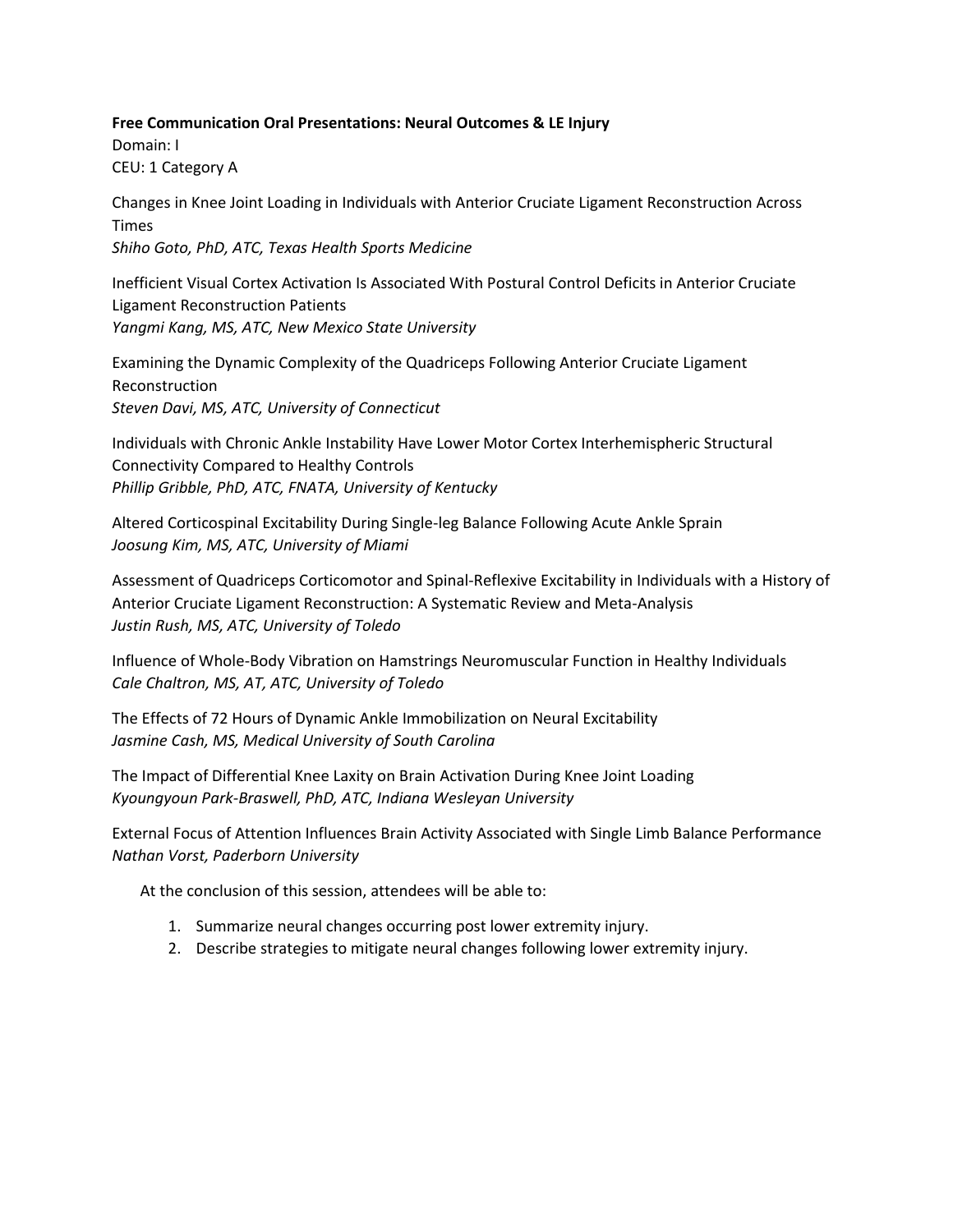#### **Free Communication Oral Presentations: Postural Control and Movement Quality**

Domain: I CEU: 1 Category A

Countermovement Jump Performance Differences in Females With and Without History of Anterior Cruciate Ligament Construction *Naoko Giblin, PhD, ATC, University of Wisconsin-La Crosse*

Neurocognitive Function Influences Dynamic Postural Stability Strategies In Collegiate Athletes *Ke'La Porter, LAT, ATC, CSCS, University of Kentucky*

Trunk and Lower Extremity Kinematic and Kinetic Characteristics of Good and Poor Movers During a Double-Leg Squat Assessment *Timothy Mauntel, PhD, ATC, Womack Army Medical Center*

Balance Differences on the Star Excursion Balance Test and the Dynamic Leap and Balance Test in Healthy and Patellofemoral Pain Individuals *Susan Saliba, PhD, ATC, FNATA, University of Virginia*

Single-Leg Hop Antrhopometric Threshold is More Sensitive Than a Limb Symmetry Threshold Following a Lower Extremity Injury *Janet Simon, PhD, AT, ATC, Ohio University*

Effects of Virtual Reality on Postural Stability During a Dynamic Transition Task *Jacob Bendixen, MS, LAT, ATC, Georgia Southern University*

Movement Errors Improve Between Age Groups in Children *Emma Zuk, MS, ATC, University of Connecticut*

Relationships Between Lumbopelvic Function and Patient-Reported Outcomes in Individuals with Chronic Ankle Instability *Sunghoon Chung, MS, ATC, Old Dominion University*

Running Gait Biomechanics in Females with Chronic Ankle Instability and Ankle Sprain Copers *Rachel Koldenhoven Rolfe, PhD, ATC, Texas State University*

Hamstrings Stiffness and Strength Associate With Hamstrings-to-Quadriceps Co-Activation During Jump Landing Tasks

*Ben Morse, MS, AT, ATC, University of Toledo*

- 1. Explain how balance deficits are associated with lower extremity conditions.
- 2. Explore issues of movement patterns associated with functional activities.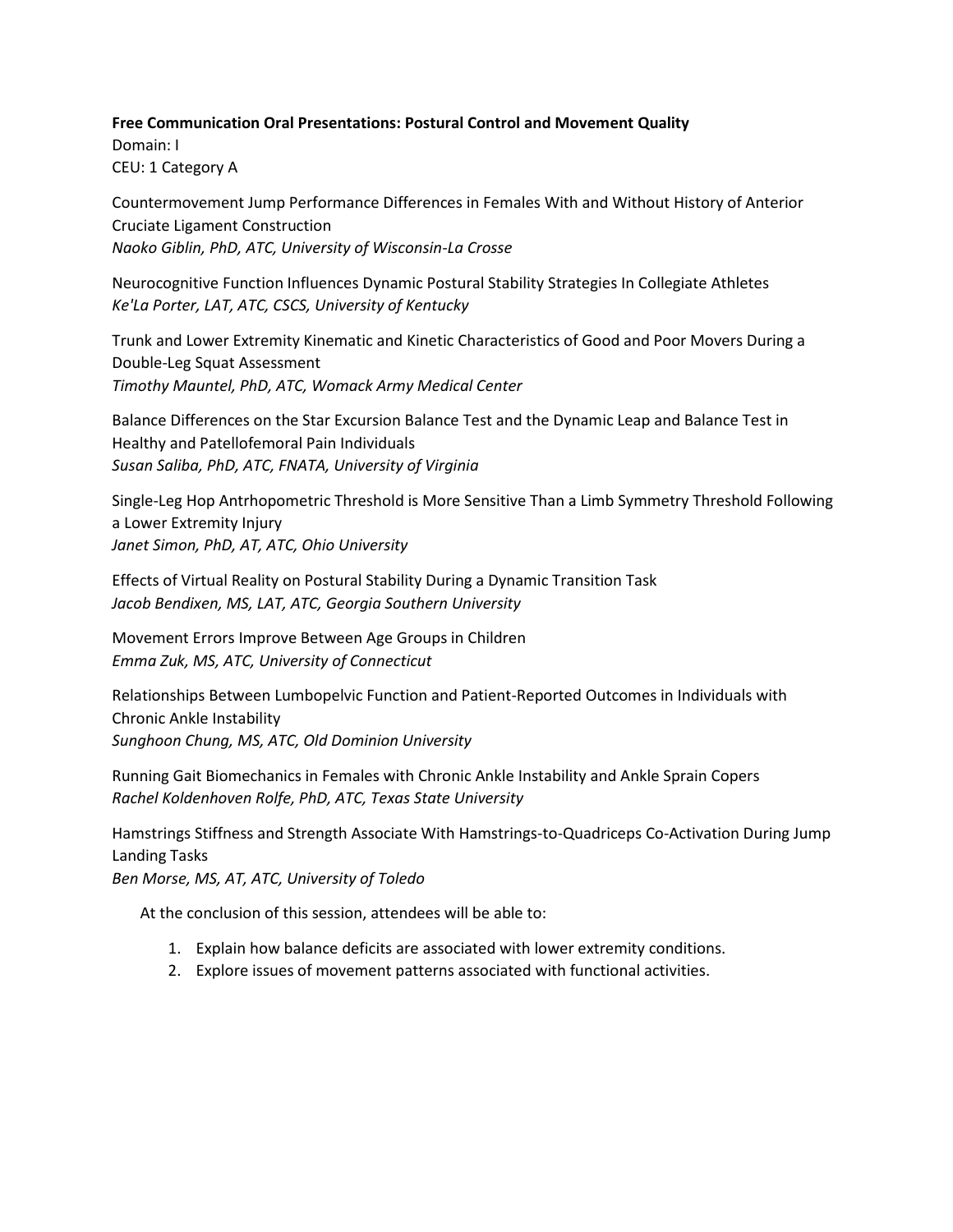## **Free Communication Oral Presentations: Restoring Function in ACL-R Patients**

Domain: IV CEU: 1 Category A

Anterior Cruciate Ligament Repair Using the InternalBraceTM Ligament Augmentation Technique *Sara Barker, Marist College*

Biomechanical Underloading During Gait is Linked to Less Physical Activity in Individuals with Anterior Cruciate Ligament Reconstruction *Brian Pietrosimone, PhD, ATC, University of North Carolina at Chapel Hill*

#### \*\* **Post-Professional Terminal Degree Student Award Winner\*\***

Disagreement in Pass Rates Among Different Components of Return to Sports Test Batteries After ACLR *Xavier Thompson, MS, ATC, University of Virginia*

Single Stage Revision ACL Reconstruction With Quadriceps Tendon Autograft, Lateral Meniscus Transplant and Osteochondral Allograft Transplantation in a 27-year-old Male: Level 3 Case study *Hannah Copenhaver, LAT, ATC, OTC, Vail Summit Orthopedics*

The Influence of Self-Reported Function on Lower Extremity Energy Absorption in ACL Reconstructed Individuals *Meredith Decker-Hamm, PhD, LAT, ATC, University of Texas at Arlington*

Unique Cause of Anterior Knee: Level 3 CASE Study *Meagan Hanley, ATC, The Steadman Clinic*

Predicting ACL Reinjury From Return-to-Activity Assessments at 6 Months Post-Surgery: A Prospective Cohort Study

*Stephan Bodkin, PhD, ATC, University of Colorado Anschutz Medical Campus* 

Single Leg Hop Performance in Individuals with Anterior Cruciate Ligament Reconstruction: Should We Consider the Journey Rather than the Outcome? *Grant Norte, PhD, ATC, CSCS, University of Toledo*

Single-Leg Triple Hop Propulsion Strategies in Females With and Without a History of ACL Reconstruction *Colin Mulligan, MA, ATC, Oregon State University*

Trunk and Lower Extremity Biomechanics During Two Single-Leg Landing Tasks in Individuals With Anterior Cruciate Ligament Reconstruction *Erika Zambarano, MS, AT, ATC, University of Toledo*

- 1. Summarize the restoration of function after an ACL reconstruction.
- 2. Explain how physically active individuals move and function after an ACL reconstruction and how this may impact other aspects of health.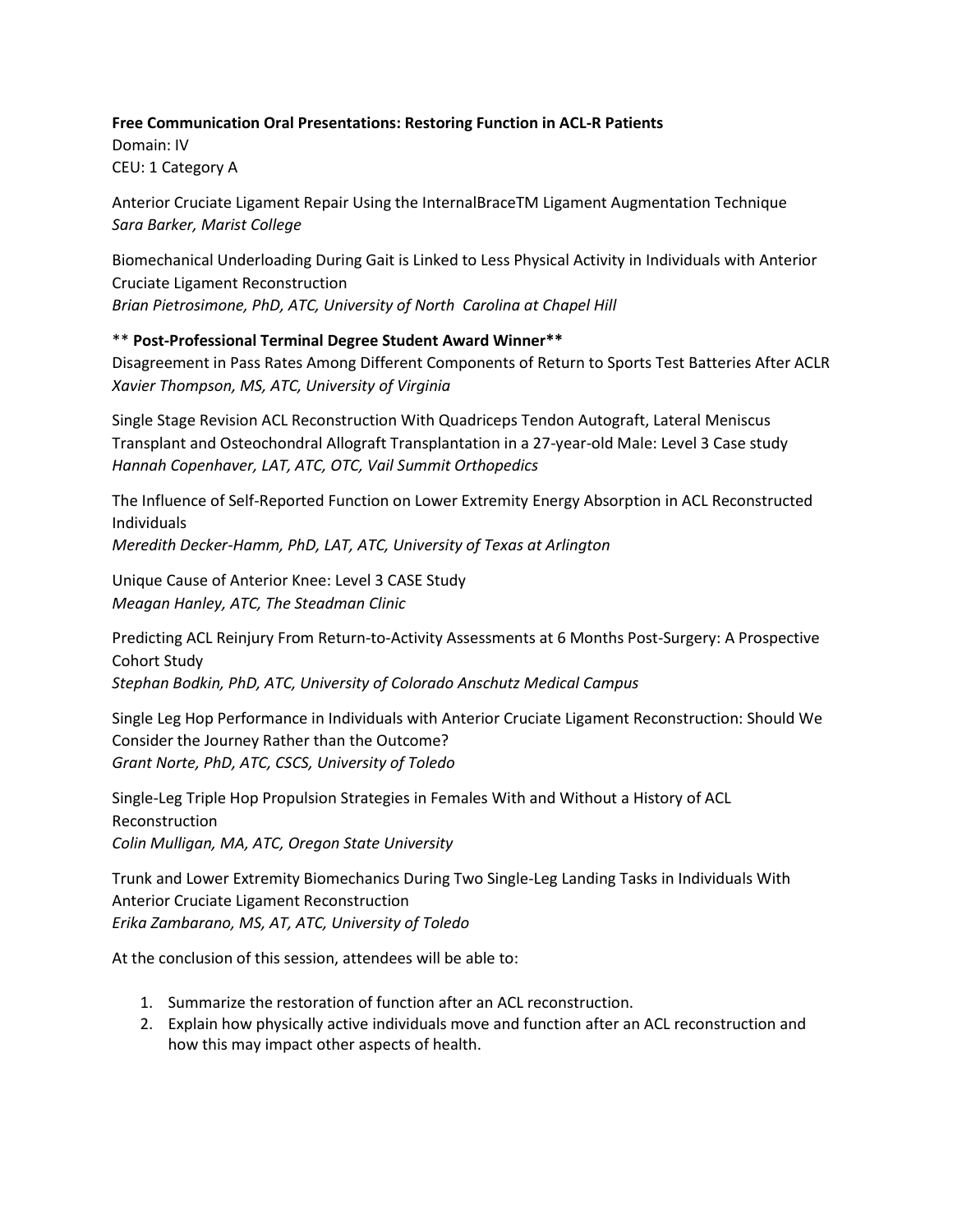#### **Free Communication Oral Presentations: Sport Injury Epidemiology and Treatment Services**

Domain: I CEU: 1 Category A

The Epidemiology of Injuries in Middle School Wrestling Between the 2015/16 and 2019/20 School Years *Patrick Fleming, ATC, George Mason University*

Associations Between Injury and Sport Specialization Behaviors in Youth Basketball *Eric Post, PhD, ATC, Indiana State University*

Descriptive Epidemiology of Acute and Overuse, Time-Loss and Non-Time-Loss Lateral Ankle Sprains and Health Care Utilization in Collegiate Student-Athletes *Cathleen Brown Crowell, PhD, ATC, Oregon State University*

Descriptive Epidemiology of Lower Extremity Acute and Overuse, Time-Loss and Non-Time-Loss Injuries in Collegiate Student-Athletes *Michael Soucy, Oregon State University*

The Relationships Between Early Sports Specialization, Overuse Injuries and Health-Related Quality of Life in Throwing Athletes *Cassidy Evans, MS, A.T. Still University*

Injury and Treatment Characteristics of Sport-Specific Injuries from 2013-2020: A Report from the Athletic Training Practice-Based Research Network *Kenneth Lam, ScD, ATC, A.T. Still University*

Injury History Profile of Hip Impingement in NCAA sports: 2009/10-2019/20 *Adrian Boltz, MS, Datalys Center for Sports Injury Research and Prevention*

Attitudes Towards Injury Prevention Program Participation Differ Based on Sport *Hollye Robinson, Mercer University*

The Association of High School Sport Participation and Injury History in Collegiate Club Sport Athletes *Kevin Biese, MA, LAT, ATC, University of Wisconsin-Madison*

Current Practices in Acute Musculoskeletal Injury Care: A National Survey of Athletic Trainers *Tyler Beauregard, MS, ATC, CSCS, Ohio State University*

- 1. Describe current trends in sport-specific injuries.
- 2. Summarize general treatment approaches for sport-related injuries.